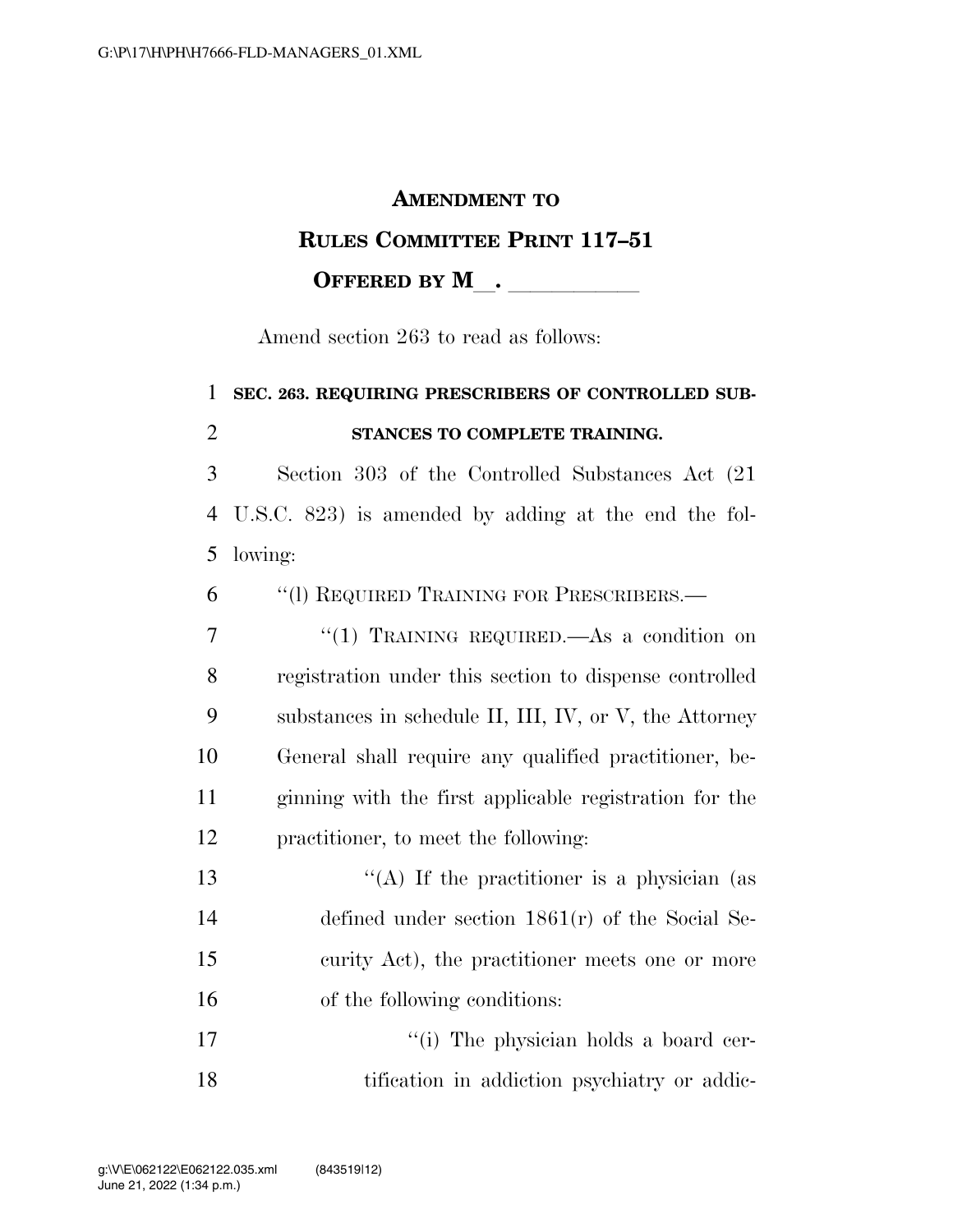| $\mathbf{1}$   | tion medicine from the American Board of     |
|----------------|----------------------------------------------|
| $\overline{2}$ | Medical Specialties.                         |
| 3              | "(ii) The physician holds a board cer-       |
| $\overline{4}$ | tification from the American Board of Ad-    |
| 5              | diction Medicine.                            |
| 6              | "(iii) The physician holds a board cer-      |
| 7              | tification in addiction medicine from the    |
| 8              | American Osteopathic Association.            |
| 9              | "(iv) The physician has, with respect        |
| 10             | to the treatment and management of pa-       |
| 11             | tients with opioid or other substance use    |
| 12             | disorders, or the safe pharmacological       |
| 13             | management of dental pain and screening,     |
| 14             | brief intervention, and referral for appro-  |
| 15             | priate treatment of patients with or at risk |
| 16             | of developing opioid or other substance use  |
| 17             | disorders, completed not less than 8 hours   |
| 18             | of training (through classroom situations,   |
| 19             | seminars at professional society meetings,   |
| 20             | electronic<br>communications, or otherwise)  |
| 21             | that is provided by—                         |
| 22             | "(I) the American Society of Ad-             |
| 23             | diction Medicine, the American Acad-         |
| 24             | emy of Addiction Psychiatry,<br>the          |
| 25             | American Medical Association,<br>the         |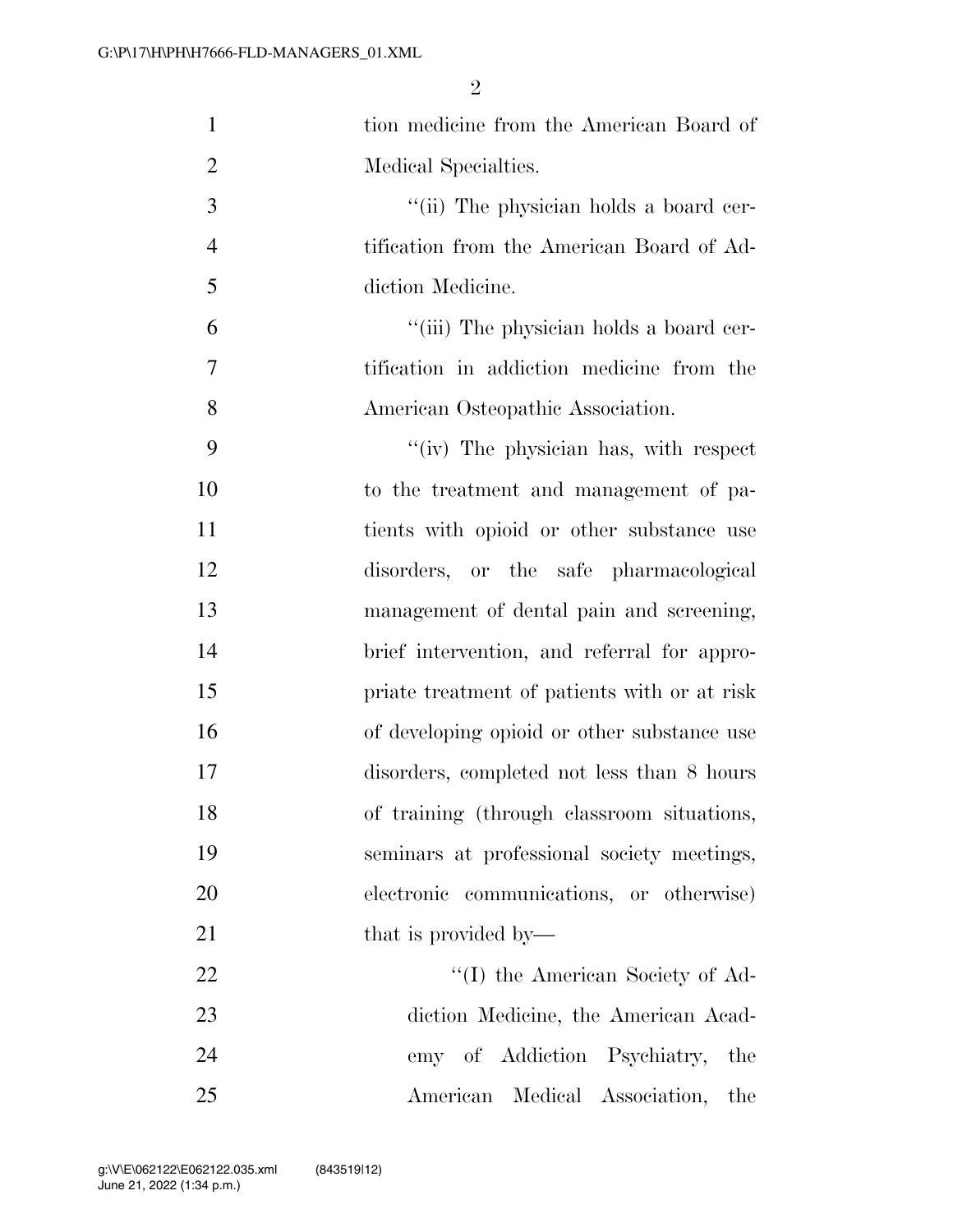| $\mathbf{1}$   | American Osteopathic Association, the   |
|----------------|-----------------------------------------|
| $\overline{2}$ | American Dental Association,<br>the     |
| 3              | American Association of Oral<br>and     |
| $\overline{4}$ | Maxillofacial Surgeons, the American    |
| 5              | Psychiatric Association, or any other   |
| 6              | organization accredited by the Accred-  |
| $\overline{7}$ | itation Council for Continuing Medical  |
| 8              | Education (commonly known as the        |
| 9              | 'ACCME') or the Commission<br>on        |
| 10             | Dental Accreditation;                   |
| 11             | "(II) any organization accredited       |
| 12             | by a State medical society accreditor   |
| 13             | that is recognized by the ACCME or      |
| 14             | the Commission on Dental Accredita-     |
| 15             | tion;                                   |
| 16             | "(III) any organization accred-         |
| 17             | ited by the American Osteopathic As-    |
| 18             | sociation to provide continuing med-    |
| 19             | ical education; or                      |
| 20             | $\lq\lq$ (IV) any organization approved |
| 21             | by the Assistant Secretary for Mental   |
| 22             | Health and Substance Abuse, the         |
| 23             | ACCME, or the Commission on Den-        |
| 24             | tal Accreditation.                      |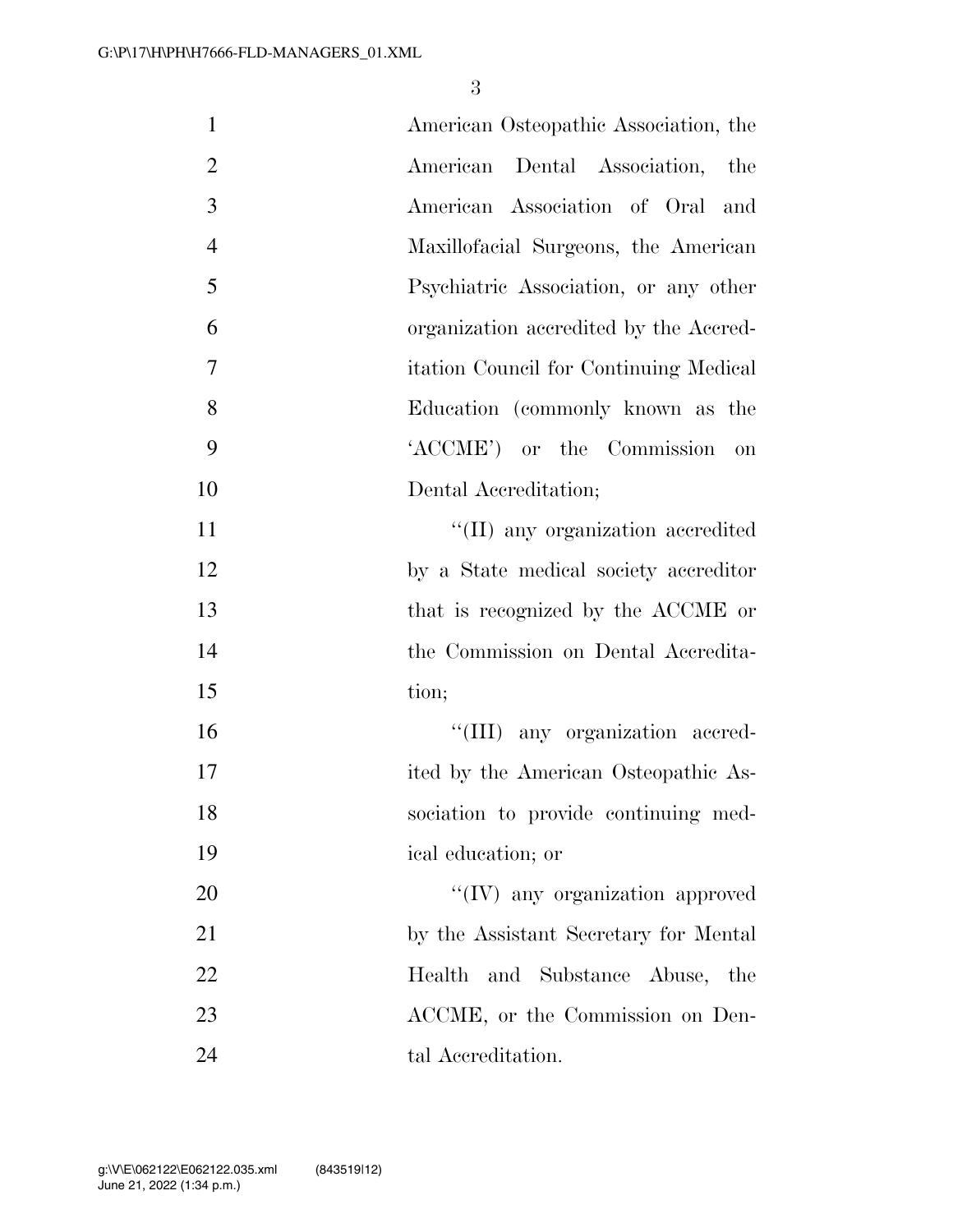$''(v)$  The physician graduated in good standing from an accredited school of allopathic medicine, osteopathic medicine, dental surgery, or dental medicine in the United States during the 5-year period im- mediately preceding the date on which the physician first registers or renews under this section and has successfully completed a comprehensive allopathic or osteopathic medicine curriculum or accredited medical residency or dental surgery or dental medi- cine curriculum that included not less than 13 8 hours of training on—  $\text{``(I)}$  treating and managing pa- tients with opioid and other substance use disorders, including the appro- priate clinical use of all drugs ap- proved by the Food and Drug Admin- istration for the treatment of a sub- stance use disorder; or 21 ''(II) the safe pharmacological management of dental pain and screening, brief intervention, and re- ferral for appropriate treatment of pa-tients with or at risk of developing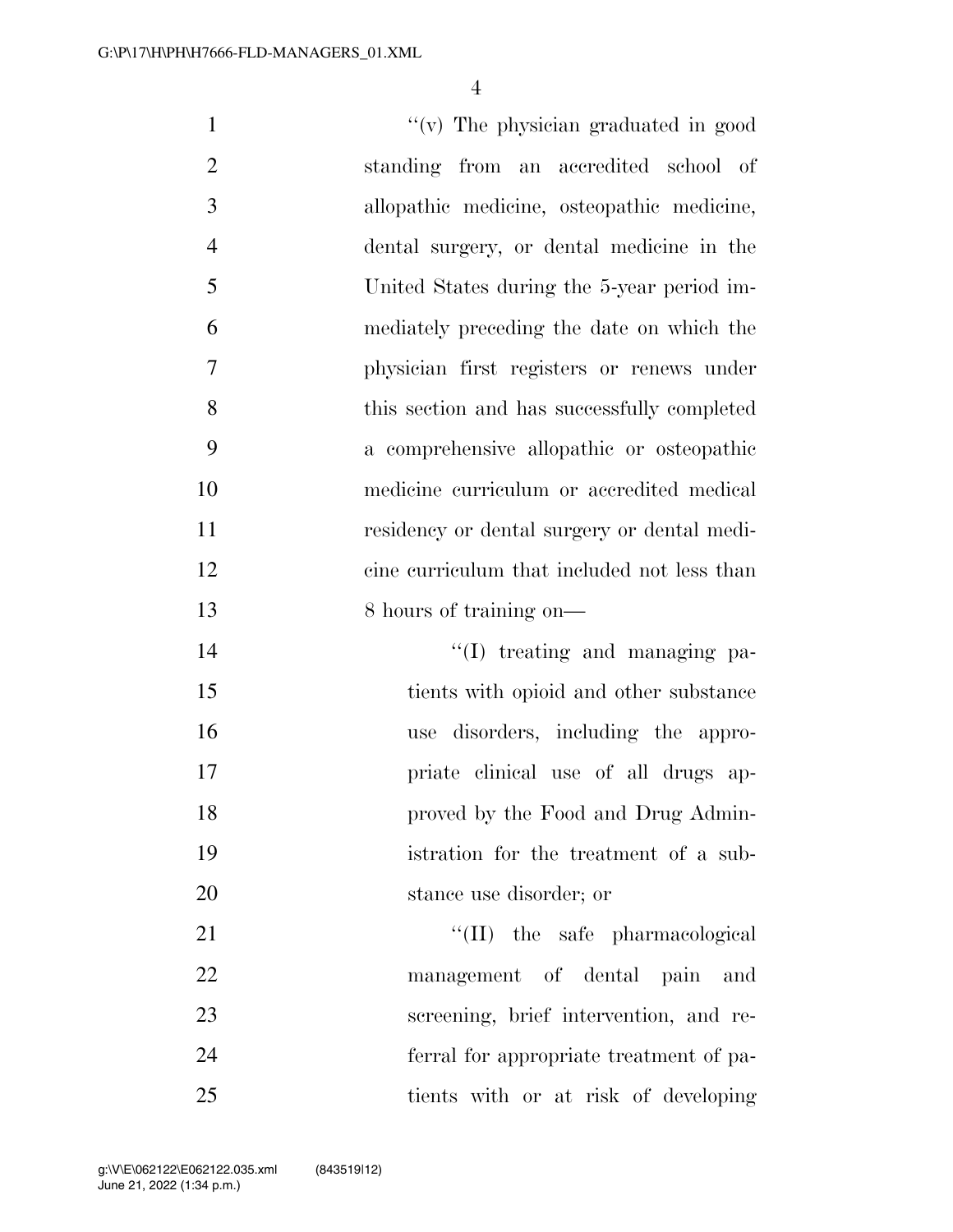| $\mathbf{1}$   | opioid and other substance use dis-                 |
|----------------|-----------------------------------------------------|
| $\overline{2}$ | orders.                                             |
| 3              | $\lq\lq (B)$ If the practitioner is not a physician |
| $\overline{4}$ | (as defined under section $1861(r)$ of the Social   |
| 5              | Security Act), the practitioner meets one or        |
| 6              | more of the following conditions:                   |
| 7              | "(i) The practitioner has completed                 |
| 8              | not fewer than 8 hours of training with re-         |
| 9              | spect to the treatment and management of            |
| 10             | patients with opioid or other substance use         |
| 11             | disorders (through classroom situations,            |
| 12             | seminars at professional society meetings,          |
| 13             | electronic communications, or otherwise)            |
| 14             | provided by the American Society of Addic-          |
| 15             | tion Medicine, the American Academy of              |
| 16             | Addiction Psychiatry, the American Med-             |
| 17             | ical Association, the American Osteopathic          |
| 18             | Association, the American Nurses                    |
| 19             | Credentialing Center, the American Psy-             |
| 20             | chiatric Association, the American Associa-         |
| 21             | tion of Nurse Practitioners, the American           |
| 22             | Academy of Physician Associates, or any             |
| 23             | other organization approved or accredited           |
| 24             | by the Assistant Secretary for Mental               |
| 25             | Health and Substance Abuse or the Ac-               |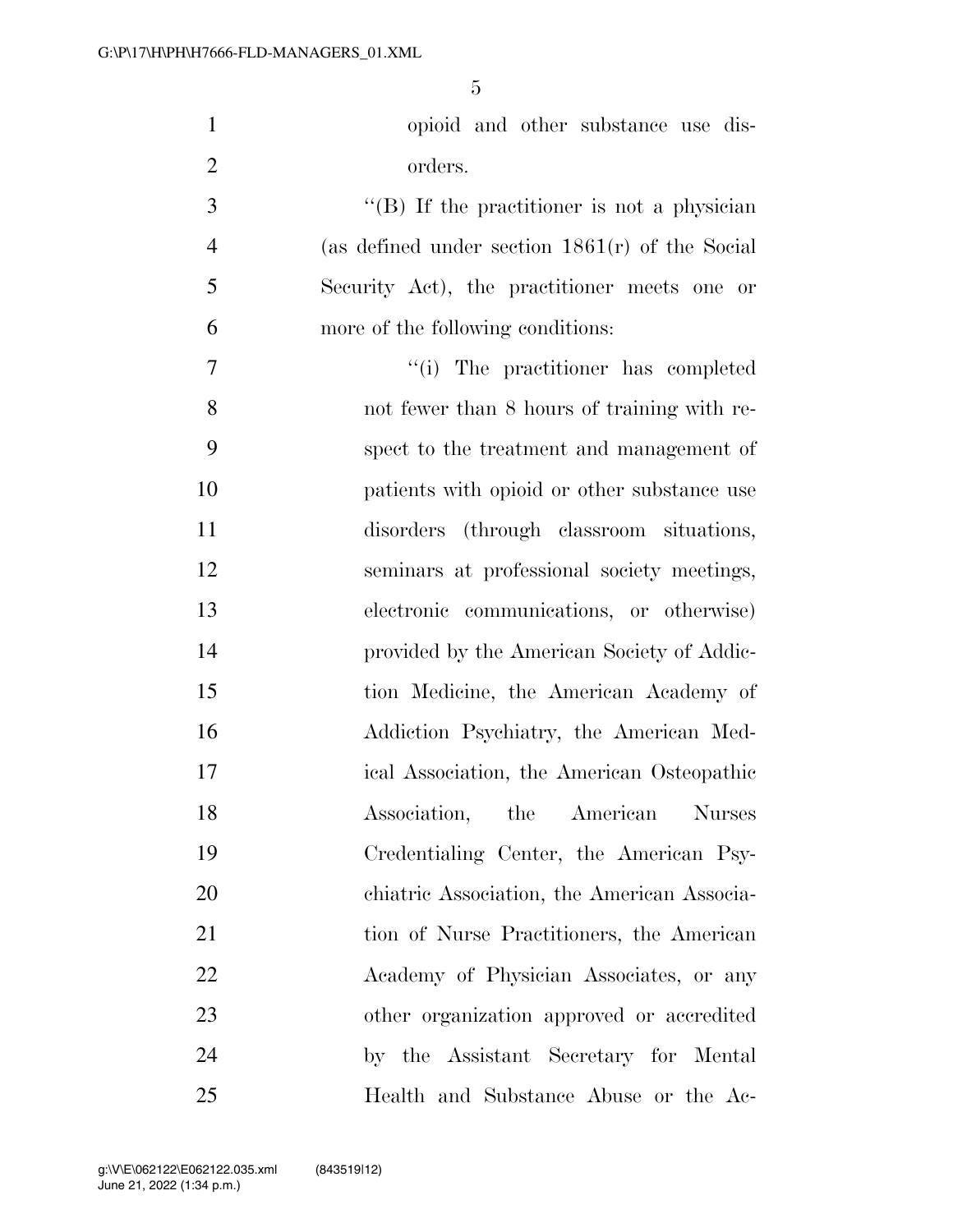creditation Council for Continuing Medical Education.

 $\frac{1}{10}$  The practitioner has graduated in good standing from an accredited physi- cian assistant school or accredited school of advanced practice nursing in the United States during the 5-year period imme- diately preceding the date on which the practitioner first registers or renews under this section and has successfully completed a comprehensive physician assistant or ad- vanced practice nursing curriculum that included not fewer than 8 hours of training on treating and managing patients with opioid and other substance use disorders, including the appropriate clinical use of all drugs approved by the Food and Drug Ad- ministration for the treatment of a sub-stance use disorder.

20  $((2)$  ONE-TIME TRAINING.—

21 ""(A) IN GENERAL.—The Attorney General shall not require any qualified practitioner to complete the training described in clause (iv) or 24 (v) of paragraph  $(1)(A)$  or clause (i) or (ii) of 25 paragraph  $(1)(B)$  more than once.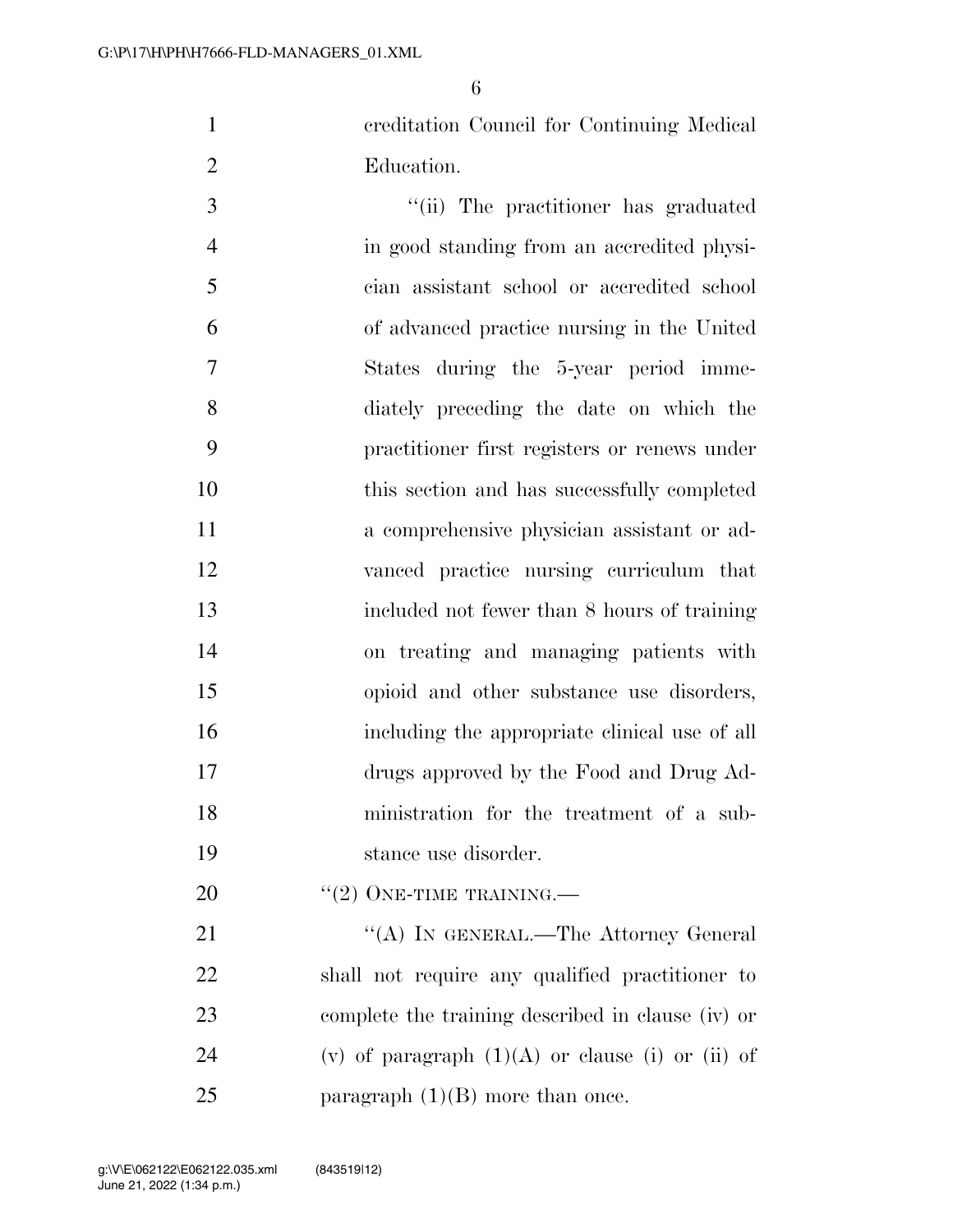| $\mathbf{1}$   | "(B) NOTIFICATION.—Not later than 90                    |
|----------------|---------------------------------------------------------|
| $\mathfrak{2}$ | days after the date of the enactment of the Re-         |
| 3              | storing Hope for Mental Health and Well-Being           |
| $\overline{4}$ | Act of 2022, the Attorney General shall provide         |
| 5              | to qualified practitioners a single written, elec-      |
| 6              | tronic notification of the training described in        |
| 7              | clauses (iv) and (v) of paragraph $(1)(A)$ or           |
| 8              | clauses (i) and (ii) of paragraph $(1)(B)$ .            |
| 9              | "(3) RULE OF CONSTRUCTION.—Nothing in                   |
| 10             | this subsection shall be construed to preclude the      |
| 11             | use, by a qualified practitioner, of training received  |
| 12             | pursuant to this subsection to satisfy registration re- |
| 13             | quirements of a State or for some other lawful pur-     |
| 14             | pose.                                                   |
| 15             | "(4) DEFINITIONS.—In this section:                      |
| 16             | "(A) FIRST APPLICABLE REGISTRATION.-                    |
| 17             | The term 'first applicable registration' means          |
| 18             | the first registration or renewal of registration       |
| 19             | by a qualified practitioner under this section          |
| 20             | that occurs on or after the date that is 180            |
| 21             | days after the date of enactment of the Restor-         |
| 22             | ing Hope for Mental Health and Well-Being               |
| 23             | Act of 2022.                                            |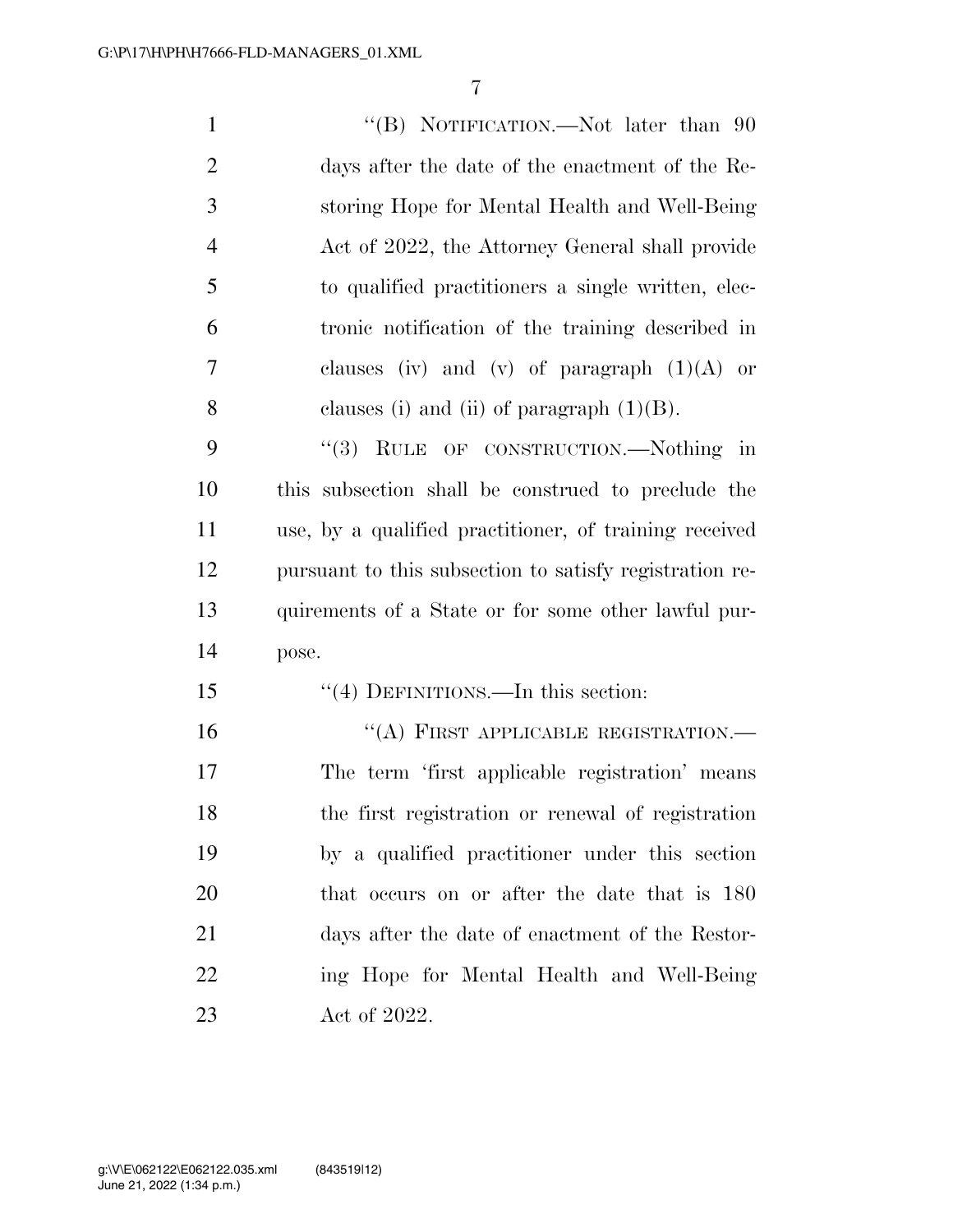|                | "(B) QUALIFIED PRACTITIONER.—In this          |
|----------------|-----------------------------------------------|
| $\overline{2}$ | subsection, the term 'qualified practitioner' |
| 3              | means a practitioner who-                     |
|                | "(i) is licensed under State law to pre-      |
| 5              | scribe controlled substances; and             |
|                | "(ii) is not solely a veterinarian.".         |

Page 150, after line 5, insert the following:

### **SEC. 312. REAUTHORIZATION OF MINORITY FELLOWSHIP PROGRAM.**

 Section 597(c) of the Public Health Service Act (42 10 U.S.C. 290ll(c)) is amended by striking " $$12,669,000$  for each of fiscal years 2018 through 2022'' and inserting ''\$25,000,000 for each of fiscal years 2023 through 2027''.

At the end of title IV, add the following new subtitle:

# **Subtitle D—Media and Mental Health**

**SEC. 431. STUDY ON THE EFFECTS OF SMARTPHONE AND** 

**SOCIAL MEDIA USE ON ADOLESCENTS.** 

 (a) IN GENERAL.—Not later than 1 year after the date of enactment of this Act, the Secretary of Health and Human Services shall conduct or support research on—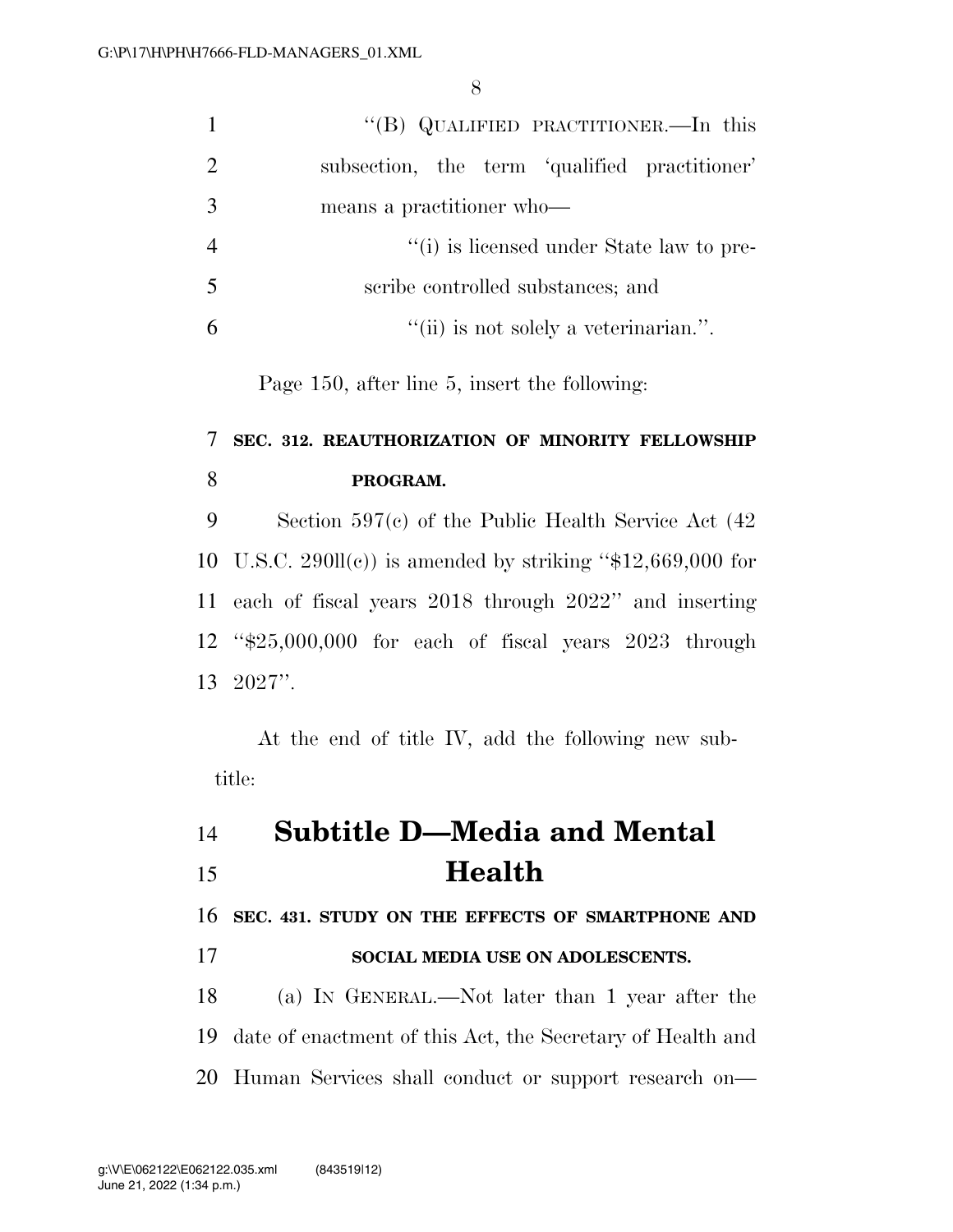| $\mathbf{1}$   | (1) smartphone and social media use by adoles-               |
|----------------|--------------------------------------------------------------|
| 2              | cents; and                                                   |
| 3              | $(2)$ the effects of such use on-                            |
| $\overline{4}$ | (A) emotional, behavioral, and physical                      |
| 5              | health and development; and                                  |
| 6              | (B) any disparities in the mental health                     |
| $\tau$         | outcomes of rural, minority, and other under-                |
| 8              | served populations.                                          |
| 9              | (b) REPORT.—Not later than 5 years after the date            |
| 10             | of enactment of this Act, the Secretary of Health and        |
| 11             | Human Services shall submit to the Congress, and make        |
| 12             | publicly available, a report on the findings of research     |
| 13             | under this section.                                          |
| 14             | SEC. 432. RESEARCH ON THE HEALTH AND DEVELOPMENT             |
| 15             | EFFECTS OF MEDIA ON INFANTS, CHILDREN,                       |
| 16             | AND ADOLESCENTS.                                             |
| 17             | Subpart 7 of part C of title IV of the Public Health         |
|                | 18 Service Act (42 U.S.C. 285g et seq.) is amended by adding |
| 19             | at the end the following:                                    |
| 20             | "SEC. 452H. RESEARCH ON THE HEALTH AND DEVELOP-              |
| 21             | MENT EFFECTS OF MEDIA ON INFANTS, CHIL-                      |
| 22             | DREN, AND ADOLESCENTS.                                       |
| 23             |                                                              |
|                | "(a) IN GENERAL.—The Director of the National In-            |
| 24             | stitutes of Health, in coordination with or acting through   |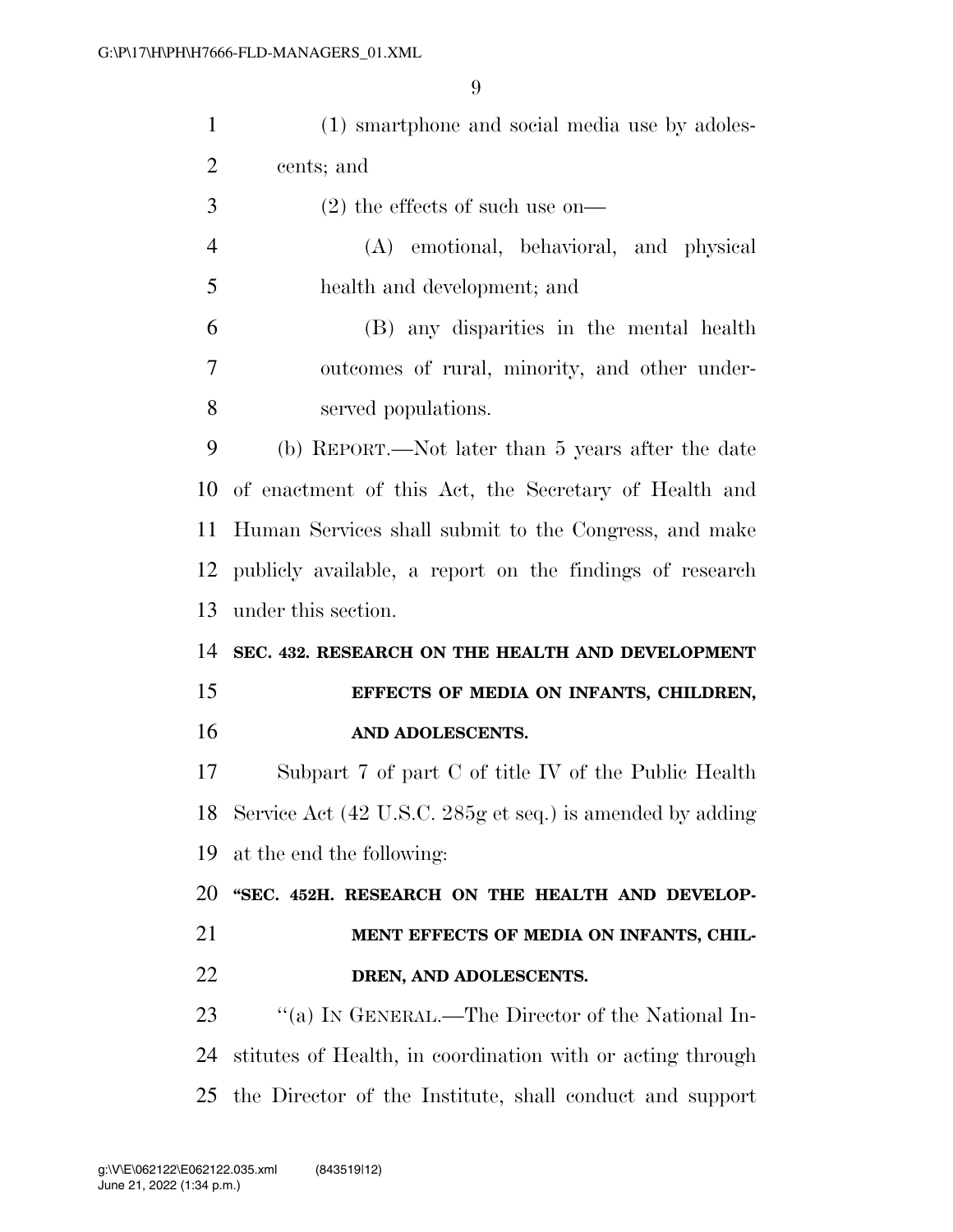research and related activities concerning the health and developmental effects of media on infants, children, and adolescents, which may include the positive and negative effects of exposure to and use of media, such as social media, applications, websites, television, motion pictures, artificial intelligence, mobile devices, computers, video games, virtual and augmented reality, and other media formats as they become available. Such research shall at- tempt to better understand the relationships between media and technology use and individual differences and characteristics of children and shall include longitudinally designed studies to assess the impact of media on youth over time. Such research shall include consideration of core areas of child and adolescent health and development including the following:

 ''(1) COGNITIVE.—The role and impact of media use and exposure in the development of chil- dren and adolescents within such cognitive areas as language development, executive functioning, atten- tion, creative problem solving skills, visual and spa-21 tial skills, literacy, critical thinking, and other learn- ing abilities, and the impact of early technology use on developmental trajectories.

24 "(2) PHYSICAL.—The role and impact of media use and exposure on children's and adolescent's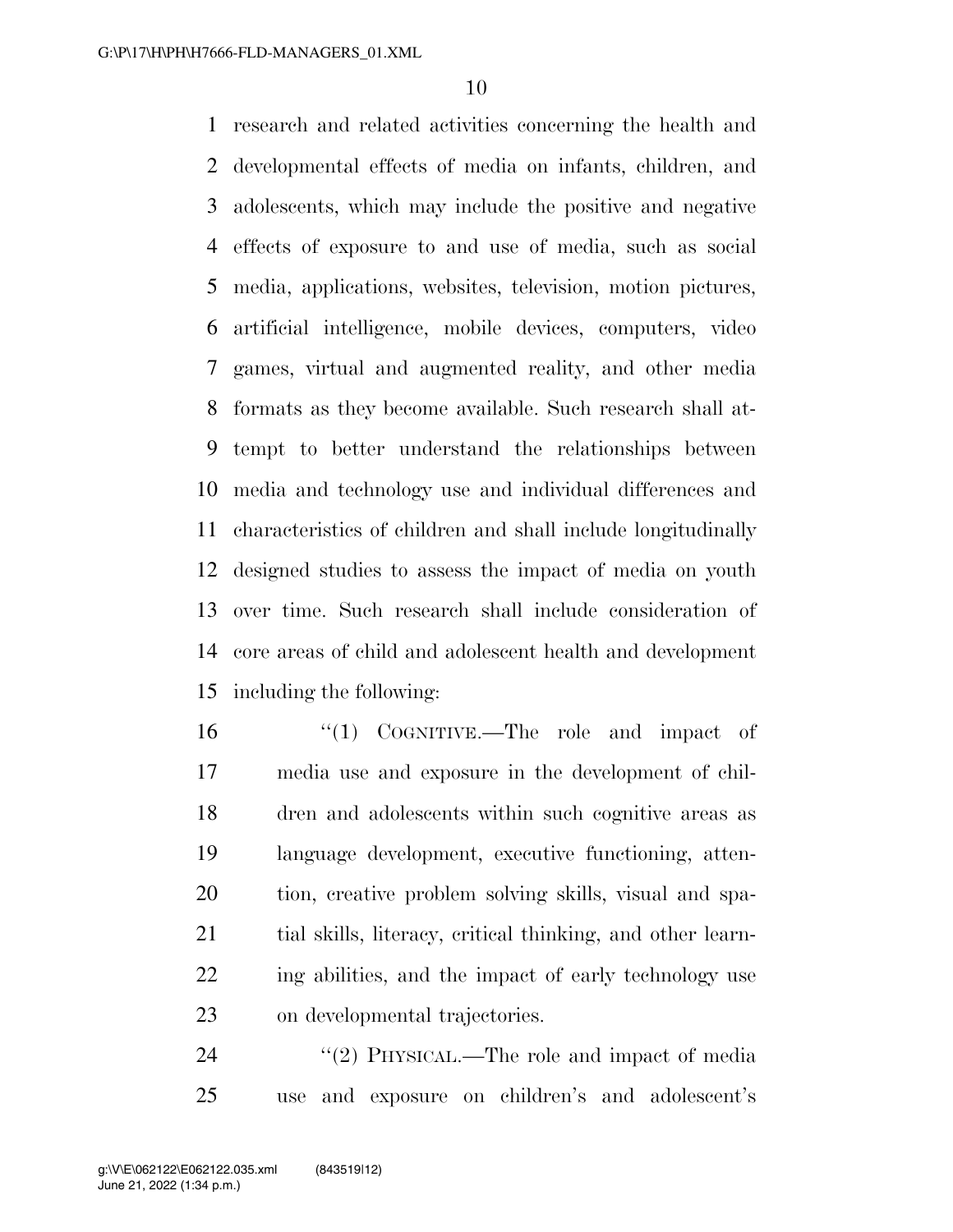physical development and health behaviors, including diet, exercise, sleeping and eating routines, and other areas of physical development.

 $\frac{4}{3}$  SOCIO-EMOTIONAL.—The role and impact of media use and exposure on children's and adoles- cents' social-emotional competencies, including self- awareness, self-regulation, social awareness, relation- ship skills, empathy, distress tolerance, perception of social cues, awareness of one's relationship with the media, and decision-making, as well as outcomes such as violations of privacy, perpetration of or ex- posure to violence, bullying or other forms of aggres- sion, depression, anxiety, substance use, misuse or disorder, and suicidal ideation/behavior and self-harm.

 ''(b) DEVELOPING RESEARCH AGENDA.—The Direc- tor of the National Institutes of Health, in consultation with the Director of the Institute, other appropriate na- tional research institutes, academies, and centers, the Trans-NIH Pediatric Research Consortium, and non-Fed- eral experts as needed, shall develop a research agenda on the health and developmental effects of media on in- fants, children, and adolescents to inform research activi- ties under subsection (a). In developing such research agenda, the Director may use whatever means necessary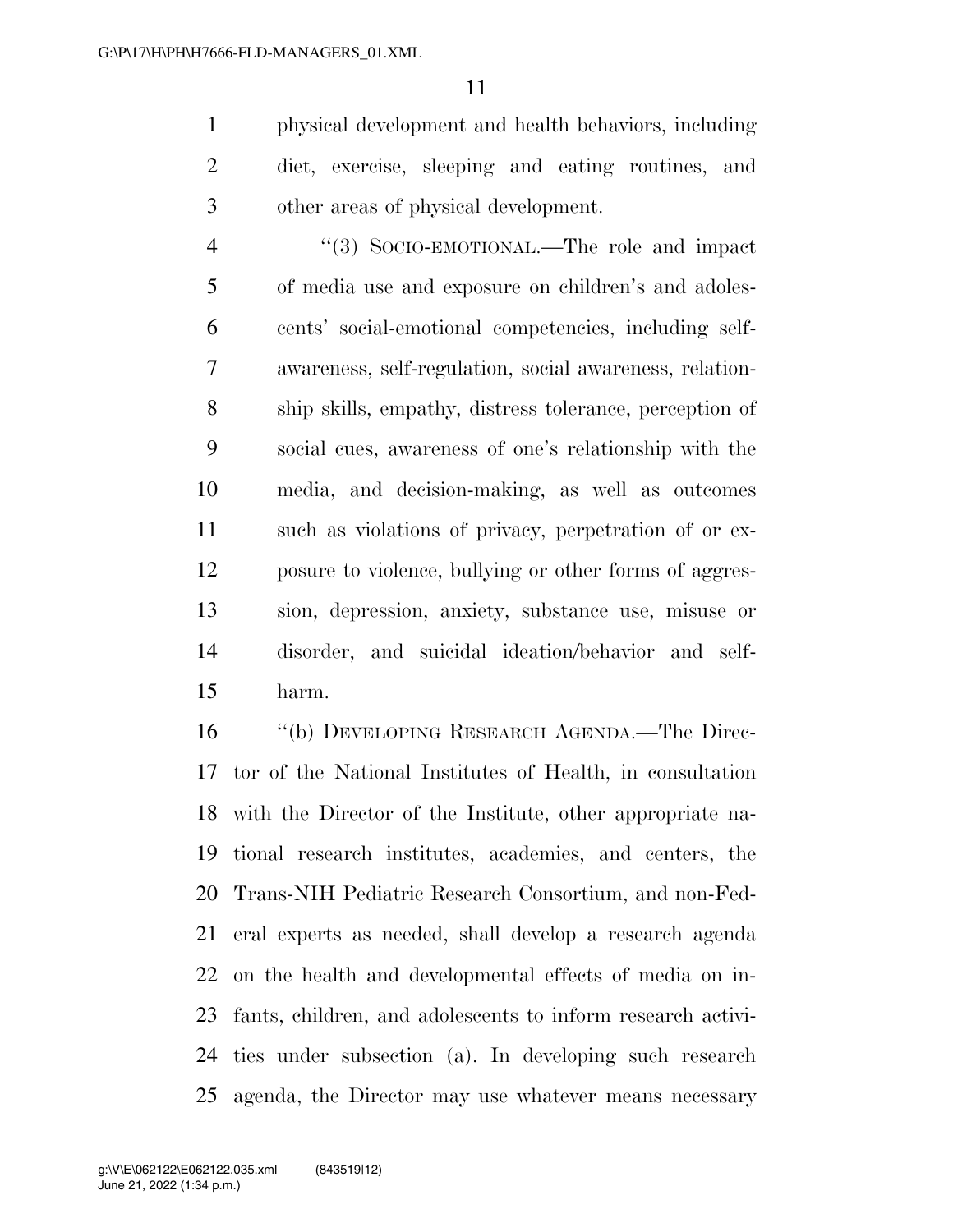(such as scientific workshops and literature reviews) to as-sess current knowledge and research gaps in this area.

 ''(c) RESEARCH PROGRAM.—In coordination with the Institute and other national research institutes and cen- ters, and utilizing the National Institutes of Health's proc- ess of scientific peer review, the Director of the National Institutes of Health shall fund an expanded research pro- gram on the health and developmental effects of media on infants, children, and adolescents.

 ''(d) REPORT TO CONGRESS.—Not later than 1 year after the date of enactment of this Act, the Director of the National Institutes of Health shall submit a report to Congress on the progress made in gathering data and ex- panding research on the health and developmental effects of media on infants, children, and adolescents in accord- ance with this section. Such report shall summarize the grants and research funded, by year, under this section.''.

At the end of the bill, add the following new titles: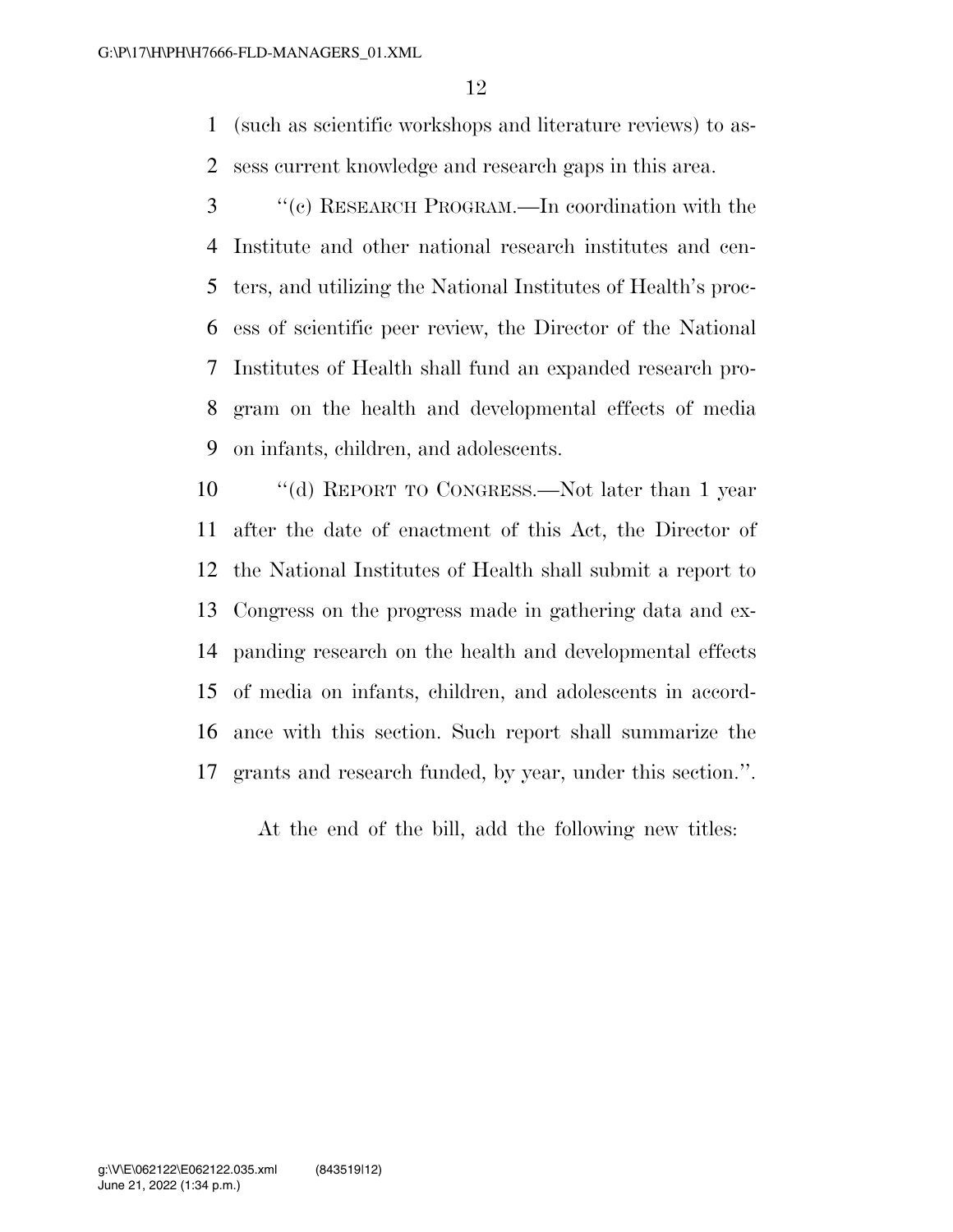# **TITLE V—MEDICAID AND CHIP SEC. 501. MEDICAID AND CHIP REQUIREMENTS FOR HEALTH SCREENINGS AND REFERRALS FOR ELIGIBLE JUVENILES IN PUBLIC INSTITU- TIONS.**  (a) MEDICAID STATE PLAN REQUIREMENT.—Section 1902 of the Social Security Act (42 U.S.C. 1396a) is amended— 9 (1) in subsection  $(a)(84)$ — (A) in subparagraph (A), by inserting '', 11 subject to subparagraph (D)," after "but"; (B) in subparagraph (B), by striking 13 "and" at the end; (C) in subparagraph (C), by adding ''and'' at the end; and (D) by adding at the end the following new subparagraph: 18 ''(D) beginning on the first day of the first calendar quarter that begins two years after the date of enactment of this subparagraph, in the

 case of individuals who are eligible juveniles de- scribed in subsection (nn)(2), are within 30 days of the date on which such eligible juvenile is scheduled to be released from a public insti-tution following adjudication, the State shall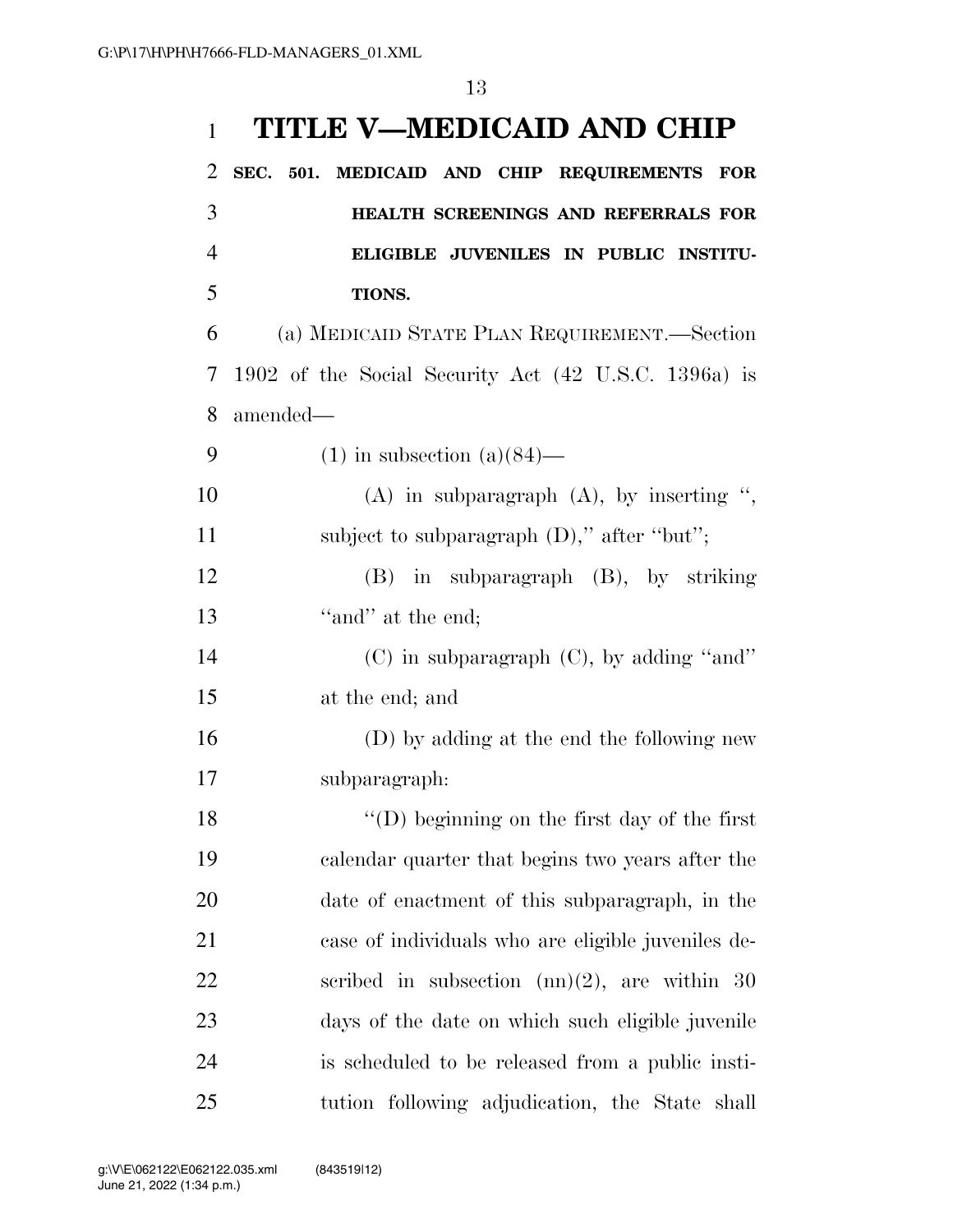| $\mathbf{1}$   | have in place a plan to ensure, and in accord- |
|----------------|------------------------------------------------|
| $\overline{2}$ | ance with such plan, provide—                  |
| 3              | "(i) for, in the 30 days prior to the          |
| $\overline{4}$ | release of such an eligible juvenile from      |
| 5              | such public institution (or not later than     |
| 6              | one week after release from the public in-     |
| $\overline{7}$ | stitution), and in coordination with such      |
| 8              | institution—                                   |
| 9              | "(I) any screening or diagnostic               |
| 10             | service which meets reasonable stand-          |
| 11             | ards of medical and dental practice,           |
| 12             | as determined by the State, or as in-          |
| 13             | dicated as medically necessary, in ac-         |
| 14             | cordance with paragraphs $(1)(A)$ and          |
| 15             | $(5)$ of section 1905 $(r)$ ; and              |
| 16             | $\lq\lq$ (II) a mental health or other be-     |
| 17             | havioral health screening that is a            |
| 18             | screening service described under sec-         |
| 19             | tion $1905(r)(1)$ , or a diagnostic serv-      |
| 20             | ice described under paragraph (5) of           |
| 21             | such section, if such screening or di-         |
| 22             | agnostic service was not otherwise             |
| 23             | conducted pursuant to this clause;             |
| 24             | "(ii) for, not later than one week after       |
| 25             | release from the public institution, refer-    |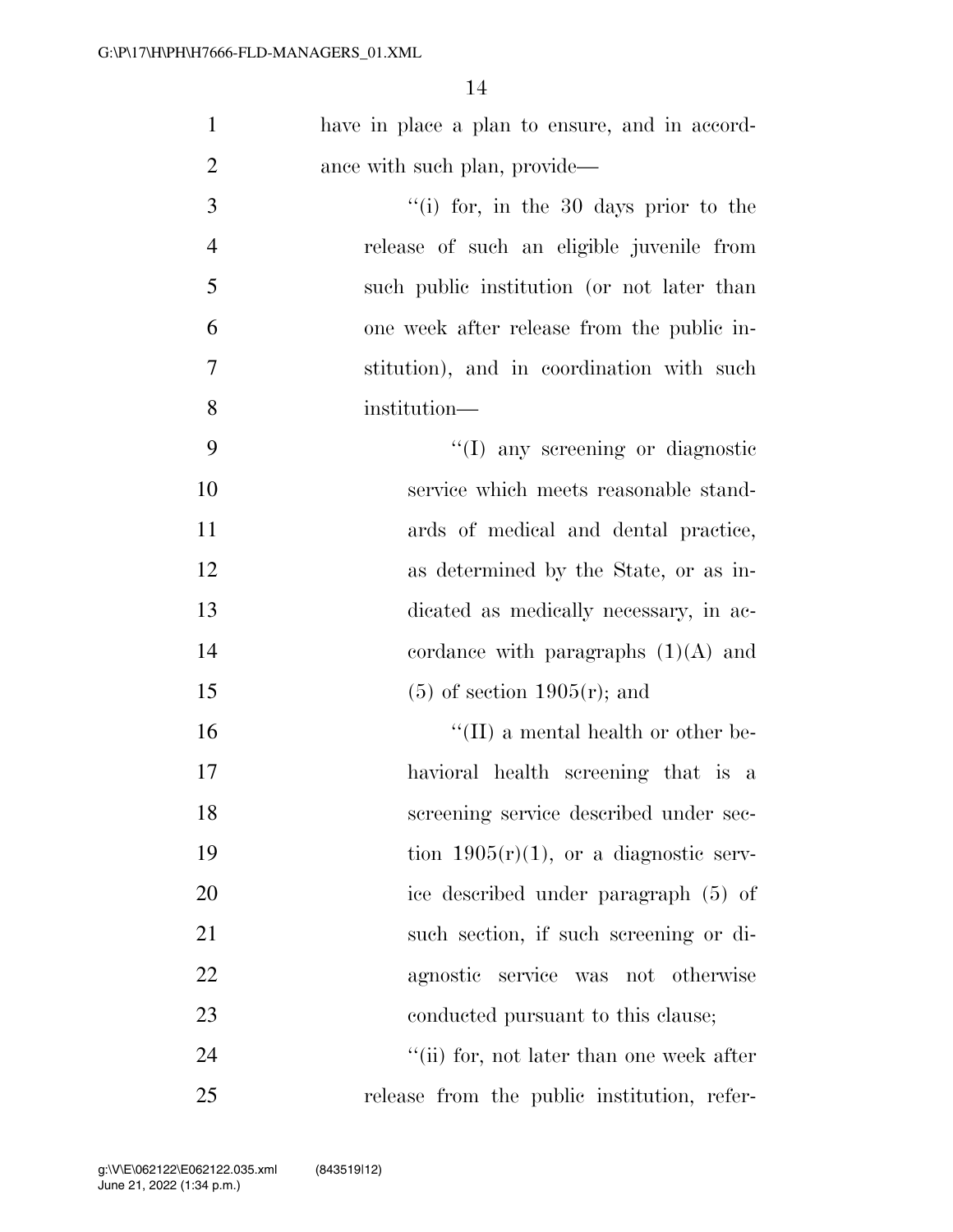| $\mathbf{1}$   | rals for such eligible juvenile to the appro-                  |
|----------------|----------------------------------------------------------------|
| $\overline{2}$ | priate care and services available under the                   |
| 3              | State plan (or waiver of such plan) in the                     |
| $\overline{4}$ | geographic region of the home or residence                     |
| 5              | of such eligible juvenile, based on such                       |
| 6              | screenings; and                                                |
| $\overline{7}$ | "(iii) for, following the release of such                      |
| 8              | eligible juvenile from such institution, not                   |
| 9              | less than 30 days of targeted case manage-                     |
| 10             | ment services furnished by a provider in                       |
| 11             | the geographic region of the home or resi-                     |
| 12             | dence of such eligible juvenile."; and                         |
| 13             | (2) in subsection (nn)(3), by striking " $(30)$ "              |
| 14             | and inserting " $(31)$ ".                                      |
| 15             | (b) AUTHORIZATION OF FEDERAL FINANCIAL PAR-                    |
| 16             | TICIPATION.—The subdivision (A) of section $1905(a)$ of        |
|                | 17 the Social Security Act (42 U.S.C. 1396d(a)) following      |
|                | 18 paragraph (31) of such section is amended by inserting      |
| 19             | ", or in the case of an eligible juvenile described in section |
| 20             | $1902(a)(84)(D)$ with respect to the screenings, diagnostic    |
| 21             | services, referrals, and case management required under        |
| 22             | such subparagraph $(D)$ " after "(except as a patient in a     |
| 23             | medical institution".                                          |
|                |                                                                |

(c) CHIP CONFORMING AMENDMENTS.—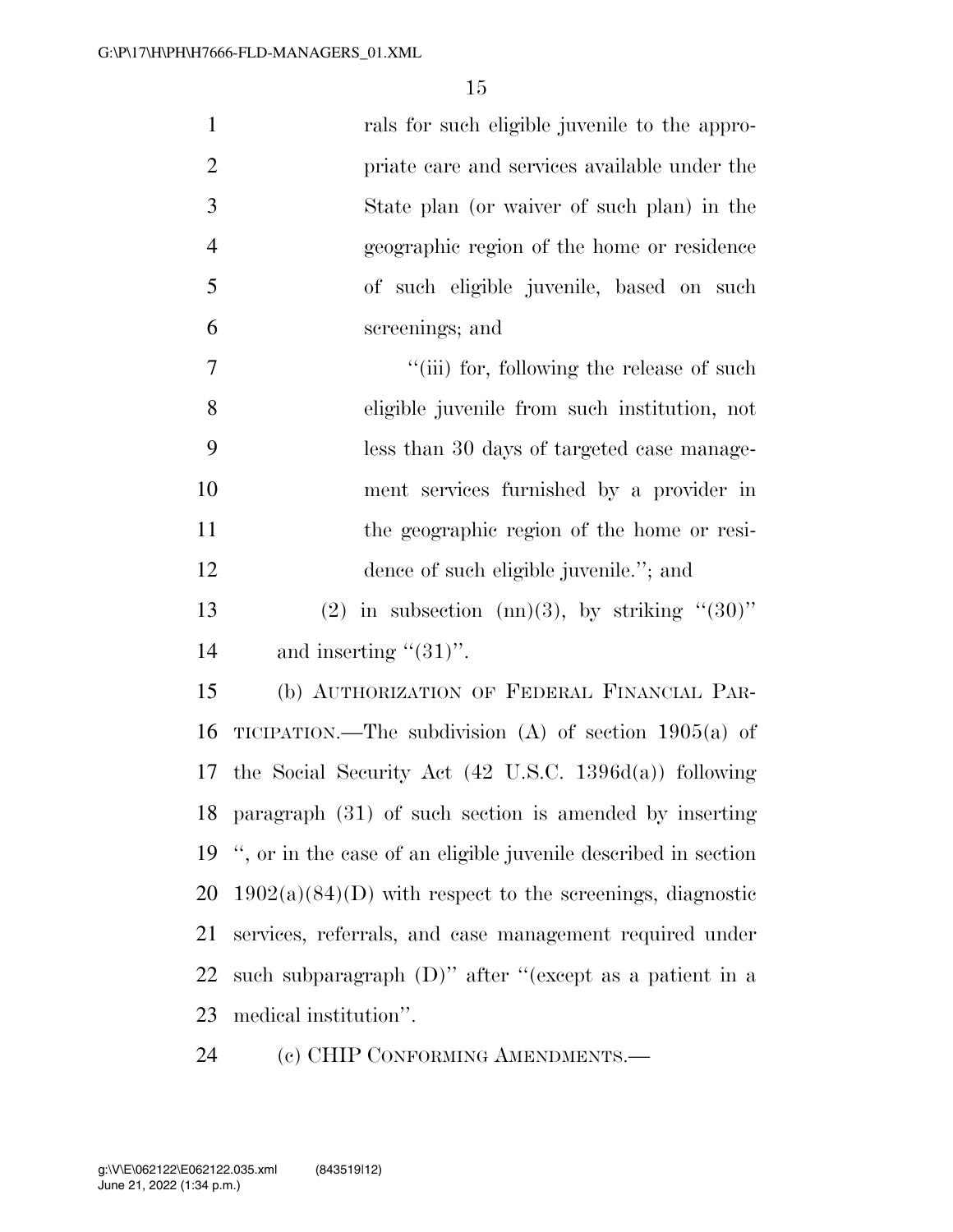(1) Section 2103(c) of the Social Security Act 2 (42 U.S.C. 1397cc(c)) is amended by adding at the end the following new paragraph:

4 "(12) REQUIRED COVERAGE OF SCREENINGS, DIAGNOSTIC SERVICES, REFERRALS, AND CASE MAN- AGEMENT FOR CERTAIN INMATES PRE-RELEASE.— With respect to individuals described in section 2110(b)(7), the State shall provide screenings, diag- nostic services, referrals, and case management oth- erwise covered under the State child health plan (or waiver of such plan) during the period described in such section with respect to such screenings, serv-ices, referrals, and case management.''.

 (2) Section 2110(b) of the Social Security Act 15 (42 U.S.C. 1397jj(b)) is amended—

16 (A) in paragraph  $(2)(A)$ , by inserting "ex- cept as provided in paragraph (7),'' before ''a child who is an inmate of a public institution''; and

 (B) by adding at the end the following new paragraph:

22 "(7) EXCEPTION TO EXCLUSION OF CHILDREN WHO ARE INMATES OF A PUBLIC INSTITUTION.—A child shall not be considered to be described in para-25 graph  $(2)(A)$  if such child is an eligible juvenile (as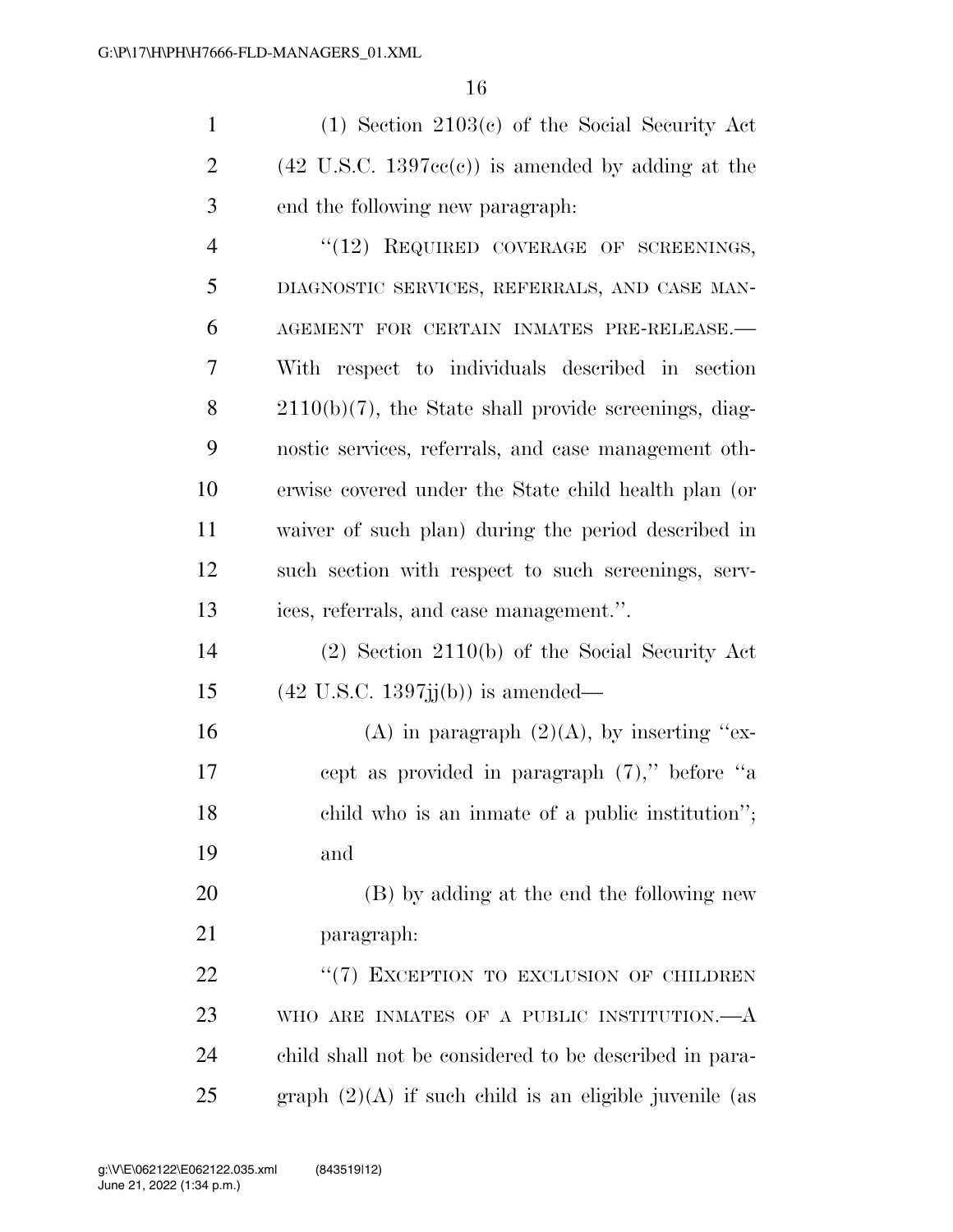1 described in section  $1902(a)(84)(D)$  with respect to the screenings, diagnostic services, referrals, and case management otherwise covered under the State child health plan (or waiver of such plan) during the period with respect to which such screenings, serv- ices, referrals, and case management is respectively required under such section.''.

# **SEC. 502. GUIDANCE ON REDUCING ADMINISTRATIVE BAR- RIERS TO PROVIDING HEALTH CARE SERV-ICES IN SCHOOLS.**

 (a) IN GENERAL.—Not later than 12 months after the date of enactment of this Act, the Secretary of Health and Human Services shall issue guidance to State Med- icaid agencies, elementary and secondary schools, and school-based health centers on reducing administrative barriers to such schools and centers furnishing medical as- sistance and obtaining payment for such assistance under titles XIX and XXI of the Social Security Act (42 U.S.C. 1396 et seq., 1397aa et seq.).

 (b) CONTENTS OF GUIDANCE.—The guidance issued pursuant to subsection (a) shall—

 (1) include revisions to the May 2003 Medicaid School-Based Administrative Claiming Guide, the 1997 Medicaid and Schools Technical Assistance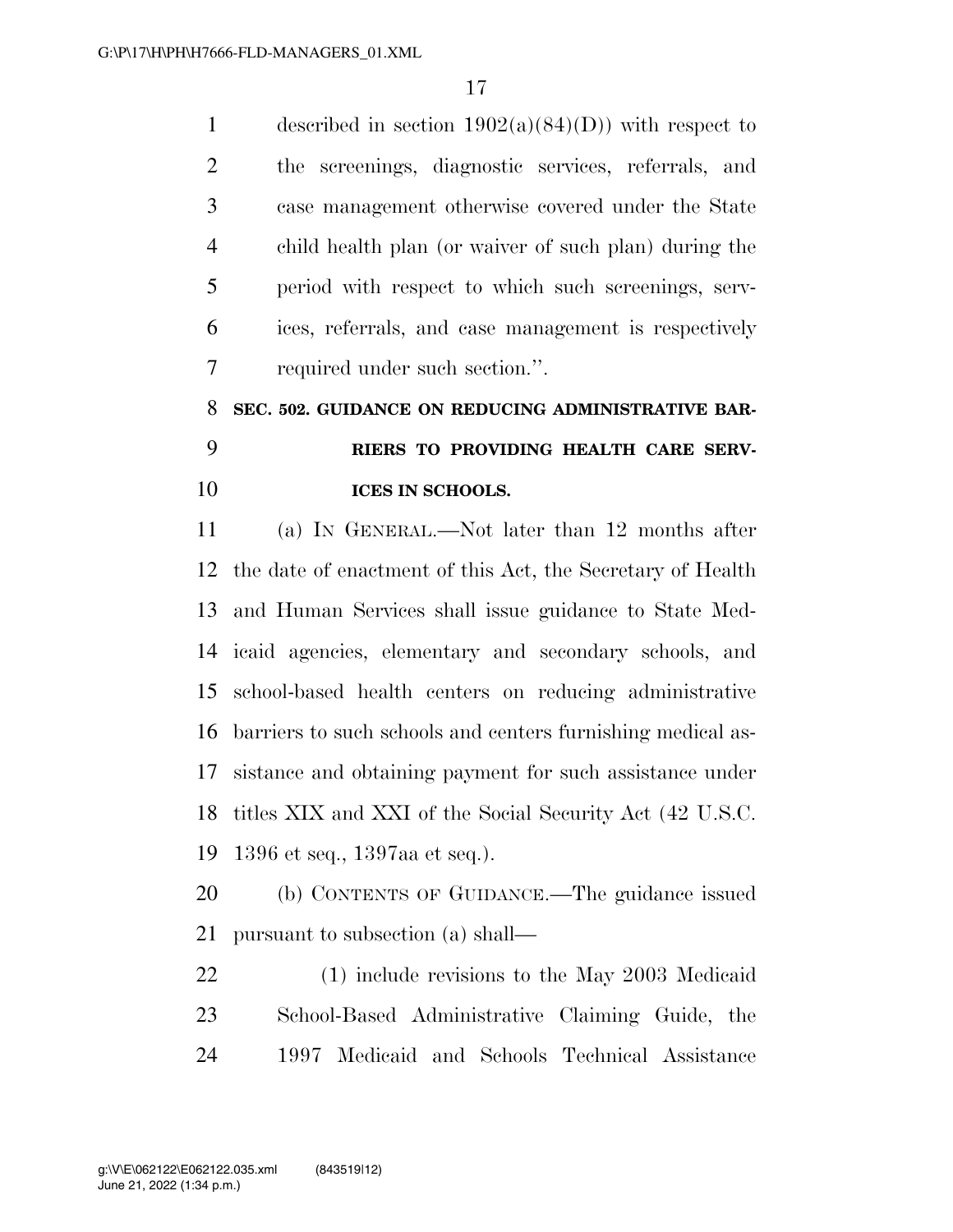Guide, and other relevant guidance in effect on the date of enactment of this Act;

 (2) provide information on payment under titles XIX and XXI of the Social Security Act (42 U.S.C. 1396 et seq., 1397aa et seq.) for the provision of medical assistance, including such assistance pro- vided in accordance with an individualized education program or under the policy described in the State Medicaid Director letter on payment for services issued on December 15, 2014 (#14-006);

 (3) take into account reasons why small and rural local education agencies may not provide med- ical assistance and provide information on best prac- tices to encourage such agencies to provide such as-sistance; and

 (4) include best practices and examples of methods that State Medicaid agencies and local edu- cation agencies have used to pay for, and increase the availability of, medical assistance.

(c) DEFINITIONS.—In this Act:

 (1) INDIVIDUALIZED EDUCATION PROGRAM.— The term ''individualized education program'' has the meaning given such term in section 602(14) of the Individuals with Disabilities Education Act (20 U.S.C. 1401(14)).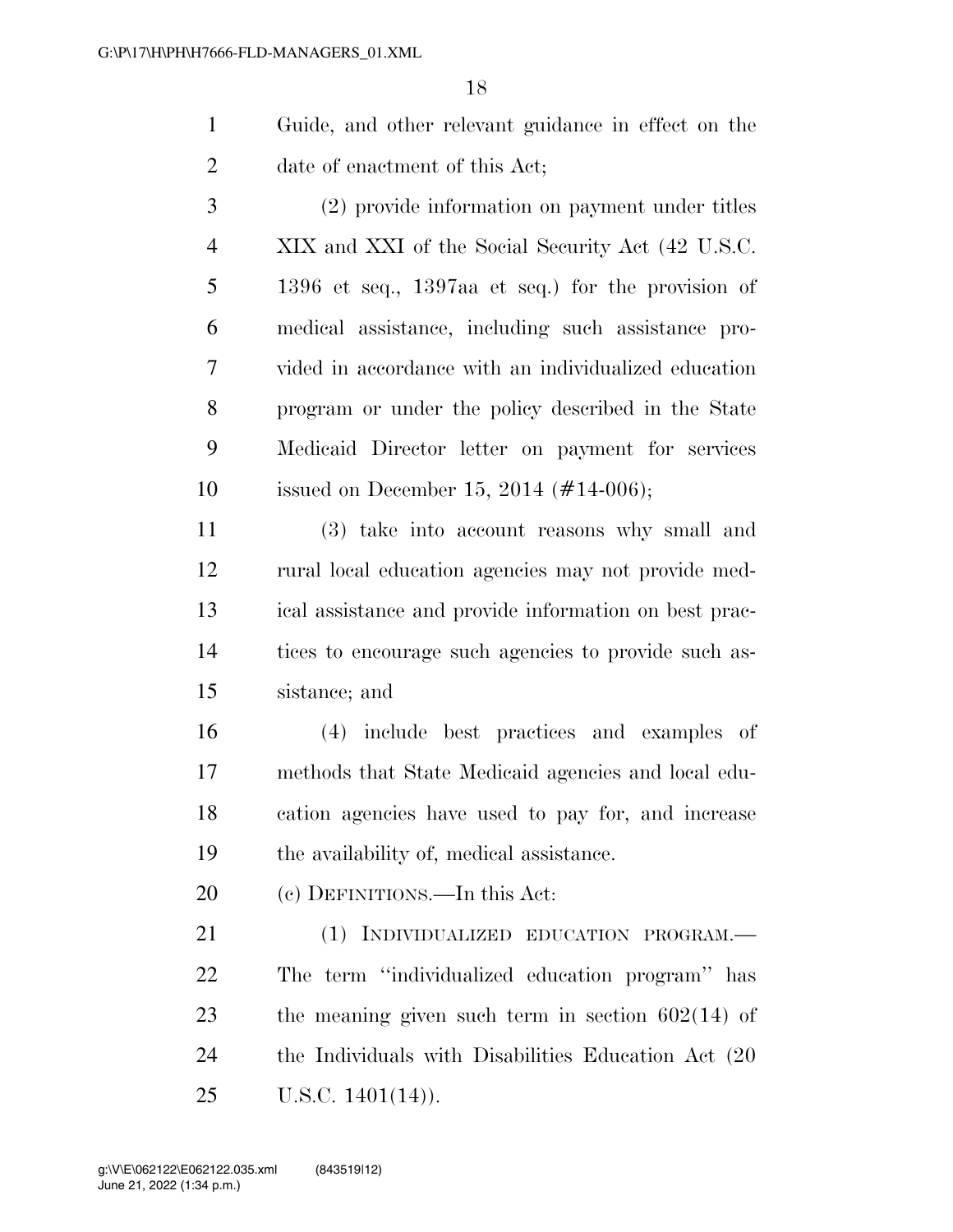(2) SCHOOL-BASED HEALTH CENTER.—The term ''school-based health center'' has the meaning 3 given such term in section  $2110(e)(9)$  of the Social 4 Security Act (42 U.S.C. jj $(e)(9)$ ), and includes an entity that provides Medicaid-covered services in school-based settings for which Federal financial participation is permitted.

# **SEC. 503. GUIDANCE TO STATES ON SUPPORTING PEDI- ATRIC BEHAVIORAL HEALTH SERVICES UNDER MEDICAID AND CHIP.**

 Not later than 18 months after the date of enactment of this Act, the Secretary of Health and Human Services shall issue guidance to States on how to expand the provi- sion of, and access to, behavioral health services, including mental health services, for children covered under State plans (or waivers of such plans) under title XIX of the Social Security Act (42 U.S.C. 1396 et seq.), or State child health plans (or waivers of such plans) under title XXI of such Act (42 U.S.C. 1397aa et seq.), including a description of best practices for—

- (1) expanding access to such services;
- (2) expanding access to such services in under-served communities;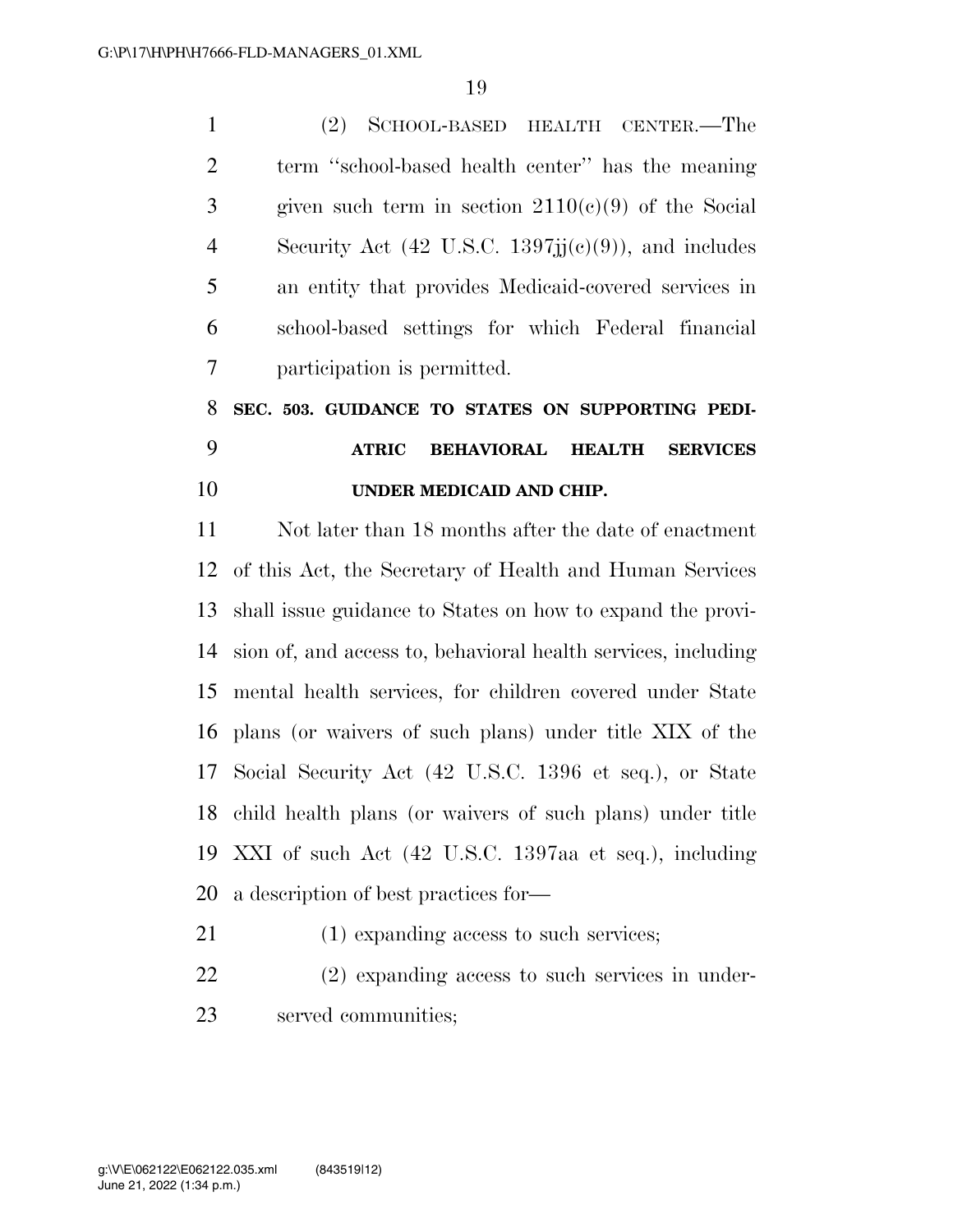(3) flexibilities that States may offer for pedi- atric hospitals and other pediatric behavioral health providers to expand access to services; and

 (4) recruitment and retention of providers of such services.

### **SEC. 504. ENSURING CHILDREN RECEIVE TIMELY ACCESS TO CARE.**

 (a) GUIDANCE TO STATES ON FLEXIBILITIES TO EN- SURE PROVIDER CAPACITY TO PROVIDE PEDIATRIC BE- HAVIORAL HEALTH, INCLUDING MENTAL HEALTH, CRI- SIS CARE.—Not later than 18 months after the date of enactment of this Act, the Secretary of Health and Human Services shall provide guidance to States on exist- ing flexibilities under State plans (or waivers of such plans) under title XIX of the Social Security Act (42 U.S.C. 1396 et seq.), or State child health plans under title XXI of such Act (42 U.S.C. 1397aa et seq.), to sup- port children experiencing a behavioral health crisis or in need of intensive behavioral health, including mental health, services.

 (b) ENSURING CONSISTENT REVIEW AND STATE IM- PLEMENTATION OF EARLY AND PERIODIC SCREENING, DIAGNOSTIC, AND TREATMENT SERVICES.—Section 24 1905 $(r)$  of the Social Security Act  $(42 \text{ U.S.C. } 1396d(r))$ is amended by adding at the end the following: ''Not later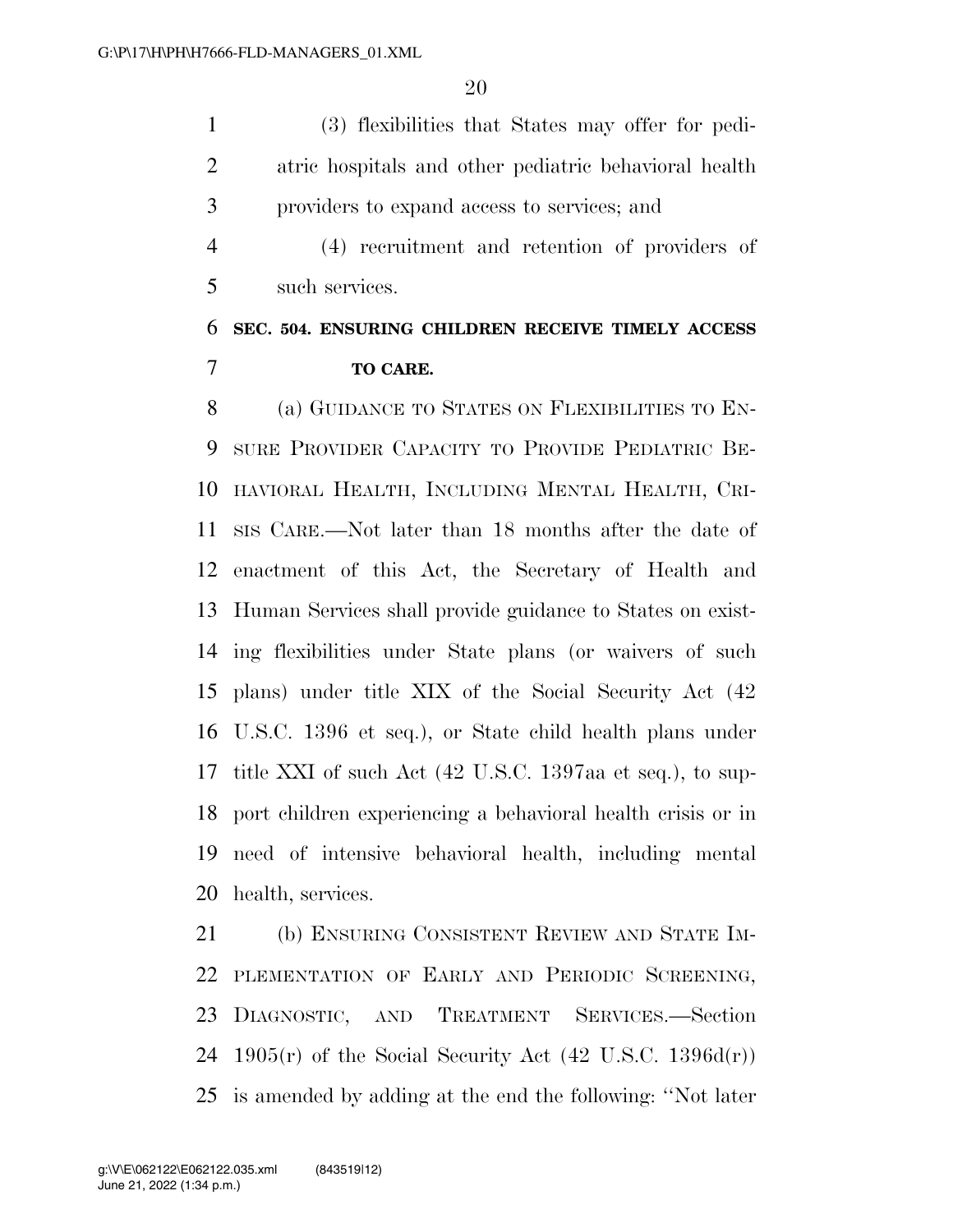than January 1, 2025, and every 5 years thereafter, the Secretary shall review implementation of the requirements of this subsection by States, including such requirements relating to services provided by managed care organiza- tions, prepaid inpatient health plans, prepaid ambulatory health plans, and primary care case managers, to identify and disseminate best practices for ensuring comprehensive coverage of services, to identify gaps and deficiencies in meeting Federal requirements, and to provide guidance to States on addressing identified gaps and disparities and meeting Federal coverage requirements in order to ensure children have access to health services.''.

### **SEC. 505. STRATEGIES TO INCREASE ACCESS TO TELE-HEALTH UNDER MEDICAID AND CHIP.**

 Not later than 1 year after the date of the enactment of this Act, and in the event updates are available, once every five years thereafter, the Secretary of Health and Human Services shall update guidance issued by the Cen- ters for Medicare & Medicaid Services to States, the State Medicaid & CHIP Telehealth Toolkit, or any successor guidance, to describe strategies States may use to over- come existing barriers and increase access to telehealth services under the Medicaid program under title XIX of the Social Security Act (42 U.S.C. 1396 et seq.) and the Children's Health Insurance Program under title XXI of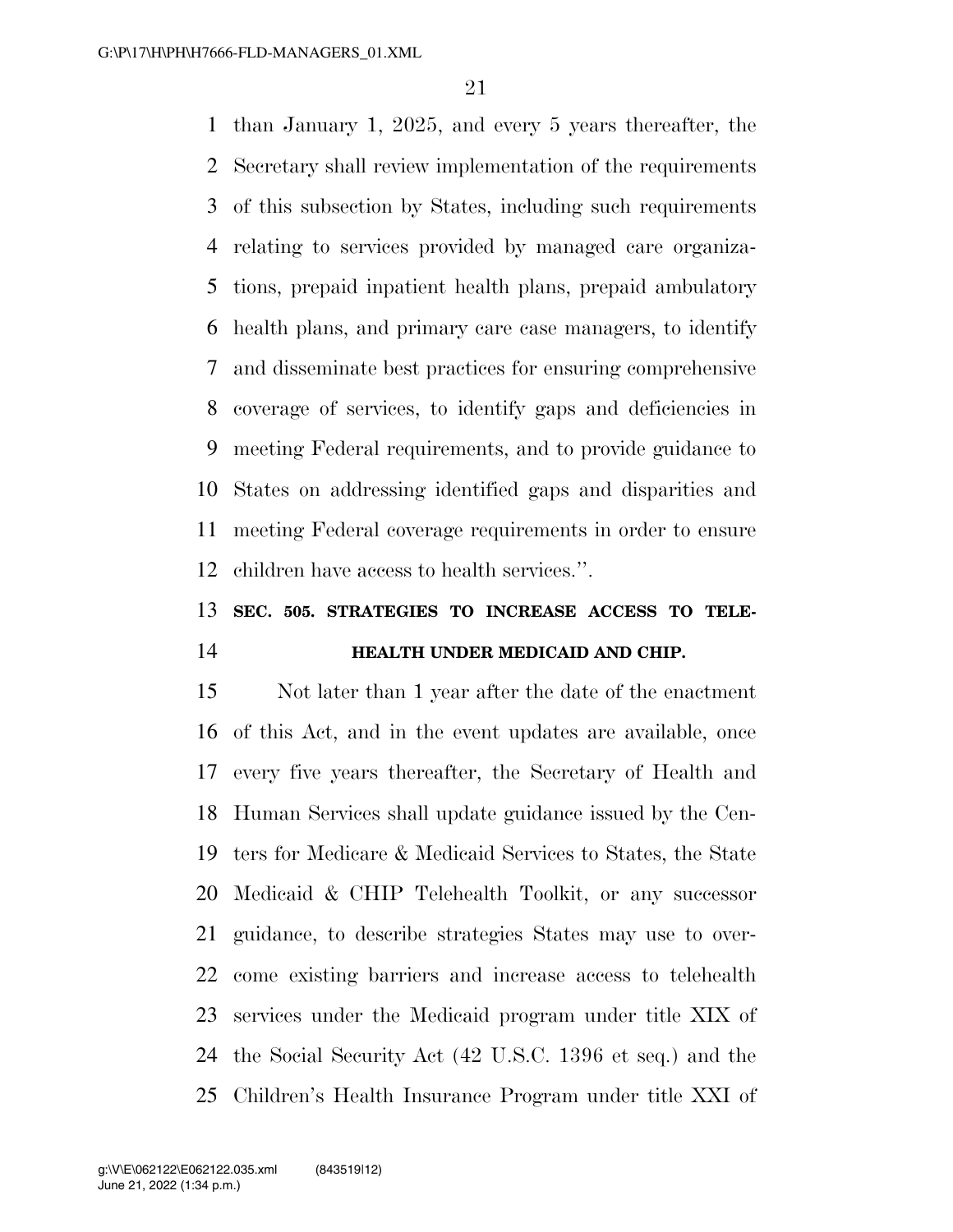such Act (42 U.S.C. 1397aa et seq.). Such updated guid- ance shall include examples of and promising practices re-garding—

- (1) telehealth delivery of covered services;
- (2) recommended voluntary billing codes, modi- fiers, and place-of-service designations for telehealth and other virtual health care services;

 (3) strategies States can use for the simplifica- tion or alignment of provider credentialing and en- rollment protocols with respect to telehealth across States, State Medicaid plans under title XIX, State child health plans under title XXI, Medicaid man- aged care organizations, prepaid inpatient health plans, prepaid ambulatory health plans, and primary care case managers, including during national public health emergencies; and

 (4) strategies States can use to integrate tele- health and other virtual health care services into value-based health care models.

**SEC. 506. REMOVAL OF LIMITATIONS ON FEDERAL FINAN-**

- **CIAL PARTICIPATION FOR INMATES WHO ARE ELIGIBLE JUVENILES PENDING DISPOSITION**
- **OF CHARGES.**
- (a) MEDICAID.—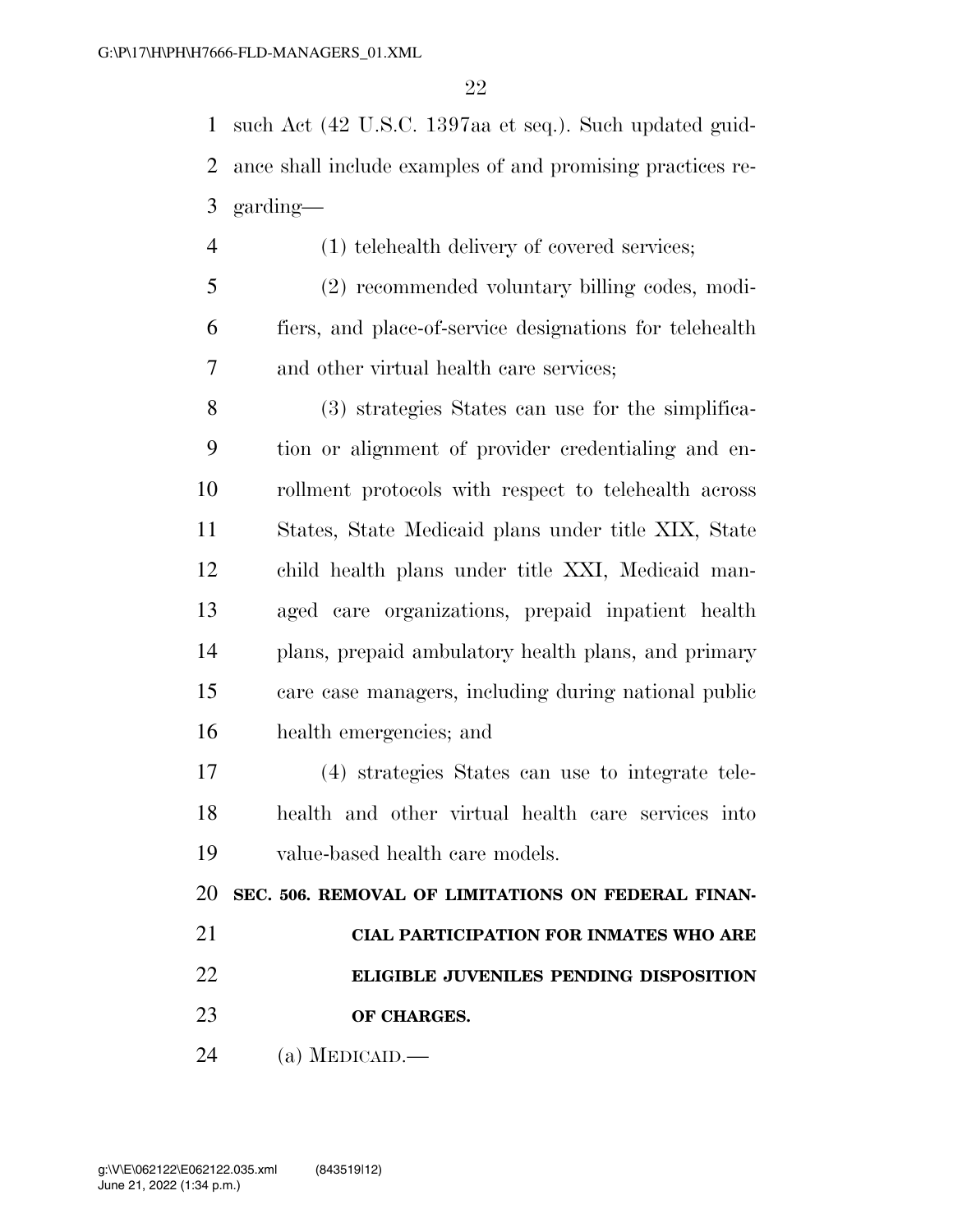| $\mathbf{1}$   | $(1)$ IN GENERAL.—The subdivision $(A)$ of sec-                 |
|----------------|-----------------------------------------------------------------|
| $\overline{2}$ | tion 1905(a) of the Social Security Act $(42 \text{ U.S.C.})$   |
| 3              | $1396d(a)$ following paragraph $(31)$ of such section,          |
| $\overline{4}$ | as amended by section $501(b)$ , is further amended             |
| 5              | by inserting ", or, at the option of the State, for an          |
| 6              | individual who is an eligible juvenile (as defined in           |
| $\tau$         | section $1902 \text{(nn)}(2)$ , while such individual is an in- |
| 8              | mate of a public institution (as defined in section             |
| 9              | $1902 \text{(nn)}(3)$ pending disposition of charges" after     |
| 10             | "or in the case of an eligible juvenile described in            |
| 11             | section $1902(a)(84)(D)$ with respect to the                    |
| 12             | screenings, diagnostic services, referrals, and case            |
| 13             | management required under such subparagraph                     |
| 14             | $(D)$ ".                                                        |

15 (2) CONFORMING.—Section  $1902(a)(84)(A)$  of 16 the Social Security Act  $(42 \text{ U.S.C. } 1396a(a)(84)(A))$  is amended by inserting ''(or in the case of a State electing the option described in the subdivision (A) following paragraph (31) of section 1905(a), during such period beginning after the disposition of charges with respect to such individual)'' after ''is such an inmate''.

 (b) CHIP.—Section 2110(b)(7) of the Social Security 24 Act  $(42 \text{ U.S.C. } 13977jj(b)(7))$ , as added by section 25  $501(c)(2)(B)$ , is further amended by inserting "or, at the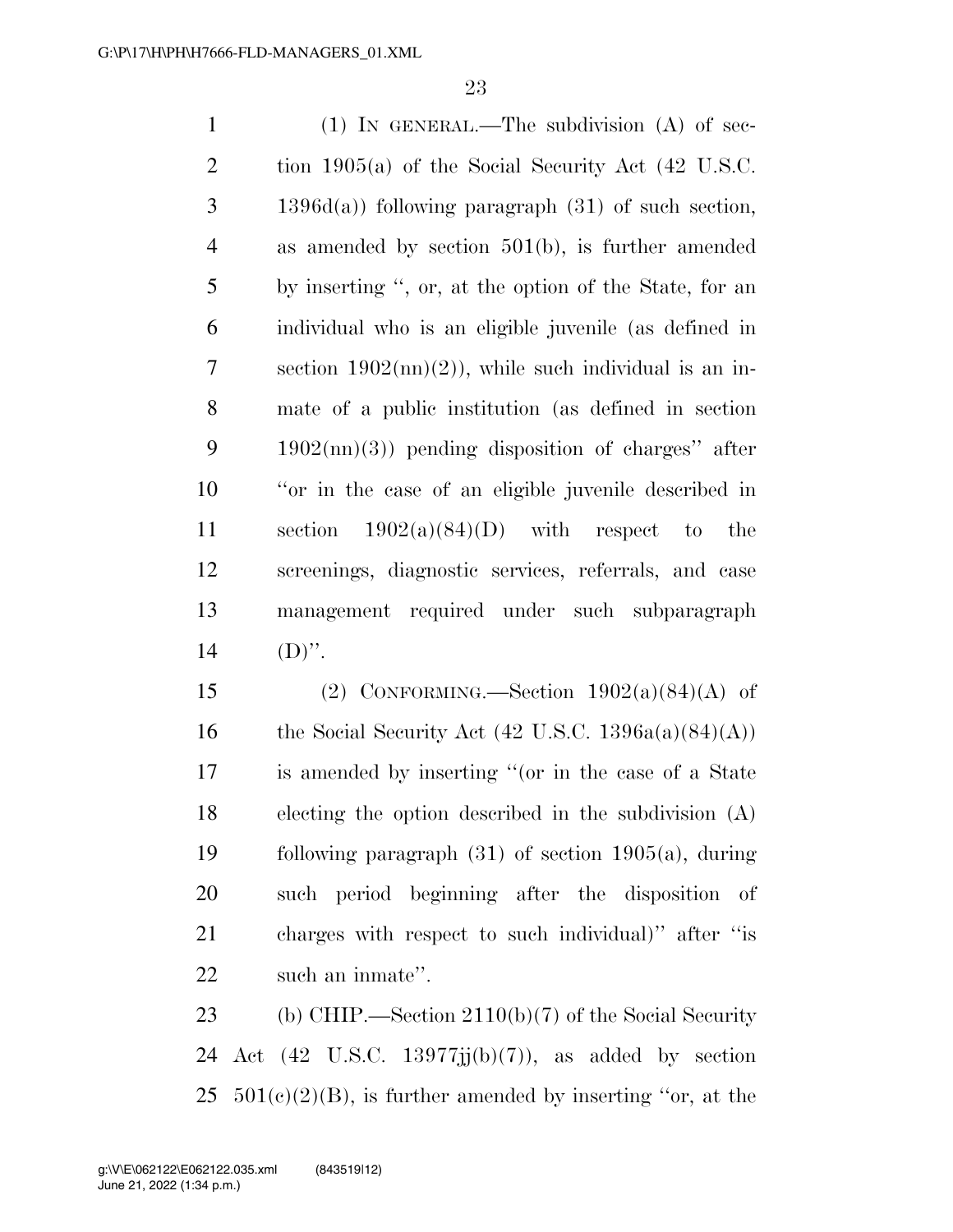option of the State, for an individual who is a juvenile, while such individual is an inmate of a public institution pending disposition of charges'' after ''if such child is an 4 eligible juvenile (as described in section  $1902(a)(84)(D)$ ) with respect to screenings, diagnostic services, referrals, and case management otherwise covered under the State child health plan (or waiver of such plan)''.

 (c) EFFECTIVE DATE.—The amendments made by this section shall take effect on the first day of the first calendar quarter that begins after the date that is 18 months after the date of enactment of this Act and shall apply to items and services furnished for periods beginning on or after such date.

# **TITLE VI—MISCELLANEOUS PROVISIONS**

#### **SEC. 601. DETERMINATION OF BUDGETARY EFFECTS.**

 The budgetary effects of this Act, for the purpose of complying with the Statutory Pay-As-You-Go Act of 2010, shall be determined by reference to the latest statement titled ''Budgetary Effects of PAYGO Legislation'' for this Act, submitted for printing in the Congressional Record by the Chairman of the House Budget Committee, pro- vided that such statement has been submitted prior to the vote on passage.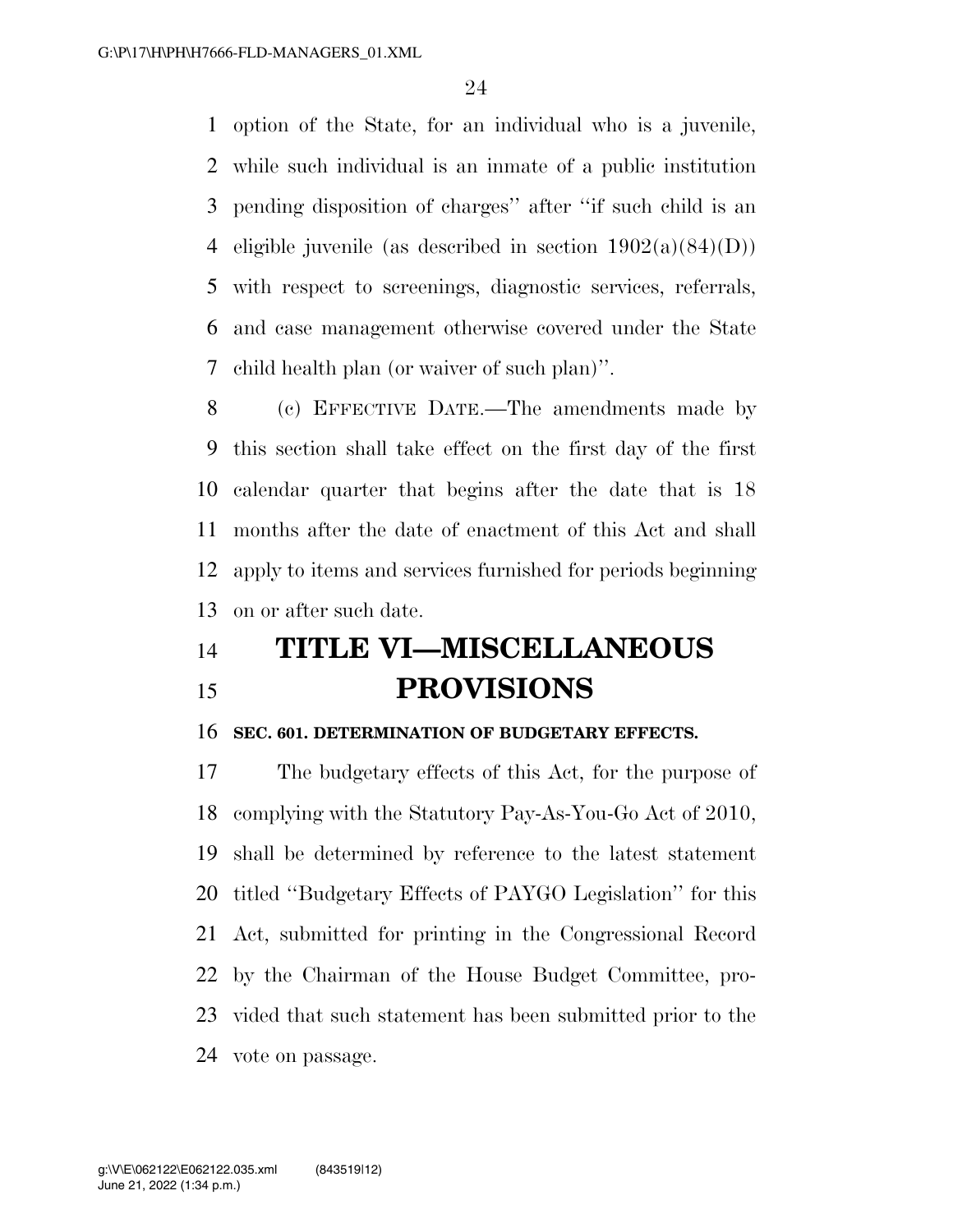**SEC. 602. OVERSIGHT OF PHARMACY BENEFIT MANAGER SERVICES.**  (a) PHSA.—Title XXVII of the Public Health Serv- ice Act (42 U.S.C. 300gg et seq.) is amended— 5 (1) in part D  $(42 \text{ U.S.C. } 300 \text{gg} - 111 \text{ et seq.}),$  by adding at the end the following new section: **''SEC. 2799A–11. OVERSIGHT OF PHARMACY BENEFIT MAN- AGER SERVICES.**  ''(a) IN GENERAL.—For plan years beginning on or after January 1, 2024, a group health plan or health in-surance issuer offering group health insurance coverage

 or an entity or subsidiary providing pharmacy benefits management services on behalf of such a plan or issuer shall not enter into a contract with a drug manufacturer, distributor, wholesaler, subcontractor, rebate aggregator, or any associated third party that limits the disclosure of information to plan sponsors in such a manner that pre- vents the plan or issuer, or an entity or subsidiary pro- viding pharmacy benefits management services on behalf of a plan or issuer, from making the reports described in subsection (b).

22 "(b) REPORTS.—

23 "(1) In GENERAL.—For plan years beginning on or after January 1, 2024, not less frequently than once every 6 months, a health insurance issuer offering group health insurance coverage or an enti-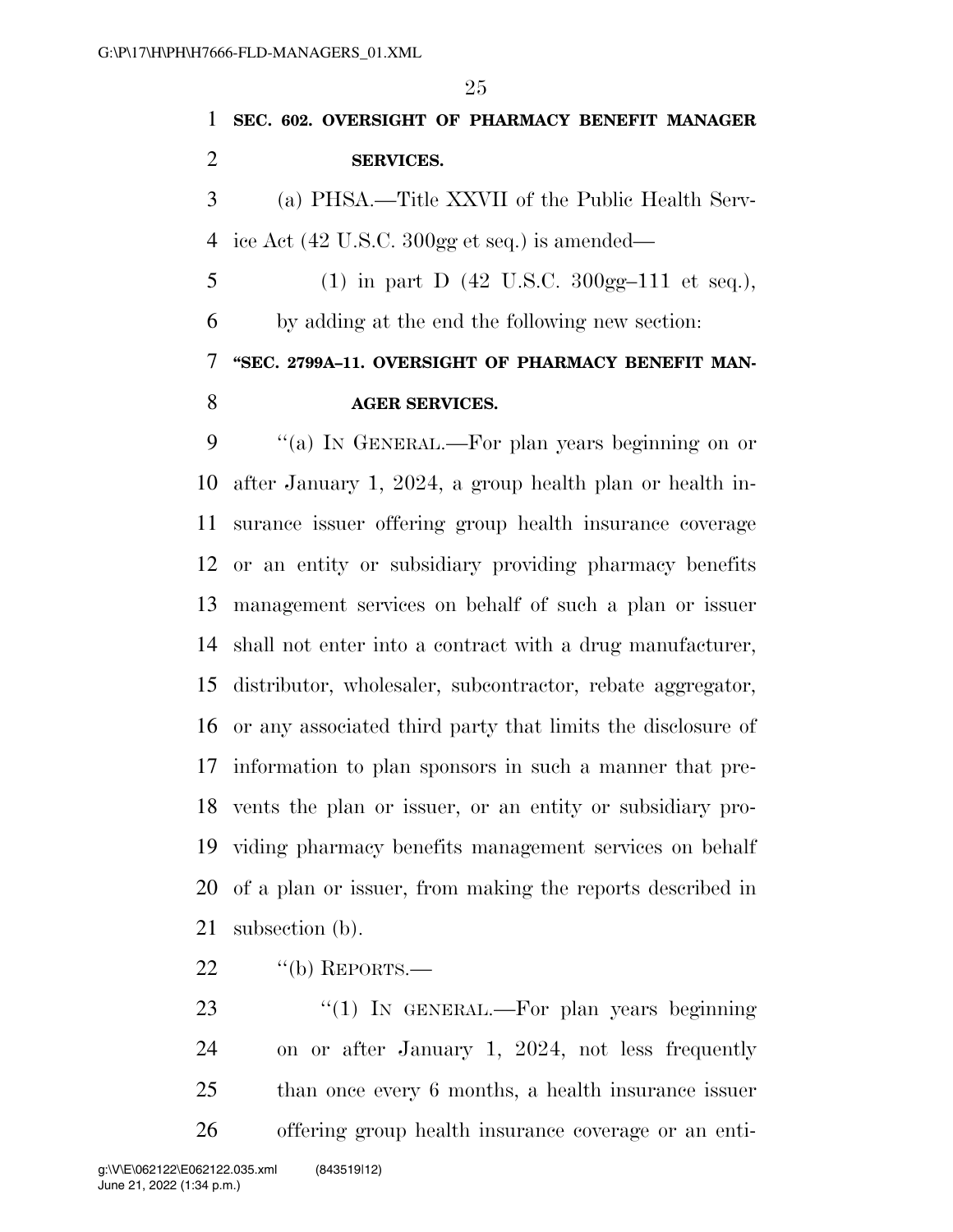| $\mathbf{1}$   | ty providing pharmacy benefits management services      |
|----------------|---------------------------------------------------------|
| $\overline{2}$ | on behalf of a group health plan or an issuer pro-      |
| 3              | viding group health insurance coverage shall submit     |
| $\overline{4}$ | to the plan sponsor (as defined in section $3(16)(B)$ ) |
| 5              | of the Employee Retirement Income Security Act of       |
| 6              | 1974) of such group health plan or health insurance     |
| $\tau$         | coverage a report in accordance with this subsection    |
| 8              | and make such report available to the plan sponsor      |
| 9              | in a machine-readable format. Each such report          |
| 10             | shall include, with respect to the applicable group     |
| 11             | health plan or health insurance coverage—               |
| 12             | $\lq\lq$ as applicable, information collected           |
| 13             | from drug manufacturers by such issuer or en-           |
| 14             | tity on the total amount of copayment assist-           |
| 15             | ance dollars paid, or copayment cards applied,          |
| 16             | that were funded by the drug manufacturer               |
| 17             | respect to the participants and bene-<br>with           |
| 18             | ficiaries in such plan or coverage;                     |
| 19             | "(B) a list of each drug covered by such                |
| 20             | plan, issuer, or entity providing pharmacy ben-         |
| 21             | efit management services that was dispensed             |
| 22             | during the reporting period, including, with re-        |
| 23             | spect to each such drug during the reporting            |
| 24             | period—                                                 |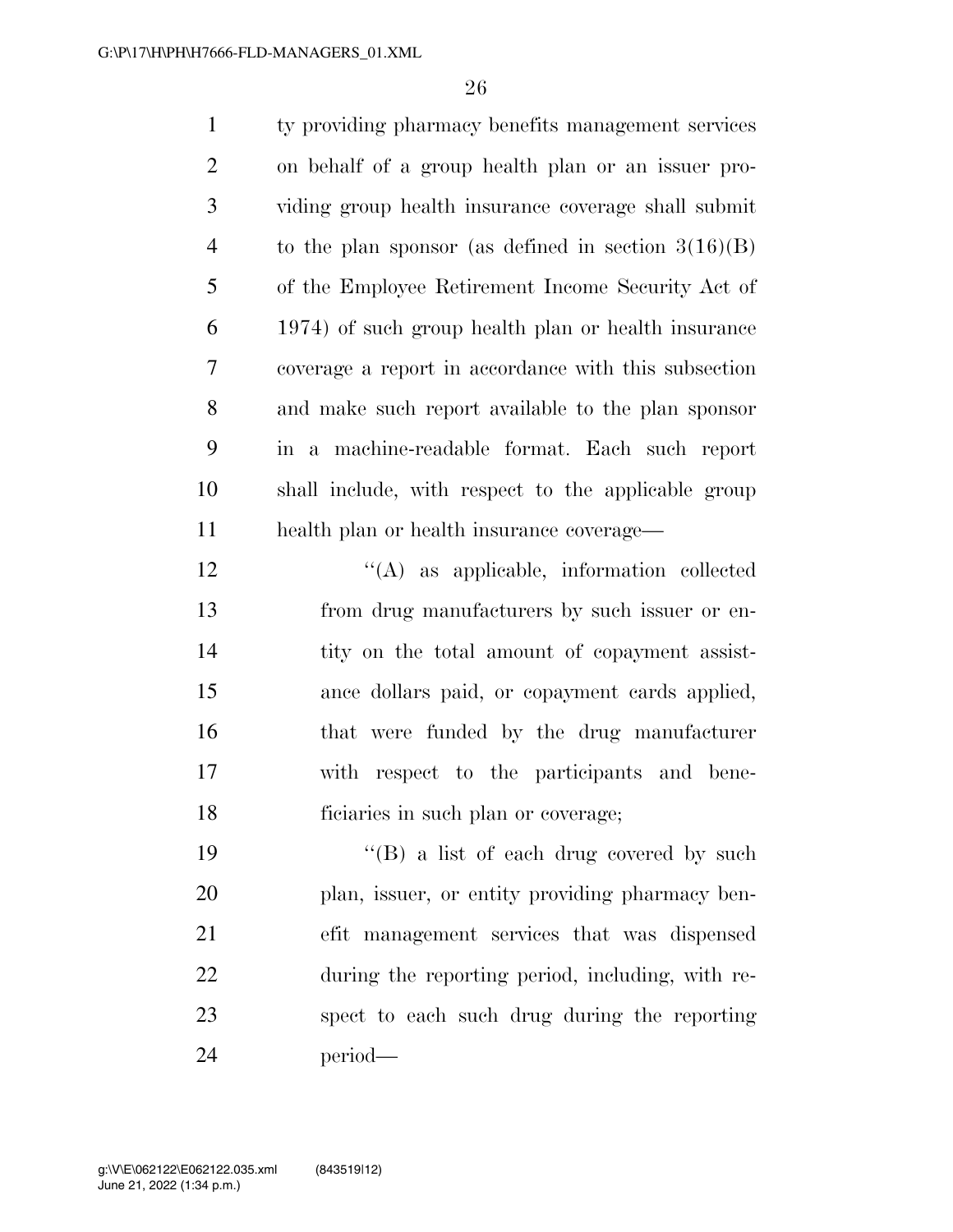''(i) the brand name, chemical entity, 2 and National Drug Code; 3  $\frac{1}{1}$  the number of participants and

 beneficiaries for whom the drug was filled during the plan year, the total number of prescription fills for the drug (including original prescriptions and refills), and the total number of dosage units of the drug dispensed across the plan year, including whether the dispensing channel was by re-11 tail, mail order, or specialty pharmacy;

 $\frac{1}{2}$   $\frac{1}{2}$   $\frac{1}{2}$   $\frac{1}{2}$  the wholesale acquisition cost, listed as cost per days supply and cost per pill, or in the case of a drug in another form, per dose;

 $''(iv)$  the total out-of-pocket spending by participants and beneficiaries on such drug, including participant and beneficiary spending through copayments, coinsurance, and deductibles; and

21 ''(v) for any drug for which gross spending of the group health plan or health insurance coverage exceeded 24 \$10,000 during the reporting period—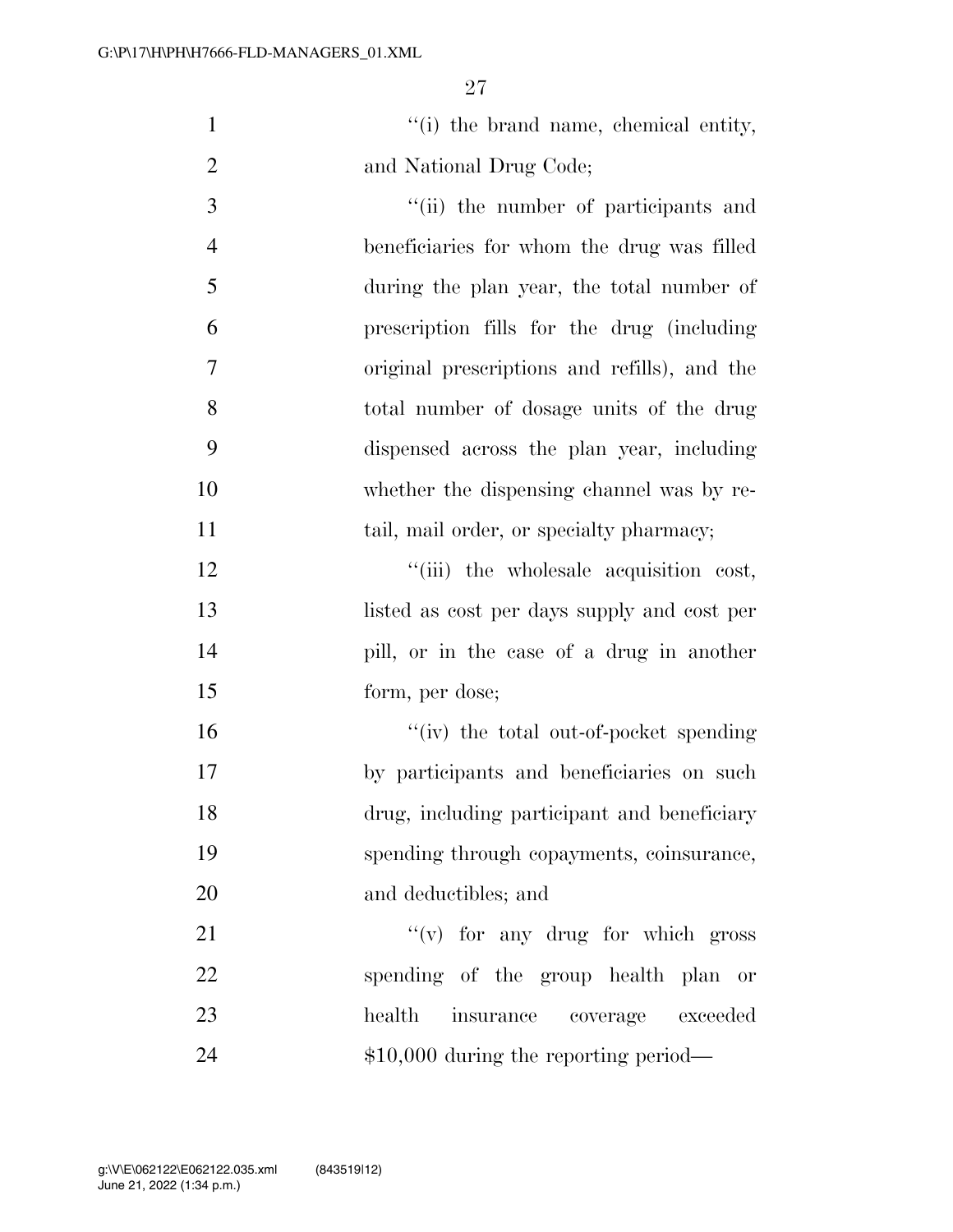| $\mathbf{1}$   | $\lq\lq$ (I) a list of all other drugs in           |
|----------------|-----------------------------------------------------|
| $\overline{2}$ | the<br>same therapeutic category or                 |
| $\mathfrak{Z}$ | class, including brand name drugs                   |
| $\overline{4}$ | and biological products and generic                 |
| 5              | drugs or biosimilar biological products             |
| 6              | that are in the same therapeutic cat-               |
| 7              | egory or class as such drug; and                    |
| 8              | $\lq\lq$ (II) the rationale for preferred           |
| 9              | formulary placement of such drug in                 |
| 10             | that the rapeutic category or class, if             |
| 11             | applicable;                                         |
| 12             | $\lq\lq$ (C) a list of each therapeutic category or |
| 13             | class of drugs that were dispensed under the        |
| 14             | health plan or health insurance coverage during     |
| 15             | the reporting period, and, with respect to each     |
| 16             | such the rapeutic category or class of drugs,       |
| 17             | during the reporting period—                        |
| 18             | "(i) total gross spending by the plan,              |
| 19             | before manufacturer rebates, fees, or other         |
| 20             | manufacturer remuneration;                          |
| 21             | "(ii) the number of participants and                |
| 22             | beneficiaries who filled a prescription for a       |
| 23             | drug in that category or class;                     |
| 24             | "(iii) if applicable to that category or            |
| 25             | class, a description of the formulary tiers         |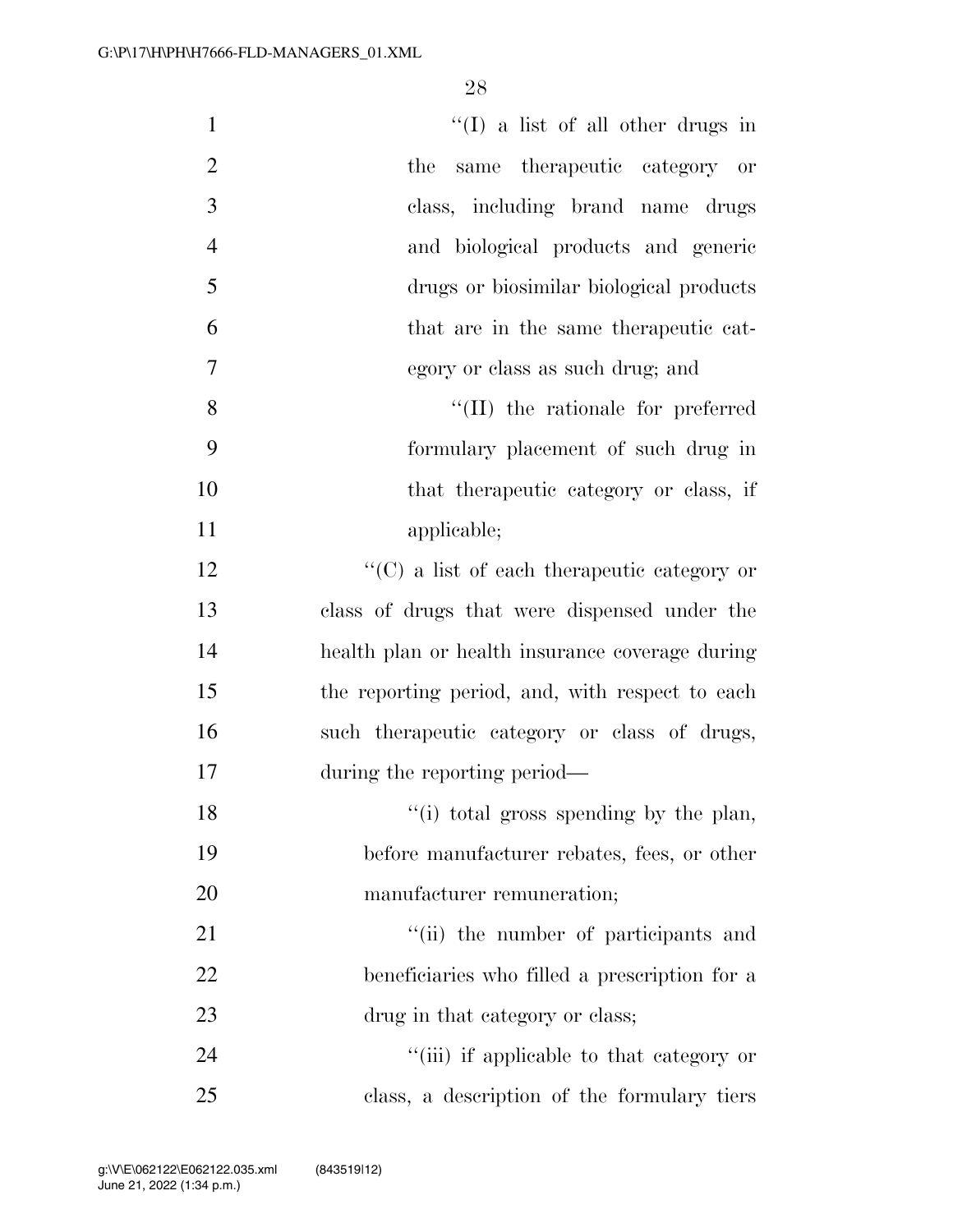| $\mathbf{1}$   | and utilization mechanisms (such as prior    |
|----------------|----------------------------------------------|
| $\overline{2}$ | authorization or step therapy) employed      |
| 3              | for drugs in that category or class;         |
| $\overline{4}$ | "(iv) the total out-of-pocket spending       |
| 5              | by participants and beneficiaries, including |
| 6              | participant and beneficiary spending         |
| 7              | through copayments, coinsurance, and         |
| 8              | deductibles; and                             |
| 9              | "(v) for each therapeutic category or        |
| 10             | class under which 3 or more drugs are in-    |
| 11             | cluded on the formulary of such plan or      |
| 12             | coverage-                                    |
| 13             | "(I) the amount received, or ex-             |
| 14             | pected to be received, from drug man-        |
| 15             | ufacturers in rebates, fees, alternative     |
| 16             | discounts, or other remuneration—            |
| 17             | "(aa) that has been paid, or                 |
| 18             | is to be paid, by drug manufac-              |
| 19             | turers for claims incurred during            |
| 20             | the reporting period; or                     |
| 21             | "(bb) that is related to utili-              |
| 22             | zation of drugs, in such thera-              |
| 23             | peutic category or class;                    |
| 24             | $\lq$ (II) the total net spending, after     |
| 25             | deducting rebates, price concessions,        |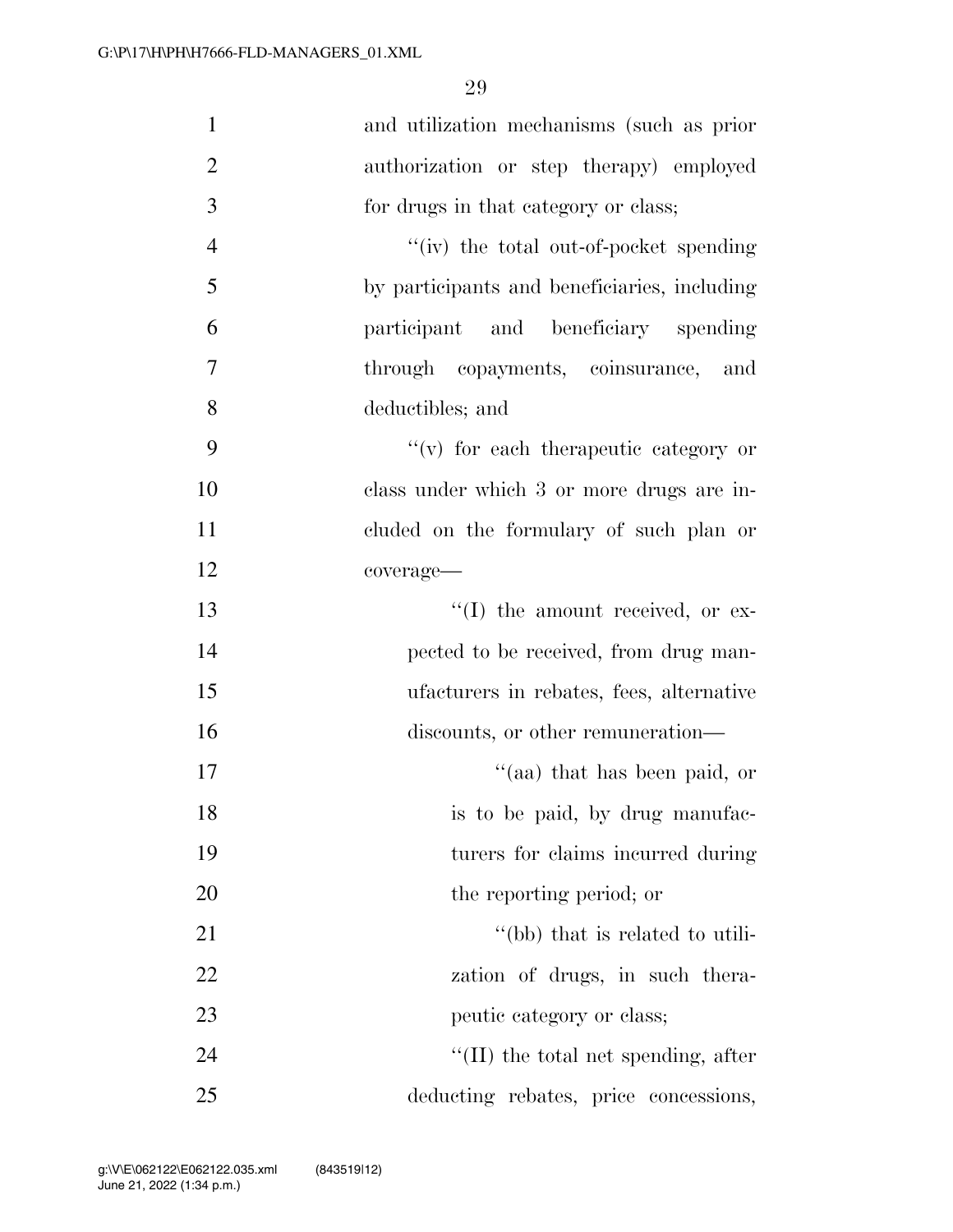alternative discounts or other remu- neration from drug manufacturers, by the health plan or health insurance coverage on that category or class of drugs; and

 ''(III) the net price per course of treatment or single fill, such as a 30- day supply or 90-day supply, incurred by the health plan or health insurance coverage and its participants and beneficiaries, after manufacturer re-12 bates, fees, and other remuneration for drugs dispensed within such thera- peutic category or class during the re-15 porting period;

 ''(D) total gross spending on prescription drugs by the plan or coverage during the re- porting period, before rebates and other manu-facturer fees or remuneration;

 $\bullet$  (E) total amount received, or expected to be received, by the health plan or health insur- ance coverage in drug manufacturer rebates, fees, alternative discounts, and all other remu- neration received from the manufacturer or any third party, other than the plan sponsor, re-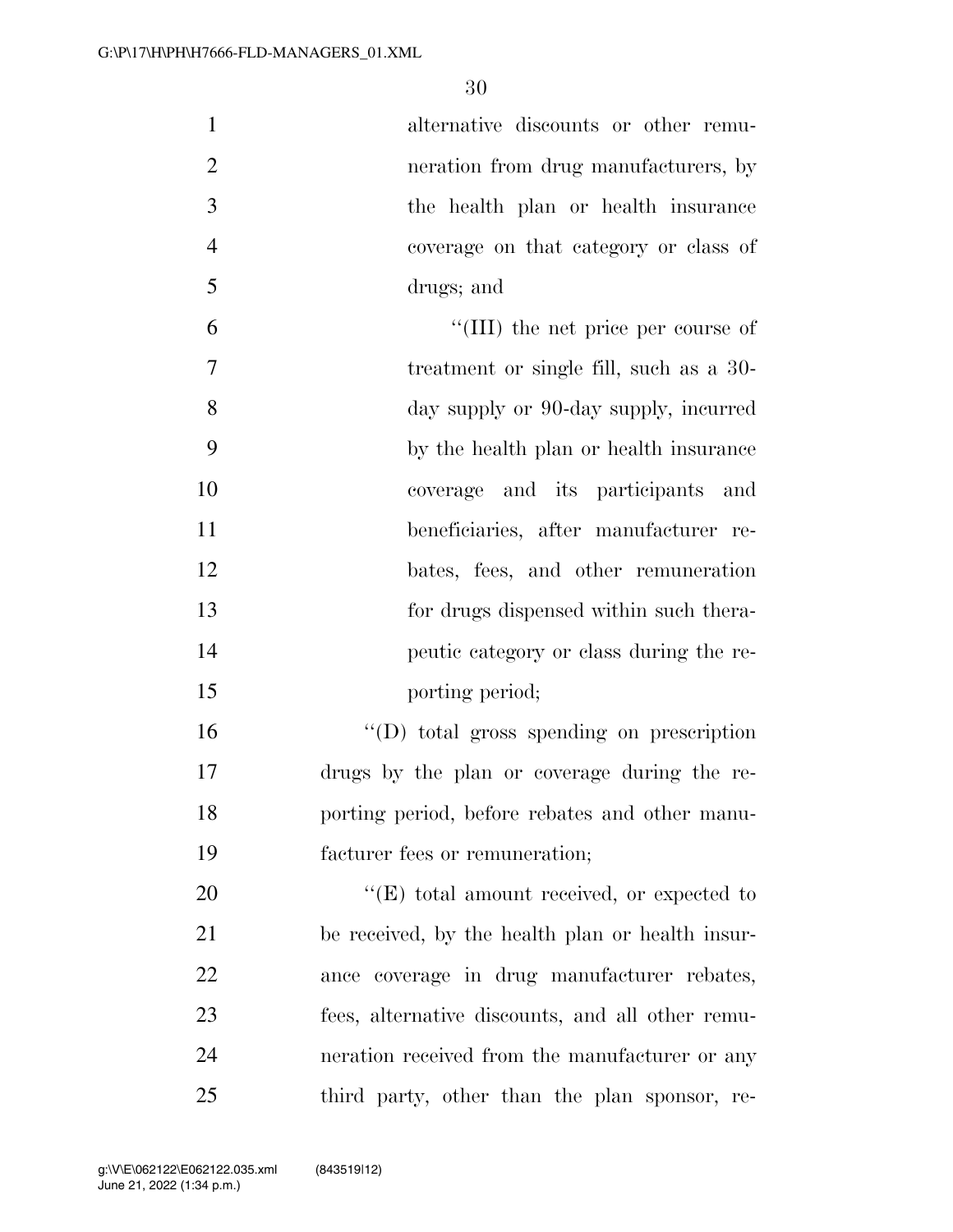| $\mathbf{1}$   | lated to utilization of drug or drug spending        |
|----------------|------------------------------------------------------|
| $\overline{2}$ | under that health plan or health insurance cov-      |
| 3              | erage during the reporting period;                   |
| $\overline{4}$ | $\lq\lq(F)$ the total net spending on prescription   |
| 5              | drugs by the health plan or health insurance         |
| 6              | coverage during the reporting period; and            |
| 7              | $\lq\lq(G)$ amounts paid directly or indirectly in   |
| 8              | rebates, fees, or any other type of remuneration     |
| 9              | to brokers, consultants, advisors, or any other      |
| 10             | individual or firm who referred the group health     |
| 11             | plan's or health insurance issuer's business to      |
| 12             | the pharmacy benefit manager.                        |
| 13             | "(2) PRIVACY REQUIREMENTS.—Health insur-             |
| 14             | ance issuers offering group health insurance cov-    |
| 15             | erage and entities providing pharmacy benefits man-  |
| 16             | agement services on behalf of a group health plan    |
| 17             | shall provide information under paragraph (1) in a   |
| 18             | manner consistent with the privacy, security, and    |
| 19             | breach notification regulations promulgated under    |
| 20             | section $264(c)$ of the Health Insurance Portability |
| 21             | and Accountability Act of 1996, and shall restrict   |
| 22             | the use and disclosure of such information according |
| 23             | to such privacy regulations.                         |
|                |                                                      |

24 ''(3) DISCLOSURE AND REDISCLOSURE.—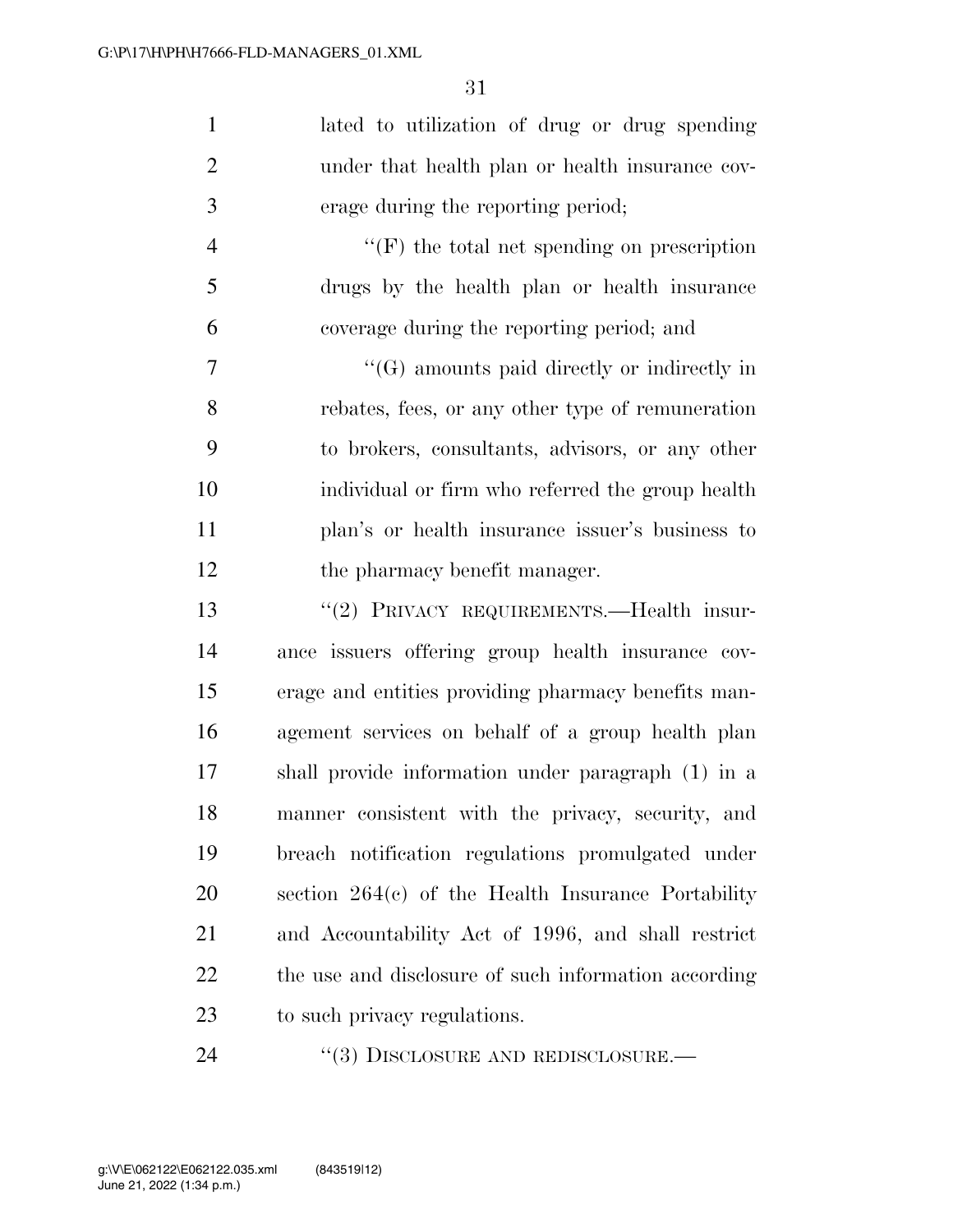1 "(A) LIMITATION TO BUSINESS ASSOCI- ATES.—A group health plan receiving a report under paragraph (1) may disclose such informa- tion only to business associates of such plan as defined in section 160.103 of title 45, Code of Federal Regulations (or successor regulations).

7 "(B) CLARIFICATION REGARDING PUBLIC DISCLOSURE OF INFORMATION.—Nothing in this section prevents a health insurance issuer offering group health insurance coverage or an entity providing pharmacy benefits management services on behalf of a group health plan from placing reasonable restrictions on the public dis- closure of the information contained in a report described in paragraph (1), except that such issuer or entity may not restrict disclosure of such report to the Department of Health and Human Services, the Department of Labor, the Department of the Treasury, or applicable State agencies.

21 "'(C) LIMITED FORM OF REPORT.—The Secretary shall define through rulemaking a limited form of the report under paragraph (1) required of plan sponsors who are drug manu-facturers, drug wholesalers, or other direct par-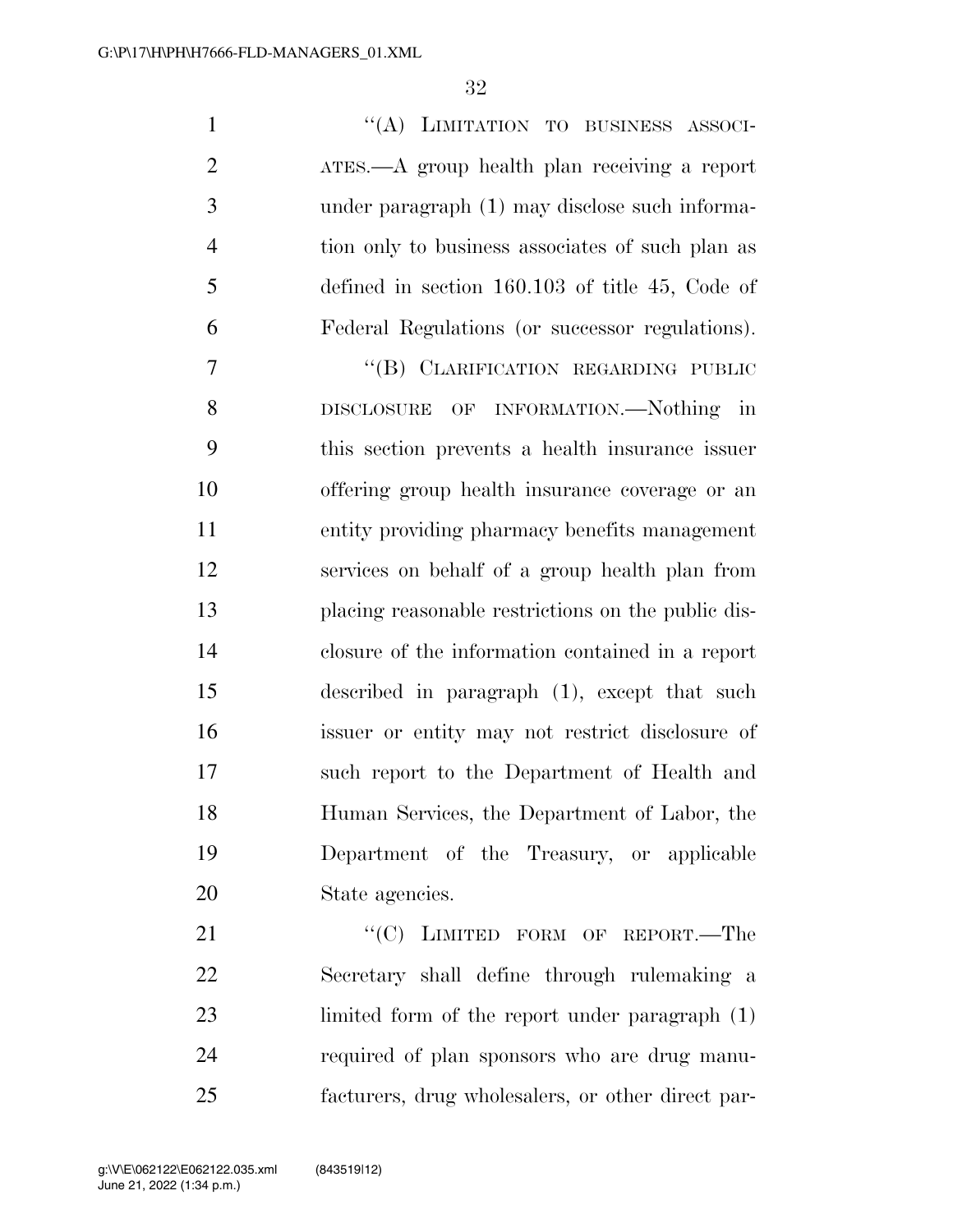ticipants in the drug supply chain, in order to prevent anti-competitive behavior.

 ''(4) REPORT TO GAO.—A health insurance issuer offering group health insurance coverage or an entity providing pharmacy benefits management services on behalf of a group health plan shall sub- mit to the Comptroller General of the United States each of the first 4 reports submitted to a plan spon- sor under paragraph (1) with respect to such cov- erage or plan, and other such reports as requested, in accordance with the privacy requirements under paragraph (2), the disclosure and redisclosure stand- ards under paragraph (3), the standards specified pursuant to paragraph (5), and such other informa- tion that the Comptroller General determines nec- essary to carry out the study under section 602(d) of the Restoring Hope for Mental Health and Well-Being Act of 2022.

 ''(5) STANDARD FORMAT.—Not later than June 1, 2023, the Secretary shall specify through rule- making standards for health insurance issuers and entities required to submit reports under paragraph (4) to submit such reports in a standard format.

24 "(c) ENFORCEMENT.—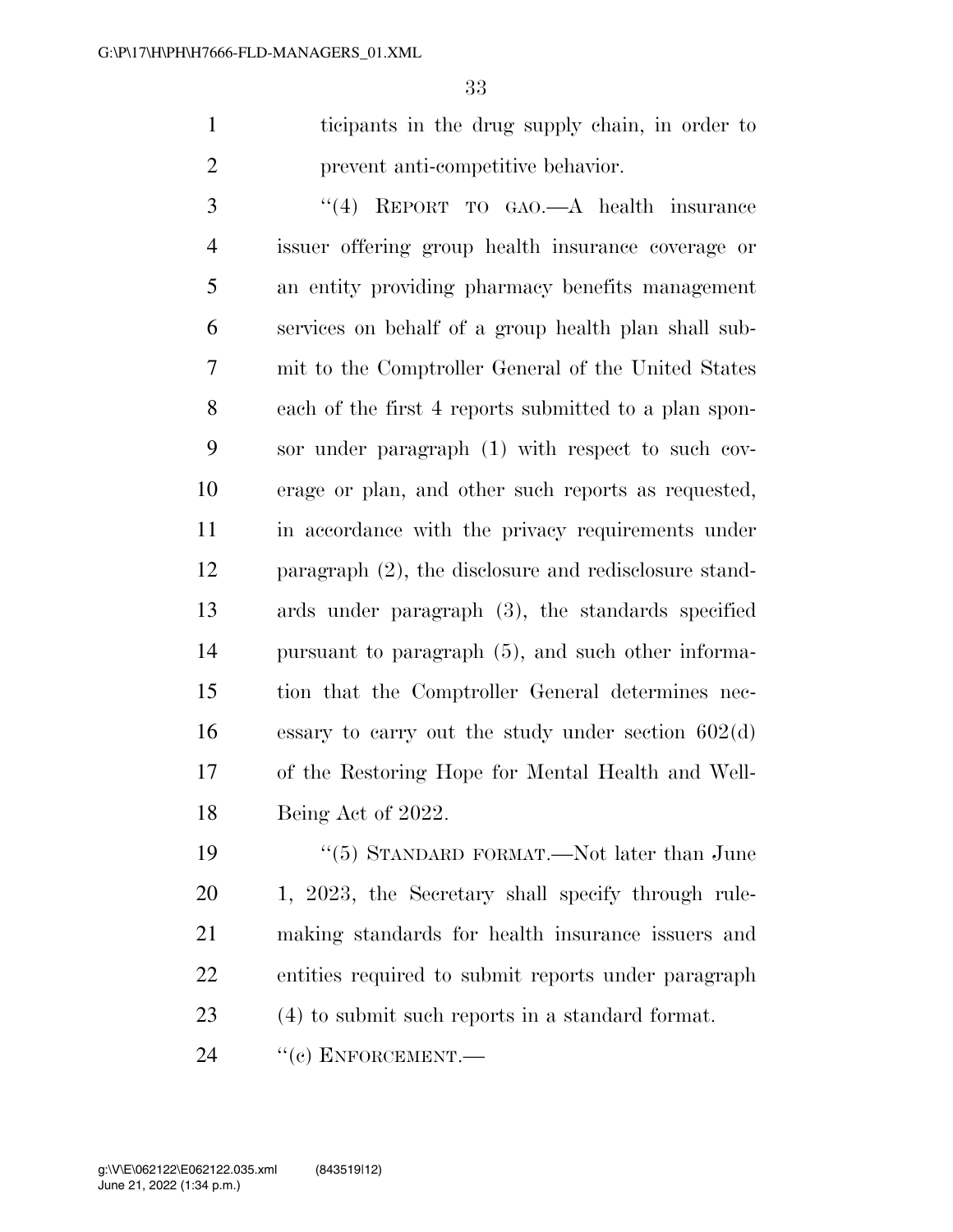1 ''(1) IN GENERAL.—The Secretary, in consulta- tion with the Secretary of Labor and the Secretary of the Treasury, shall enforce this section.

4 "(2) FAILURE TO PROVIDE TIMELY INFORMA- TION.—A health insurance issuer or an entity pro- viding pharmacy benefit management services that violates subsection (a) or fails to provide information required under subsection (b), or a drug manufac- turer that fails to provide information under sub-10 section  $(b)(1)(A)$  in a timely manner, shall be sub- ject to a civil monetary penalty in the amount of \$10,000 for each day during which such violation continues or such information is not disclosed or re-ported.

 ''(3) FALSE INFORMATION.—A health insurance issuer, entity providing pharmacy benefit manage- ment services, or drug manufacturer that knowingly provides false information under this section shall be subject to a civil money penalty in an amount not to exceed \$100,000 for each item of false informa-21 tion. Such civil money penalty shall be in addition to other penalties as may be prescribed by law.

23 "(4) PROCEDURE.—The provisions of section 1128A of the Social Security Act, other than sub-section (a) and (b) and the first sentence of sub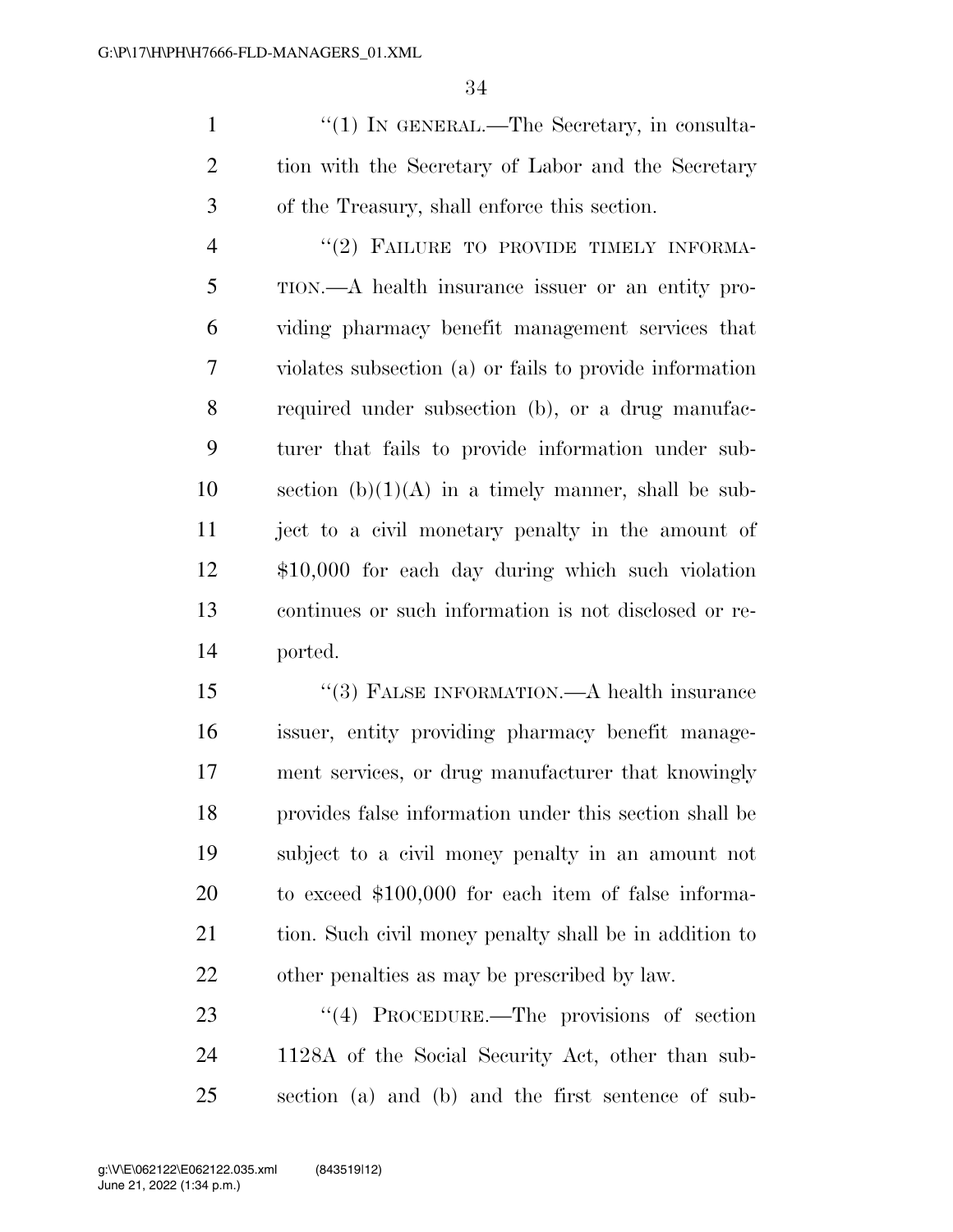section (c)(1) of such section shall apply to civil monetary penalties under this subsection in the same manner as such provisions apply to a penalty or proceeding under section 1128A of the Social Se-curity Act.

 ''(5) WAIVERS.—The Secretary may waive pen- alties under paragraph (2), or extend the period of time for compliance with a requirement of this sec- tion, for an entity in violation of this section that has made a good-faith effort to comply with this sec-tion.

12 "(d) RULE OF CONSTRUCTION.—Nothing in this sec- tion shall be construed to permit a health insurance issuer, group health plan, or other entity to restrict disclosure to, or otherwise limit the access of, the Department of Health and Human Services to a report described in subsection (b)(1) or information related to compliance with sub-section (a) by such issuer, plan, or entity.

 ''(e) DEFINITION.—In this section, the term 'whole- sale acquisition cost' has the meaning given such term in 21 section  $1847A(c)(6)(B)$  of the Social Security Act."; and (2) in section 2723 (42 U.S.C. 300gg–22)— (A) in subsection (a)—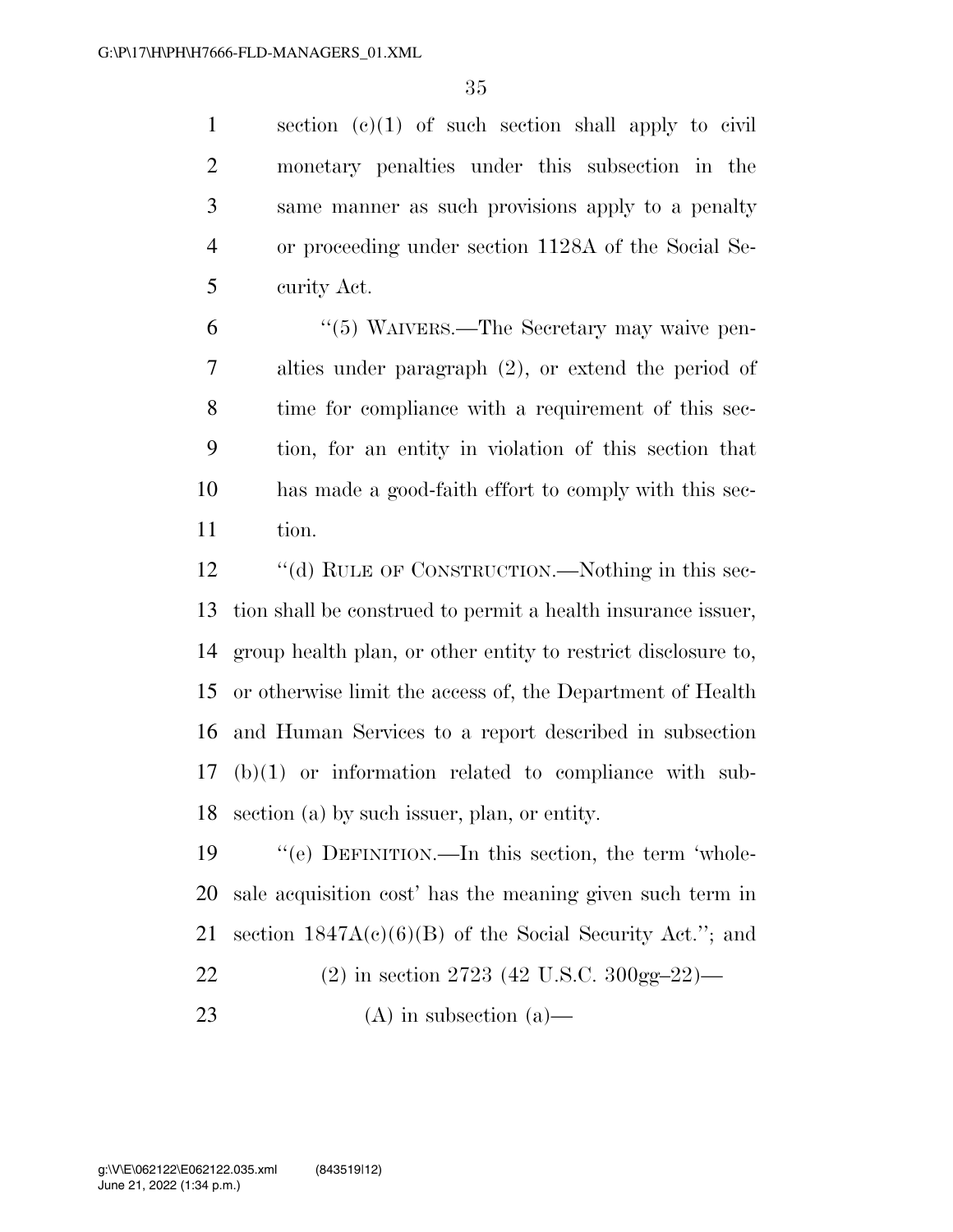| $\mathbf{1}$   | $(i)$ in paragraph $(1)$ , by inserting                 |
|----------------|---------------------------------------------------------|
| $\overline{2}$ | "(other than subsections $(a)$ and $(b)$ of             |
| 3              | section $2799A-11$ " after "part D"; and                |
| $\overline{4}$ | (ii) in paragraph $(2)$ , by inserting                  |
| 5              | "(other than subsections (a) and (b) of                 |
| 6              | section $2799A-11$ " after "part D"; and                |
| 7              | $(B)$ in subsection $(b)$ —                             |
| 8              | (i) in paragraph $(1)$ , by inserting                   |
| 9              | "(other than subsections $(a)$ and $(b)$ of             |
| 10             | section $2799A-11$ " after "part D";                    |
| 11             | (ii) in paragraph $(2)(A)$ , by inserting               |
| 12             | "(other than subsections $(a)$ and $(b)$ of             |
| 13             | section $2799A-11$ " after "part D"; and                |
| 14             | (iii) in paragraph $(2)(C)(ii)$ , by insert-            |
| 15             | ing "(other than subsections (a) and (b) of             |
| 16             | section $2799A-11$ " after "part D".                    |
| 17             | $(b)$ ERISA.—                                           |
| 18             | (1) IN GENERAL.—Subtitle B of title I of the            |
| 19             | Employee Retirement Income Security Act of 1974         |
| 20             | $(29 \text{ U.S.C. } 1021 \text{ et seq.})$ is amended— |
| 21             | (A) in subpart B of part $7$ (29 U.S.C.                 |
| 22             | $1185$ et seq.), by adding at the end the fol-          |
| 23             | lowing:                                                 |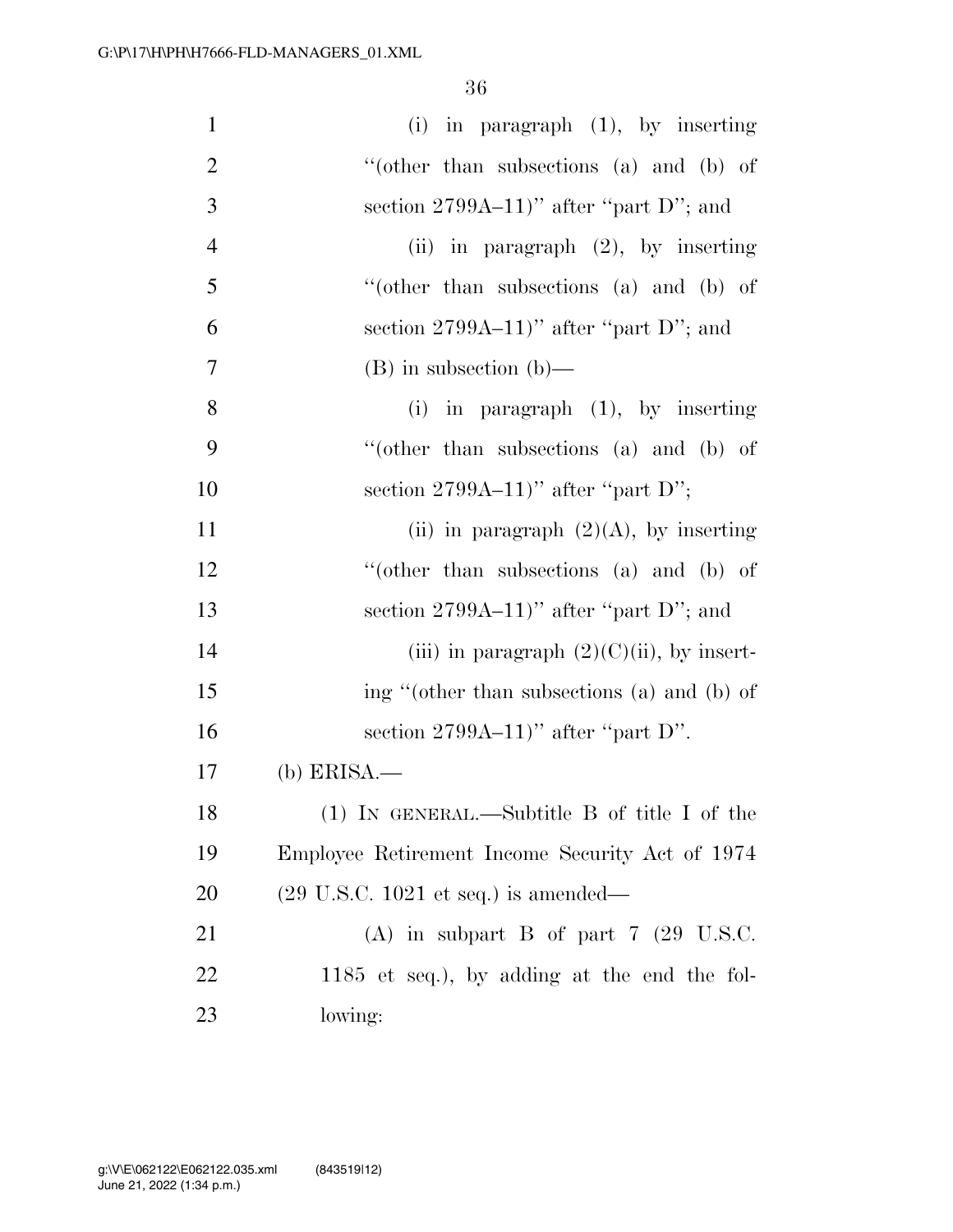## **''SEC. 726. OVERSIGHT OF PHARMACY BENEFIT MANAGER SERVICES.**

 ''(a) IN GENERAL.—For plan years beginning on or after January 1, 2024, a group health plan (or health in- surance issuer offering group health insurance coverage in connection with such a plan) or an entity or subsidiary providing pharmacy benefits management services on be- half of such a plan or issuer shall not enter into a contract with a drug manufacturer, distributor, wholesaler, subcon- tractor, rebate aggregator, or any associated third party that limits the disclosure of information to plan sponsors in such a manner that prevents the plan or issuer, or an entity or subsidiary providing pharmacy benefits manage- ment services on behalf of a plan or issuer, from making the reports described in subsection (b).

- "(b) REPORTS.—
- 17 "(1) In GENERAL.—For plan years beginning on or after January 1, 2024, not less frequently than once every 6 months, a health insurance issuer offering group health insurance coverage or an enti- ty providing pharmacy benefits management services on behalf of a group health plan or an issuer pro- viding group health insurance coverage shall submit 24 to the plan sponsor (as defined in section  $3(16)(B)$ ) of such group health plan or group health insurance coverage a report in accordance with this subsection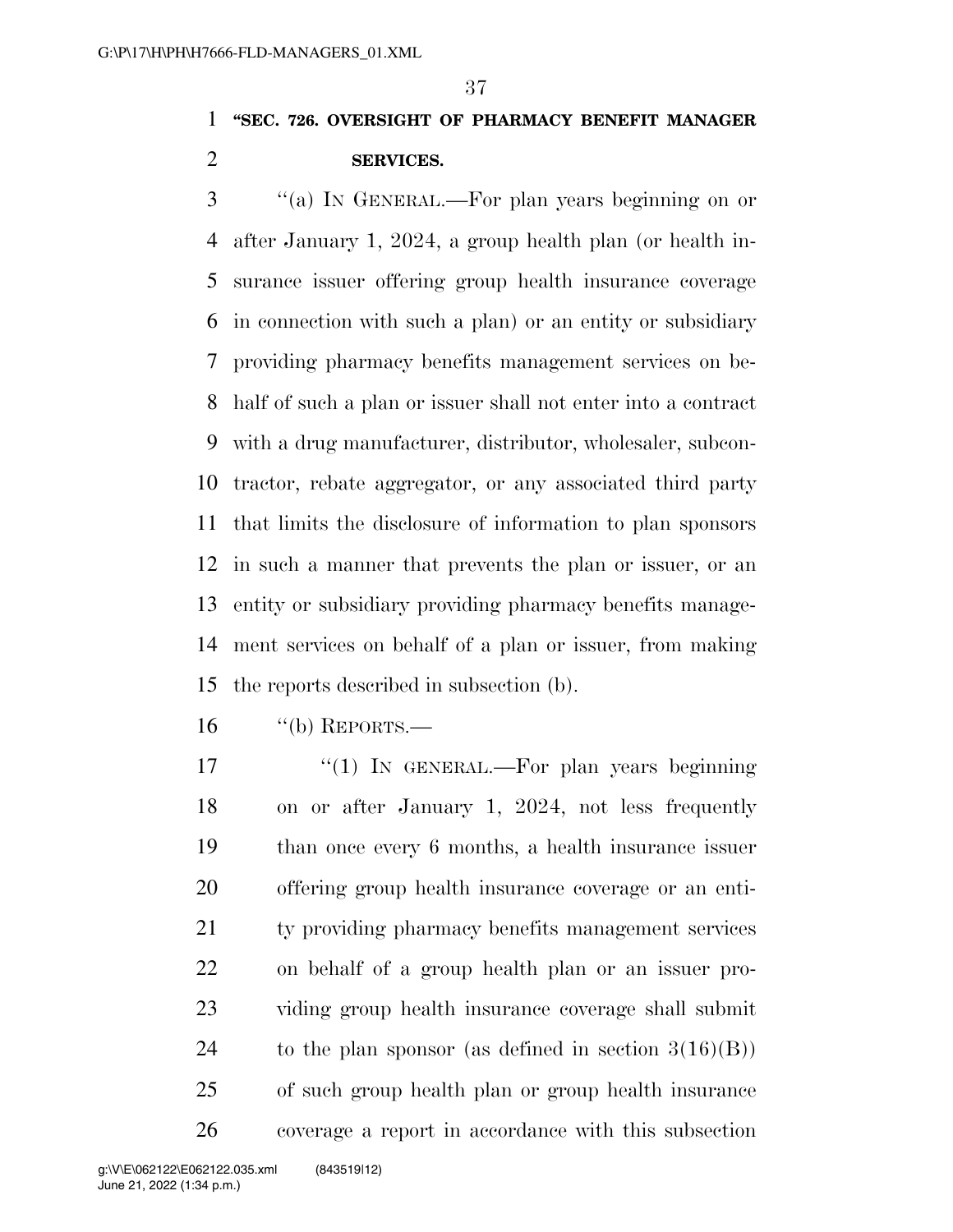and make such report available to the plan sponsor in a machine-readable format. Each such report shall include, with respect to the applicable group health plan or health insurance coverage—

 ''(A) as applicable, information collected from drug manufacturers by such issuer or en- tity on the total amount of copayment assist- ance dollars paid, or copayment cards applied, that were funded by the drug manufacturer with respect to the participants and bene-ficiaries in such plan or coverage;

12 "(B) a list of each drug covered by such plan, issuer, or entity providing pharmacy ben- efit management services that was dispensed during the reporting period, including, with re- spect to each such drug during the reporting period—

18 ''(i) the brand name, chemical entity, and National Drug Code;

 $\frac{1}{20}$  the number of participants and beneficiaries for whom the drug was filled during the plan year, the total number of prescription fills for the drug (including original prescriptions and refills), and the total number of dosage units of the drug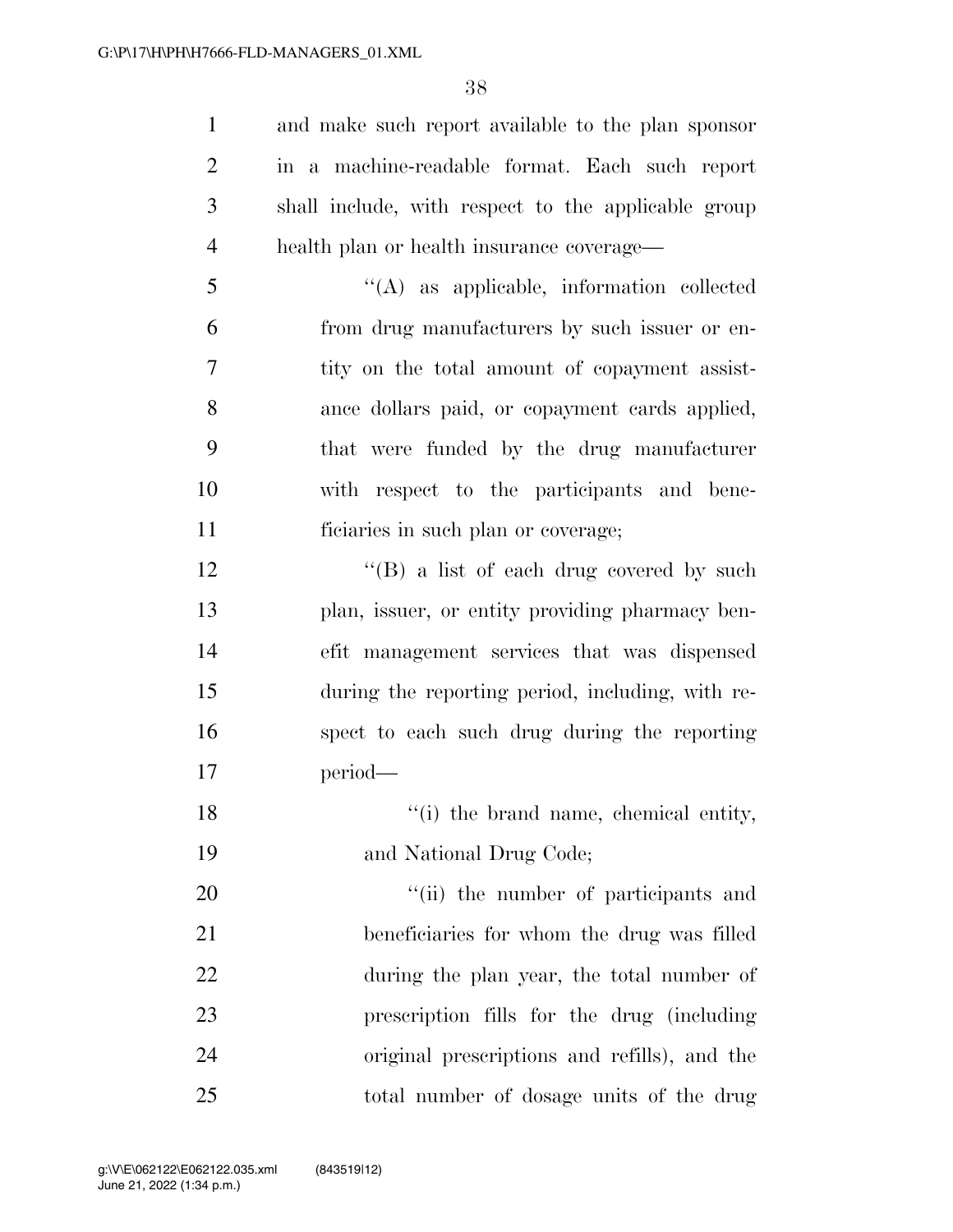| $\mathbf{1}$   | dispensed across the plan year, including   |
|----------------|---------------------------------------------|
| $\overline{2}$ | whether the dispensing channel was by re-   |
| 3              | tail, mail order, or specialty pharmacy;    |
| $\overline{4}$ | "(iii) the wholesale acquisition cost,      |
| 5              | listed as cost per days supply and cost per |
| 6              | pill, or in the case of a drug in another   |
| $\overline{7}$ | form, per dose;                             |
| 8              | "(iv) the total out-of-pocket spending      |
| 9              | by participants and beneficiaries on such   |
| 10             | drug, including participant and beneficiary |
| 11             | spending through copayments, coinsurance,   |
| 12             | and deductibles; and                        |
| 13             | $f'(v)$ for any drug for which gross        |
| 14             | spending of the group health plan or        |
| 15             | health insurance coverage exceeded          |
| 16             | $$10,000$ during the reporting period—      |
| $17\,$         | $\lq\lq$ (I) a list of all other drugs in   |
| 18             | the<br>same therapeutic category or         |
| 19             | class, including brand name drugs           |
| 20             | and biological products and generic         |
| 21             | drugs or biosimilar biological products     |
| 22             | that are in the same therapeutic cat-       |
| 23             | egory or class as such drug; and            |
| 24             | $\lq\lq$ (II) the rationale for preferred   |
| 25             | formulary placement of such drug in         |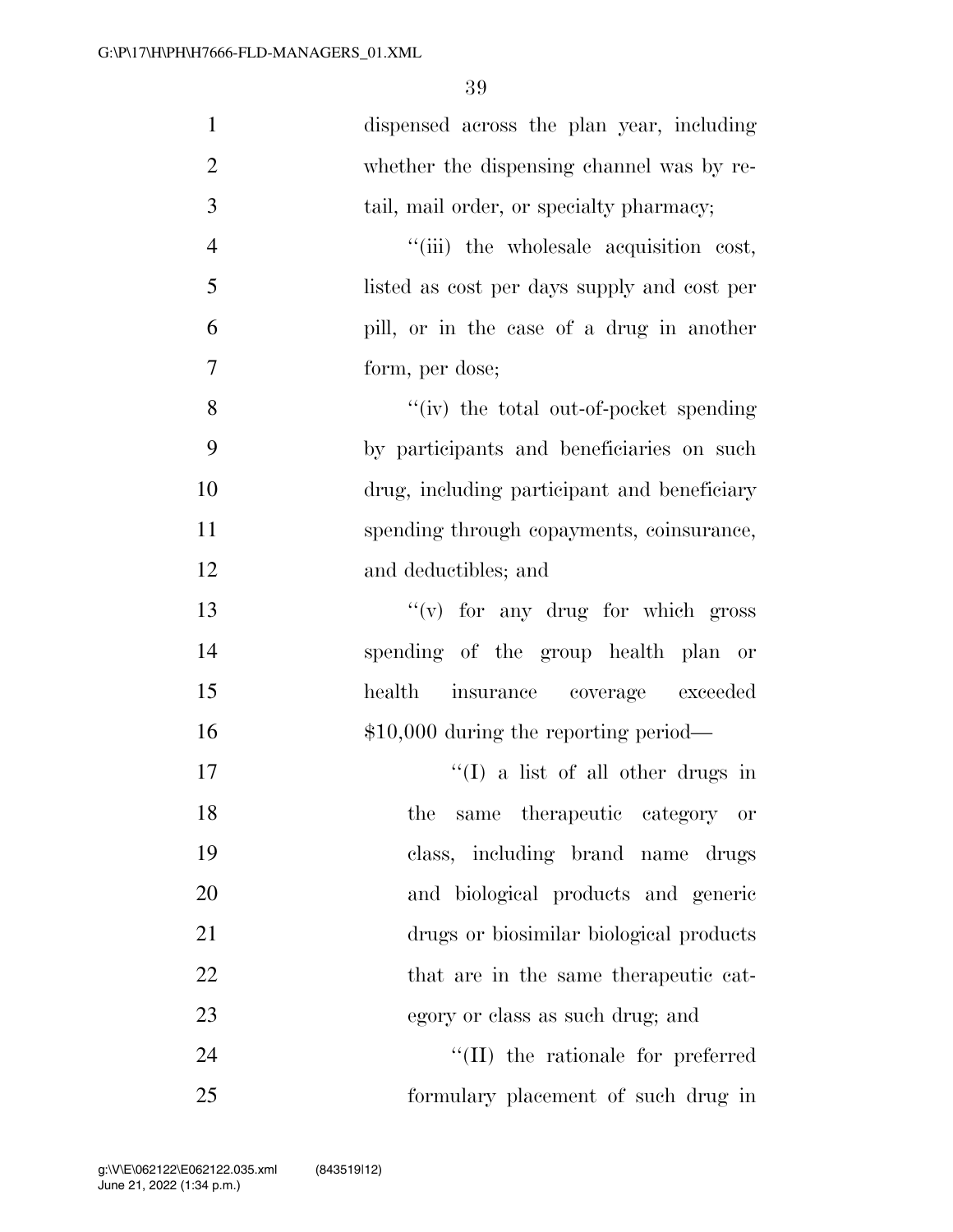| $\mathbf{1}$   | that the rapeutic category or class, if             |
|----------------|-----------------------------------------------------|
| $\overline{2}$ | applicable;                                         |
| 3              | $\lq\lq$ (C) a list of each therapeutic category or |
| $\overline{4}$ | class of drugs that were dispensed under the        |
| 5              | health plan or health insurance coverage during     |
| 6              | the reporting period, and, with respect to each     |
| 7              | such the rapeutic category or class of drugs,       |
| 8              | during the reporting period—                        |
| 9              | "(i) total gross spending by the plan,              |
| 10             | before manufacturer rebates, fees, or other         |
| 11             | manufacturer remuneration;                          |
| 12             | "(ii) the number of participants and                |
| 13             | beneficiaries who filled a prescription for a       |
| 14             | drug in that category or class;                     |
| 15             | "(iii) if applicable to that category or            |
| 16             | class, a description of the formulary tiers         |
| 17             | and utilization mechanisms (such as prior           |
| 18             | authorization or step therapy) employed             |
| 19             | for drugs in that category or class;                |
| 20             | "(iv) the total out-of-pocket spending              |
| 21             | by participants and beneficiaries, including        |
| 22             | participant and beneficiary spending                |
| 23             | through copayments, coinsurance,<br>and             |
| 24             | deductibles; and                                    |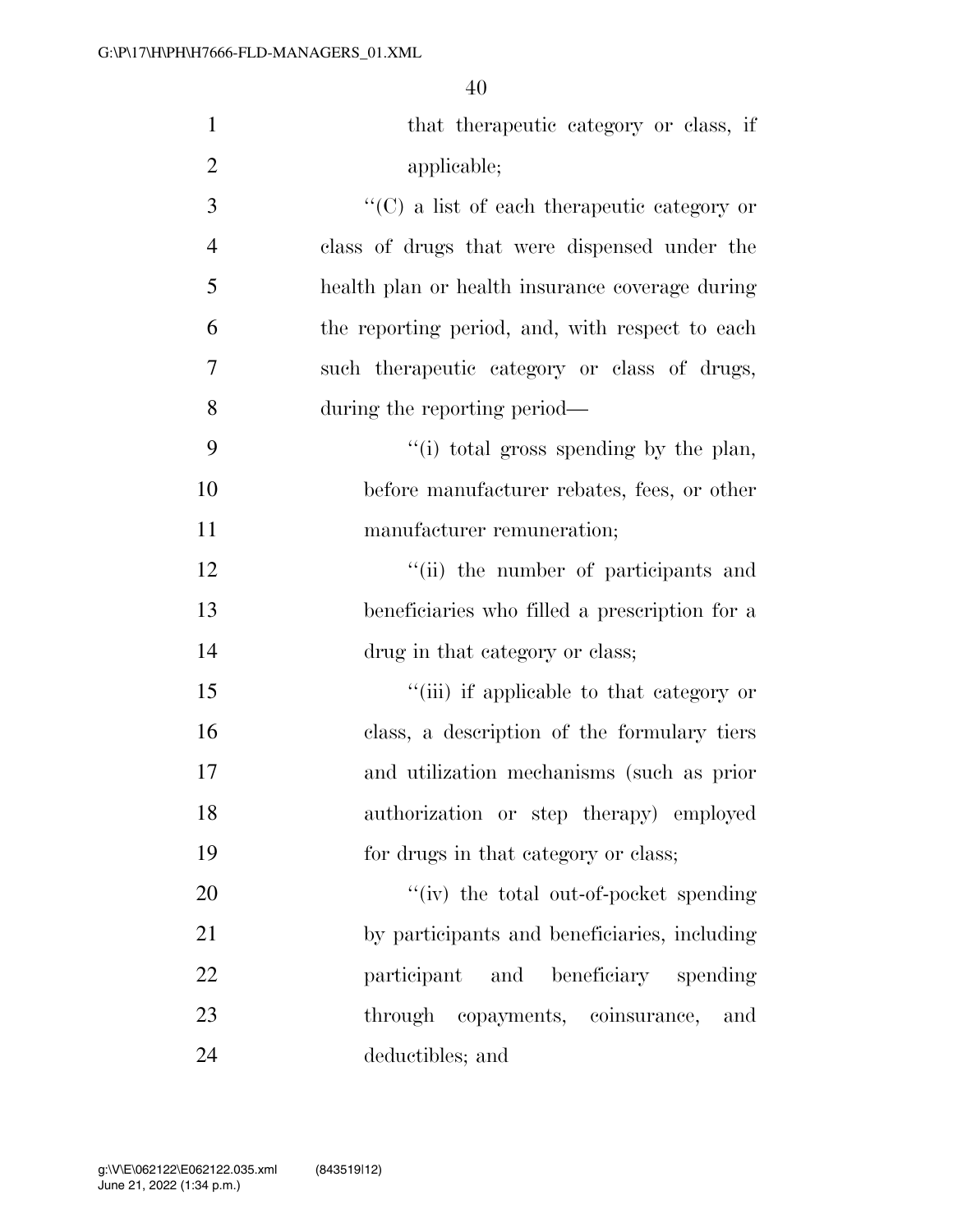| $\mathbf{1}$   | $``(v)$ for each therapeutic category or    |
|----------------|---------------------------------------------|
| $\overline{2}$ | class under which 3 or more drugs are in-   |
| 3              | cluded on the formulary of such plan or     |
| $\overline{4}$ | coverage-                                   |
| 5              | "(I) the amount received, or ex-            |
| 6              | pected to be received, from drug man-       |
| $\overline{7}$ | ufacturers in rebates, fees, alternative    |
| 8              | discounts, or other remuneration—           |
| 9              | "(aa) that has been paid, or                |
| 10             | is to be paid, by drug manufac-             |
| 11             | turers for claims incurred during           |
| 12             | the reporting period; or                    |
| 13             | "(bb) that is related to utili-             |
| 14             | zation of drugs, in such thera-             |
| 15             | peutic category or class;                   |
| 16             | $\lq\lq$ (II) the total net spending, after |
| 17             | deducting rebates, price concessions,       |
| 18             | alternative discounts or other remu-        |
| 19             | neration from drug manufacturers, by        |
| 20             | the health plan or health insurance         |
| 21             | coverage on that category or class of       |
| 22             | drugs; and                                  |
| 23             | "(III) the net price per course of          |
| 24             | treatment or single fill, such as a 30-     |
| 25             | day supply or 90-day supply, incurred       |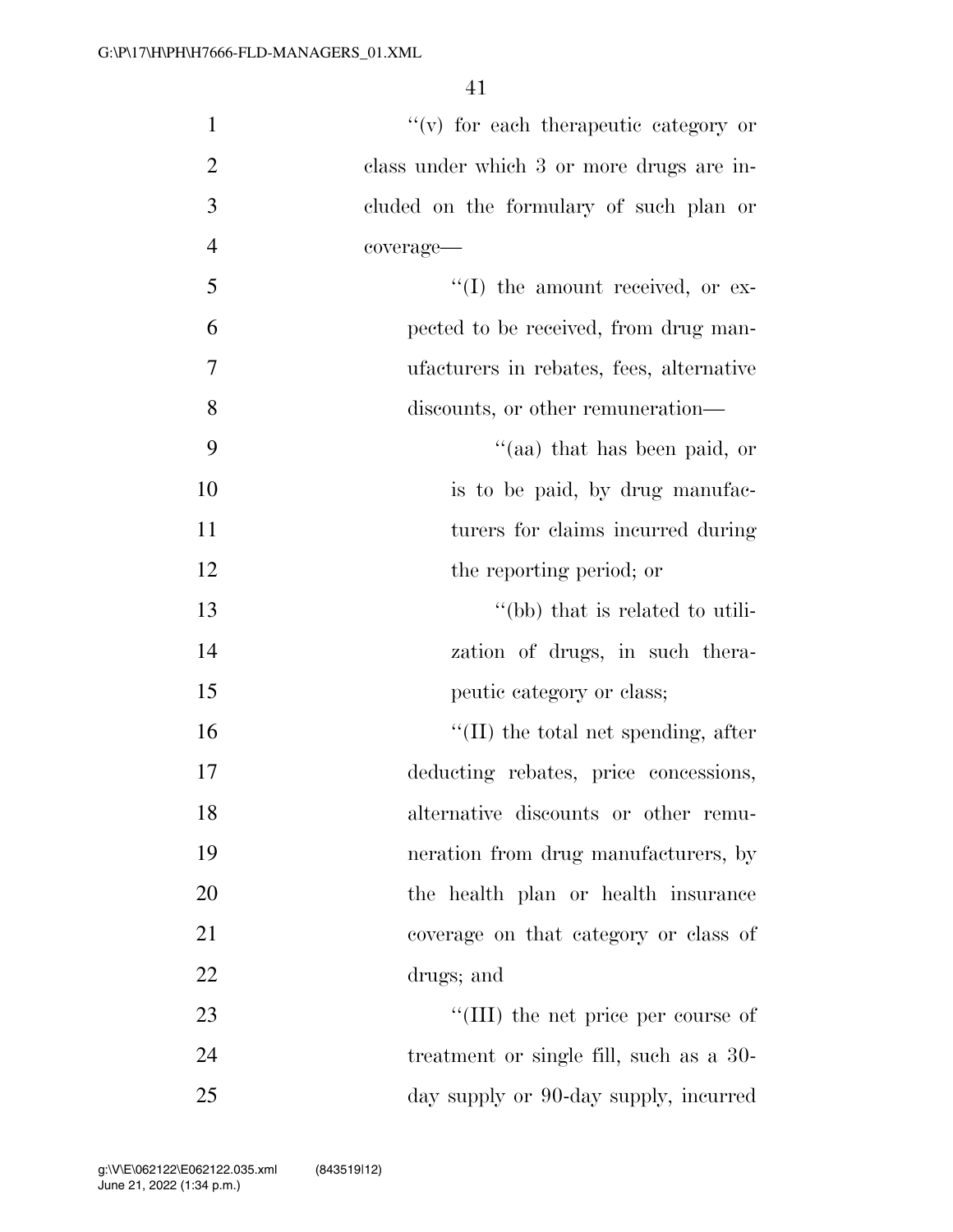| $\mathbf{1}$   | by the health plan or health insurance                      |
|----------------|-------------------------------------------------------------|
| $\overline{2}$ | coverage and its participants and                           |
| 3              | beneficiaries, after manufacturer re-                       |
| $\overline{4}$ | bates, fees, and other remuneration                         |
| 5              | for drugs dispensed within such thera-                      |
| 6              | peutic category or class during the re-                     |
| $\tau$         | porting period;                                             |
| 8              | "(D) total gross spending on prescription                   |
| 9              | drugs by the plan or coverage during the re-                |
| 10             | porting period, before rebates and other manu-              |
| 11             | facturer fees or remuneration;                              |
| 12             | $\lq\lq(E)$ total amount received, or expected to           |
| 13             | be received, by the health plan or health insur-            |
| 14             | ance coverage in drug manufacturer rebates,                 |
| 15             | fees, alternative discounts, and all other remu-            |
| 16             | neration received from the manufacturer or any              |
| 17             | third party, other than the plan sponsor, re-               |
| 18             | lated to utilization of drug or drug spending               |
| 19             | under that health plan or health insurance cov-             |
| 20             | erage during the reporting period;                          |
| 21             | $\lq\lq(\mathbf{F})$ the total net spending on prescription |
| 22             | drugs by the health plan or health insurance                |
| 23             | coverage during the reporting period; and                   |
| 24             | $\lq\lq(G)$ amounts paid directly or indirectly in          |
| 25             | rebates, fees, or any other type of remuneration            |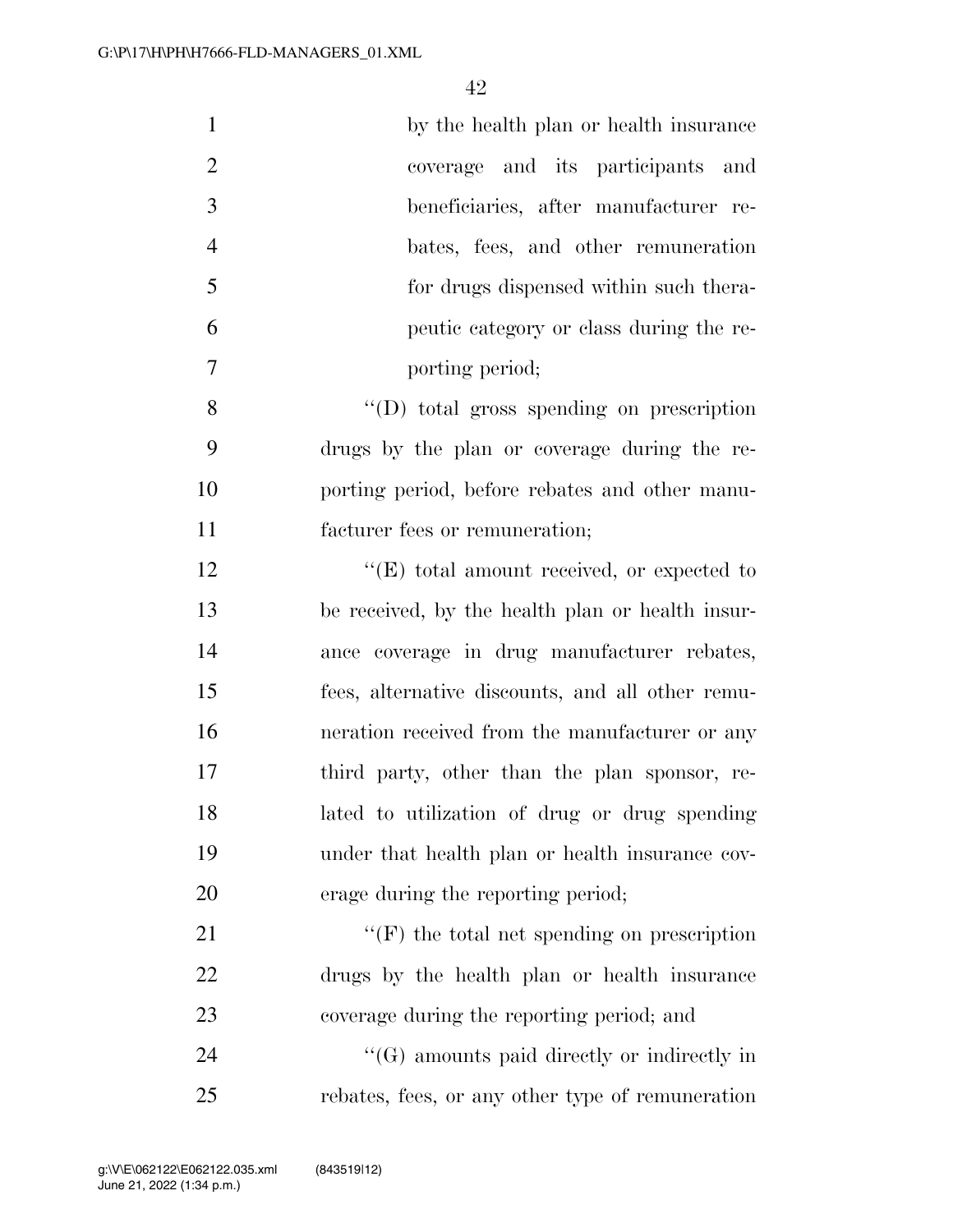to brokers, consultants, advisors, or any other individual or firm who referred the group health plan's or health insurance issuer's business to the pharmacy benefit manager.

 ''(2) PRIVACY REQUIREMENTS.—Health insur- ance issuers offering group health insurance cov- erage and entities providing pharmacy benefits man- agement services on behalf of a group health plan shall provide information under paragraph (1) in a manner consistent with the privacy, security, and breach notification regulations promulgated under section 264(c) of the Health Insurance Portability and Accountability Act of 1996, and shall restrict the use and disclosure of such information according to such privacy regulations.

16 "(3) DISCLOSURE AND REDISCLOSURE.—

17 "(A) LIMITATION TO BUSINESS ASSOCI- ATES.—A group health plan receiving a report under paragraph (1) may disclose such informa- tion only to business associates of such plan as defined in section 160.103 of title 45, Code of Federal Regulations (or successor regulations). 23 "(B) CLARIFICATION REGARDING PUBLIC

 DISCLOSURE OF INFORMATION.—Nothing in this section prevents a health insurance issuer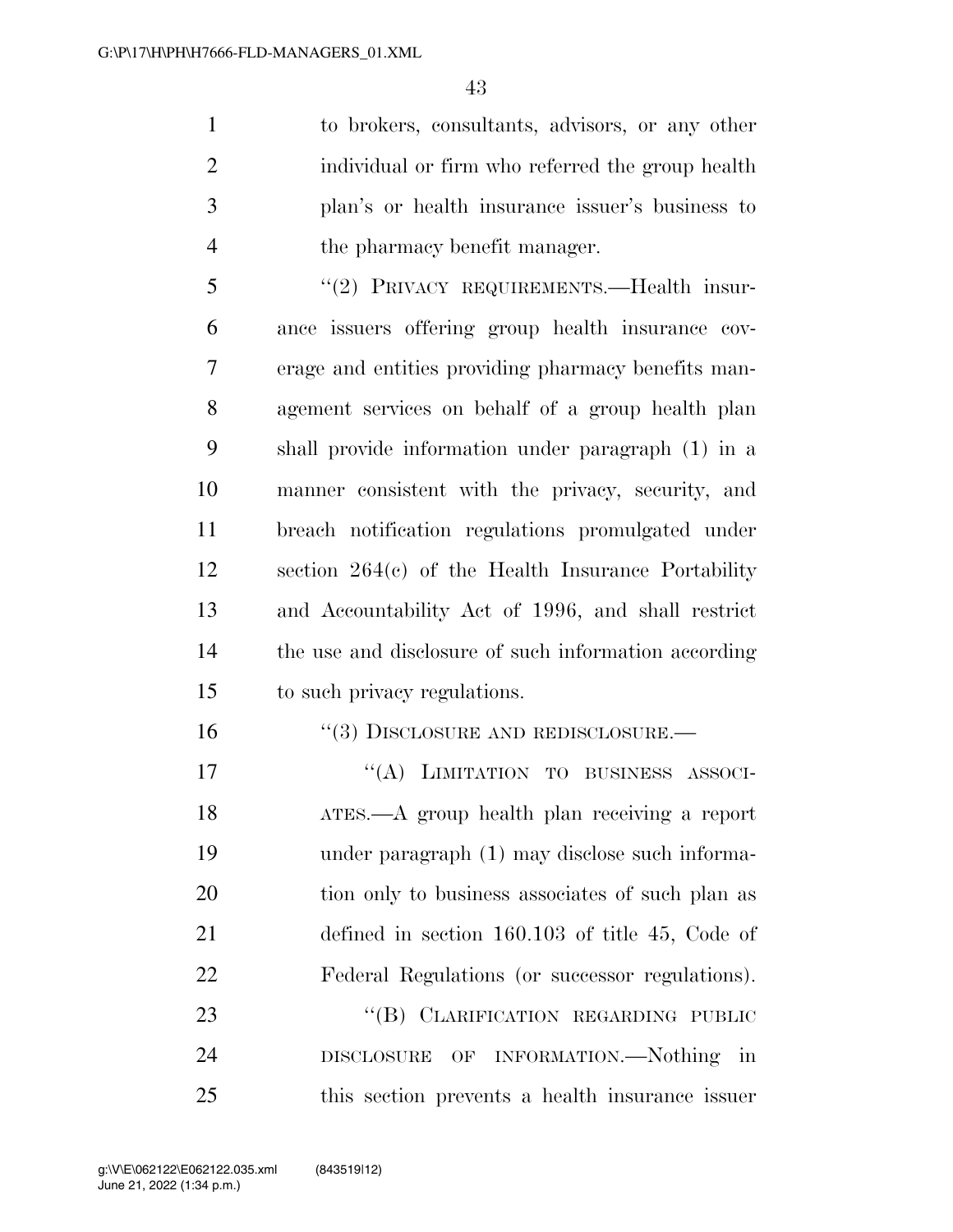offering group health insurance coverage or an entity providing pharmacy benefits management services on behalf of a group health plan from placing reasonable restrictions on the public dis- closure of the information contained in a report described in paragraph (1), except that such issuer or entity may not restrict disclosure of such report to the Department of Health and Human Services, the Department of Labor, the Department of the Treasury, or applicable State agencies.

12 "'(C) LIMITED FORM OF REPORT.—The Secretary shall define through rulemaking a limited form of the report under paragraph (1) required of plan sponsors who are drug manu- facturers, drug wholesalers, or other direct par- ticipants in the drug supply chain, in order to prevent anti-competitive behavior.

 ''(4) REPORT TO GAO.—A health insurance issuer offering group health insurance coverage or an entity providing pharmacy benefits management services on behalf of a group health plan shall sub- mit to the Comptroller General of the United States each of the first 4 reports submitted to a plan spon-sor under paragraph (1) with respect to such cov-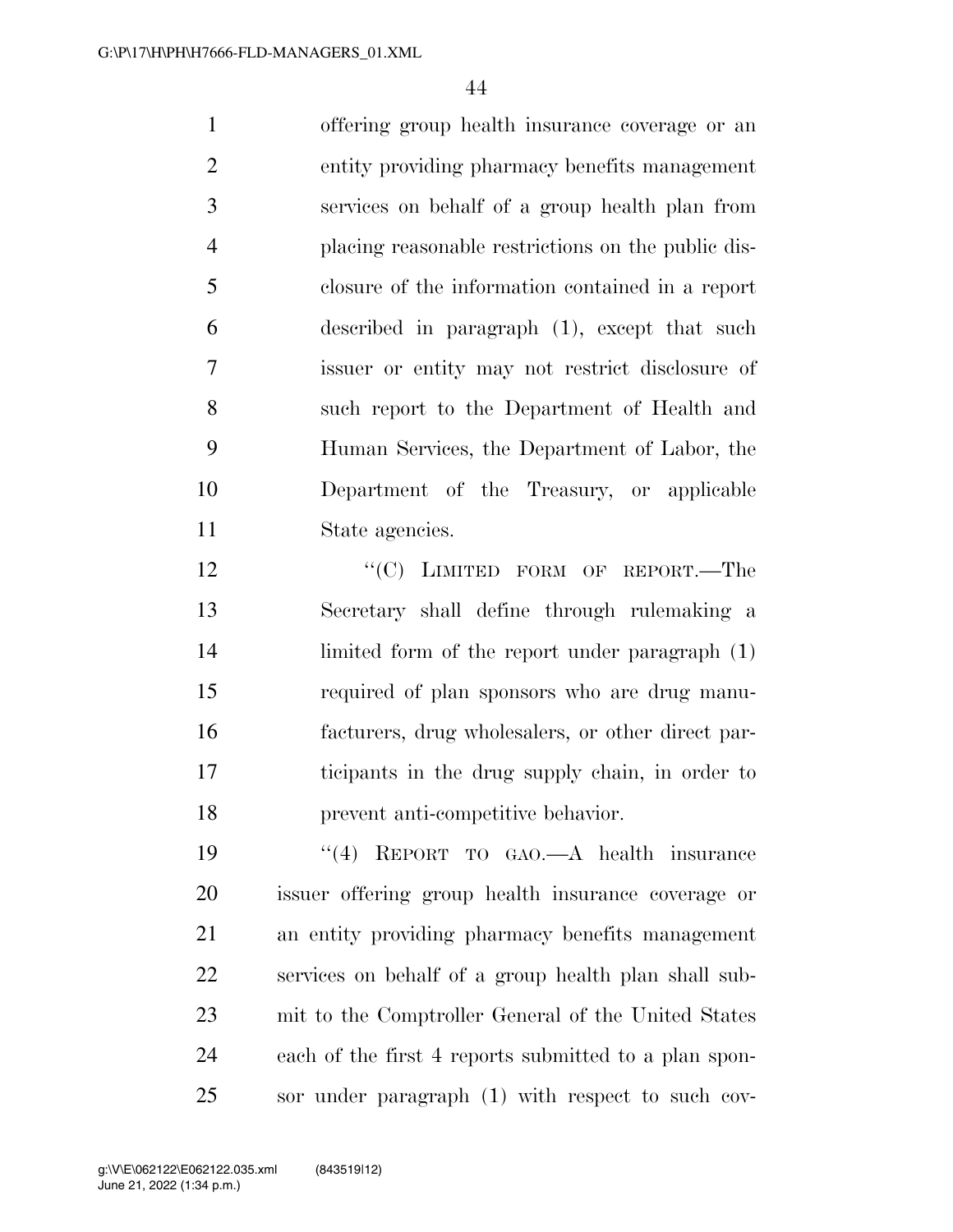| $\mathbf{1}$   | erage or plan, and other such reports as requested,      |
|----------------|----------------------------------------------------------|
| $\overline{2}$ | in accordance with the privacy requirements under        |
| 3              | paragraph $(2)$ , the disclosure and redisclosure stand- |
| $\overline{4}$ | ards under paragraph (3), the standards specified        |
| 5              | pursuant to paragraph (5), and such other informa-       |
| 6              | tion that the Comptroller General determines nec-        |
| 7              | essary to carry out the study under section $602(d)$     |
| 8              | of the Restoring Hope for Mental Health and Well-        |
| 9              | Being Act of 2022.                                       |
| 10             | "(5) STANDARD FORMAT.—Not later than June                |
| 11             | 1, 2023, the Secretary shall specify through rule-       |
| 12             | making standards for health insurance issuers and        |
| 13             | entities required to submit reports under paragraph      |
| 14             | (4) to submit such reports in a standard format.         |
| 15             | $``(c)$ ENFORCEMENT.—                                    |
| 16             | "(1) IN GENERAL.—The Secretary, in consulta-             |
| 17             | tion with the Secretary of Health and Human Serv-        |
| 18             | ices and the Secretary of the Treasury, shall enforce    |
| 19             | this section.                                            |
| 20             | "(2) FAILURE TO PROVIDE TIMELY INFORMA-                  |
| 21             | TION.—A health insurance issuer or an entity pro-        |
| 22             | viding pharmacy benefit management services that         |
| 23             | violates subsection (a) or fails to provide information  |
| 24             | required under subsection (b), or a drug manufac-        |
| 25             | turer that fails to provide information under sub-       |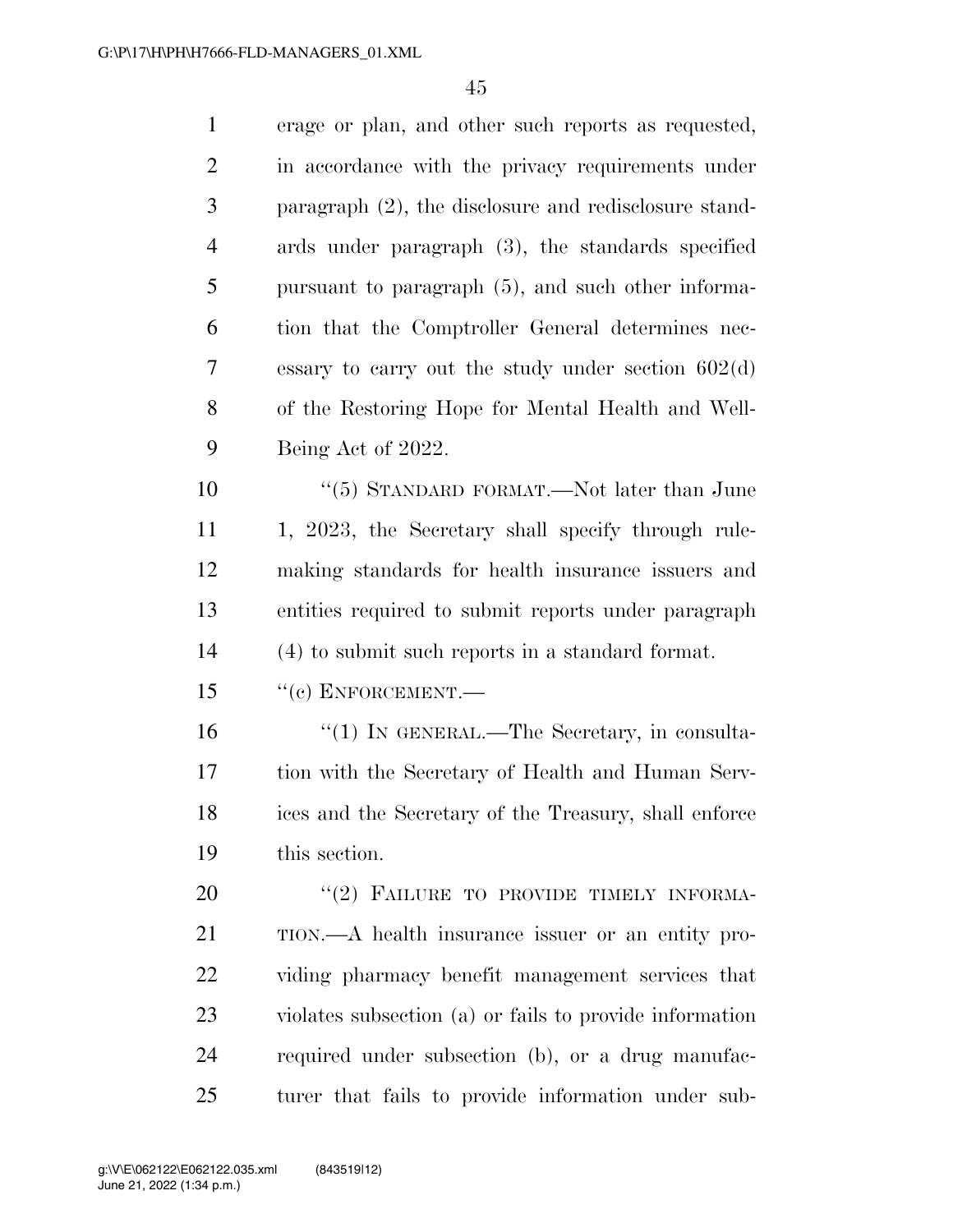1 section  $(b)(1)(A)$  in a timely manner, shall be sub-2 ject to a civil monetary penalty in the amount of \$10,000 for each day during which such violation continues or such information is not disclosed or re-ported.

 ''(3) FALSE INFORMATION.—A health insurance issuer, entity providing pharmacy benefit manage- ment services, or drug manufacturer that knowingly provides false information under this section shall be subject to a civil money penalty in an amount not to exceed \$100,000 for each item of false informa- tion. Such civil money penalty shall be in addition to other penalties as may be prescribed by law.

 ''(4) PROCEDURE.—The provisions of section 1128A of the Social Security Act, other than sub- section (a) and (b) and the first sentence of sub- section (c)(1) of such section shall apply to civil monetary penalties under this subsection in the same manner as such provisions apply to a penalty or proceeding under section 1128A of the Social Se-curity Act.

22 "(5) WAIVERS.—The Secretary may waive pen- alties under paragraph (2), or extend the period of time for compliance with a requirement of this sec-tion, for an entity in violation of this section that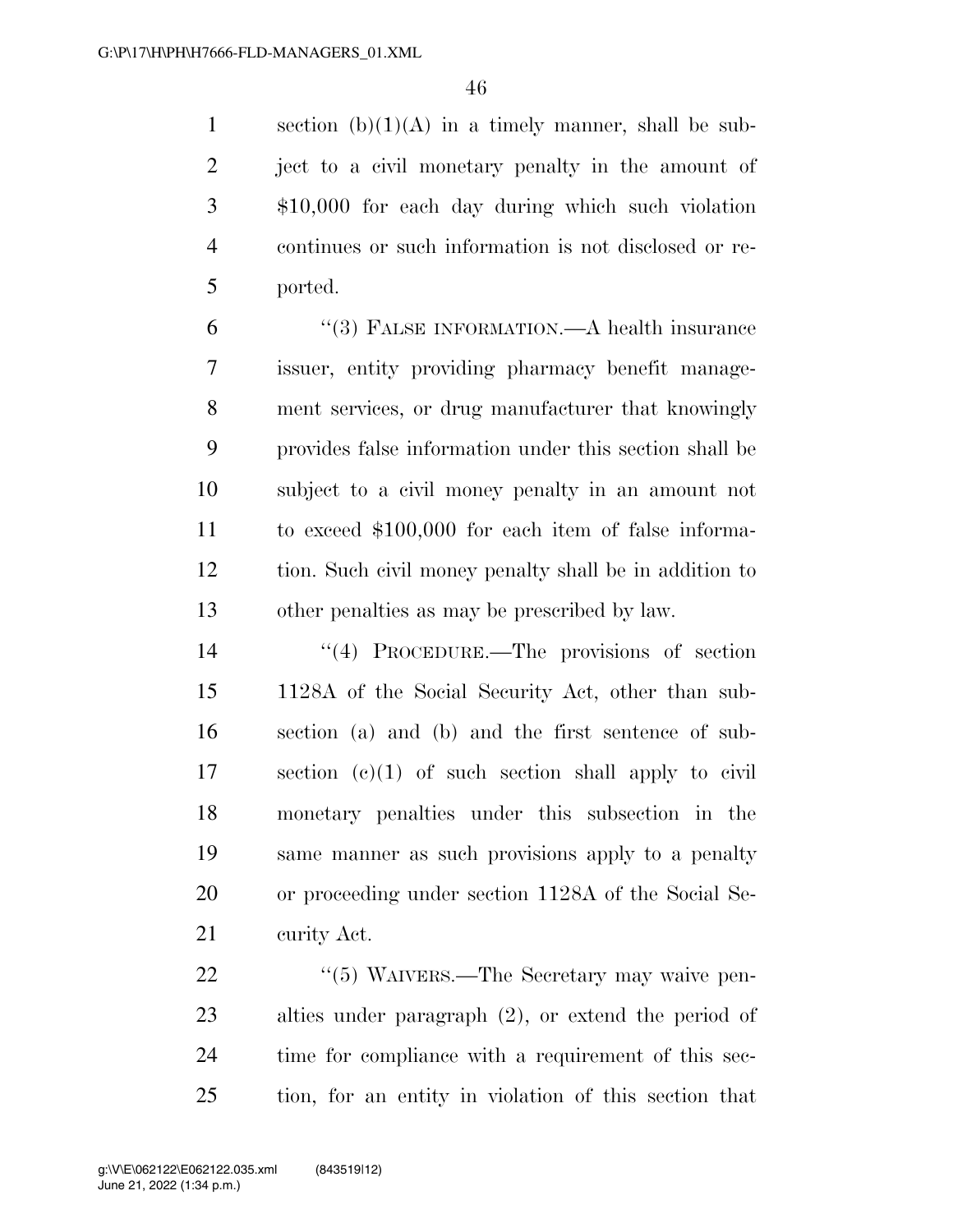has made a good-faith effort to comply with this sec-tion.

 ''(d) RULE OF CONSTRUCTION.—Nothing in this sec- tion shall be construed to permit a health insurance issuer, group health plan, or other entity to restrict disclosure to, or otherwise limit the access of, the Department of Labor to a report described in subsection (b)(1) or information related to compliance with subsection (a) by such issuer, plan, or entity.

 ''(e) DEFINITION.—In this section, the term 'whole- sale acquisition cost' has the meaning given such term in section 1847A(c)(6)(B) of the Social Security Act.''; and

 (B) in section 502(b)(3) (29 U.S.C. 1132(b)(3)), by inserting "(other than section 15 )" after "part 7".

 (2) CLERICAL AMENDMENT.—The table of con- tents in section 1 of the Employee Retirement In- come Security Act of 1974 (29 U.S.C. 1001 et seq.) is amended by inserting after the item relating to section 725 the following new item:

''Sec. 726. Oversight of pharmacy benefit manager services.''.

- (c) IRC.—
- (1) IN GENERAL.—Subchapter B of chapter 100 of the Internal Revenue Code of 1986 is amend-ed by adding at the end the following: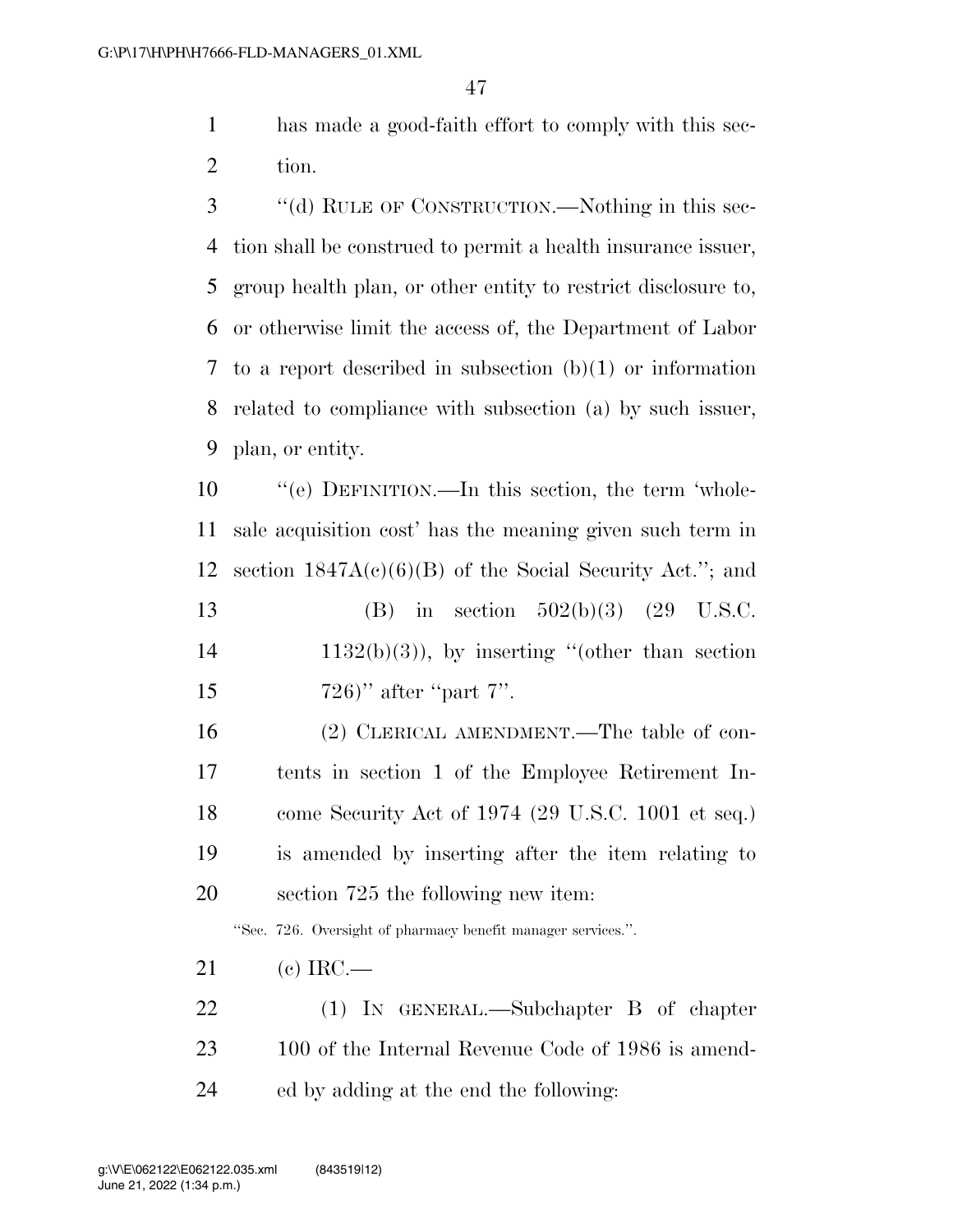### **''SEC. 9826. OVERSIGHT OF PHARMACY BENEFIT MANAGER SERVICES.**

 ''(a) IN GENERAL.—For plan years beginning on or after January 1, 2024, a group health plan or an entity or subsidiary providing pharmacy benefits management services on behalf of such a plan shall not enter into a contract with a drug manufacturer, distributor, whole- saler, subcontractor, rebate aggregator, or any associated third party that limits the disclosure of information to plan sponsors in such a manner that prevents the plan, or an entity or subsidiary providing pharmacy benefits management services on behalf of a plan, from making the reports described in subsection (b).

''(b) REPORTS.—

 ''(1) IN GENERAL.—For plan years beginning on or after January 1, 2024, not less frequently than once every 6 months, an entity providing phar- macy benefits management services on behalf of a group health plan shall submit to the plan sponsor 20 (as defined in section  $3(16)(B)$  of the Employee Re- tirement Income Security Act of 1974) of such group health plan a report in accordance with this subsection and make such report available to the plan sponsor in a machine-readable format. Each such report shall include, with respect to the applica-ble group health plan—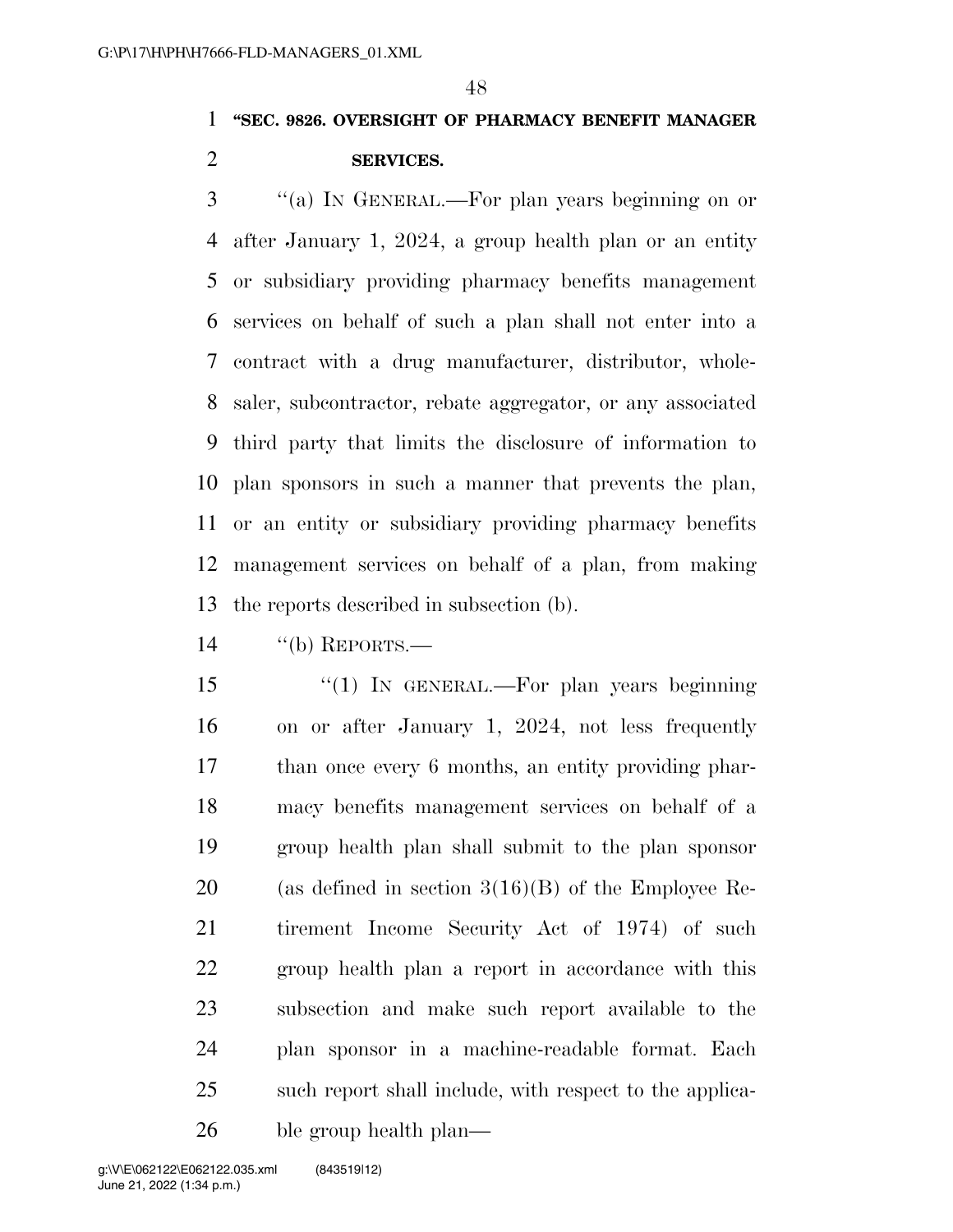| $\mathbf{1}$   | "(A) as applicable, information collected         |
|----------------|---------------------------------------------------|
| $\overline{2}$ | from drug manufacturers by such entity on the     |
| 3              | total amount of copayment assistance dollars      |
| $\overline{4}$ | paid, or copayment cards applied, that were       |
| 5              | funded by the drug manufacturer with respect      |
| 6              | to the participants and beneficiaries in such     |
| 7              | plan;                                             |
| 8              | "(B) a list of each drug covered by such          |
| 9              | plan or entity providing pharmacy benefit man-    |
| 10             | agement services that was dispensed during the    |
| 11             | reporting period, including, with respect to each |
| 12             | such drug during the reporting period—            |
| 13             | "(i) the brand name, chemical entity,             |
| 14             | and National Drug Code;                           |
| 15             | "(ii) the number of participants and              |
| 16             | beneficiaries for whom the drug was filled        |
| 17             | during the plan year, the total number of         |
| 18             | prescription fills for the drug (including        |
| 19             | original prescriptions and refills), and the      |
| 20             | total number of dosage units of the drug          |
| 21             | dispensed across the plan year, including         |
| 22             | whether the dispensing channel was by re-         |
| 23             | tail, mail order, or specialty pharmacy;          |
| 24             | "(iii) the wholesale acquisition cost,            |
| 25             | listed as cost per days supply and cost per       |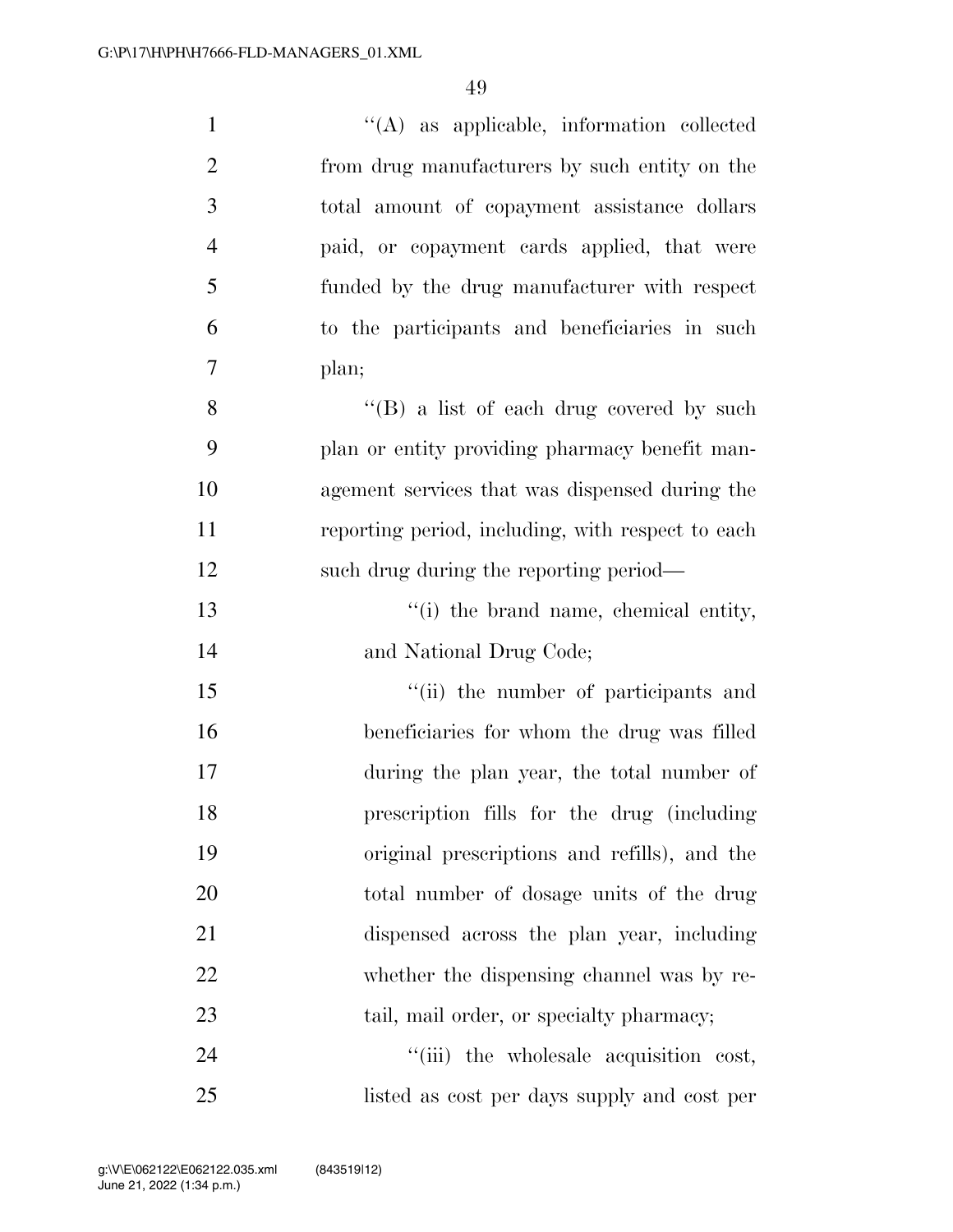| $\mathbf{1}$   | pill, or in the case of a drug in another            |
|----------------|------------------------------------------------------|
| $\overline{2}$ | form, per dose;                                      |
| 3              | "(iv) the total out-of-pocket spending               |
| $\overline{4}$ | by participants and beneficiaries on such            |
| 5              | drug, including participant and beneficiary          |
| 6              | spending through copayments, coinsurance,            |
| $\overline{7}$ | and deductibles; and                                 |
| 8              | $f'(v)$ for any drug for which gross                 |
| 9              | spending of the group health plan exceeded           |
| 10             | $$10,000$ during the reporting period—               |
| 11             | $\lq\lq$ (I) a list of all other drugs in            |
| 12             | therapeutic category or<br>the<br>same               |
| 13             | class, including brand name drugs                    |
| 14             | and biological products and generic                  |
| 15             | drugs or biosimilar biological products              |
| 16             | that are in the same therapeutic cat-                |
| 17             | egory or class as such drug; and                     |
| 18             | "(II) the rationale for preferred                    |
| 19             | formulary placement of such drug in                  |
| 20             | that the rapeutic category or class, if              |
| 21             | applicable;                                          |
| 22             | $\lq\lq$ (C) a list of each the rapeutic category or |
| 23             | class of drugs that were dispensed under the         |
| 24             | health plan during the reporting period, and,        |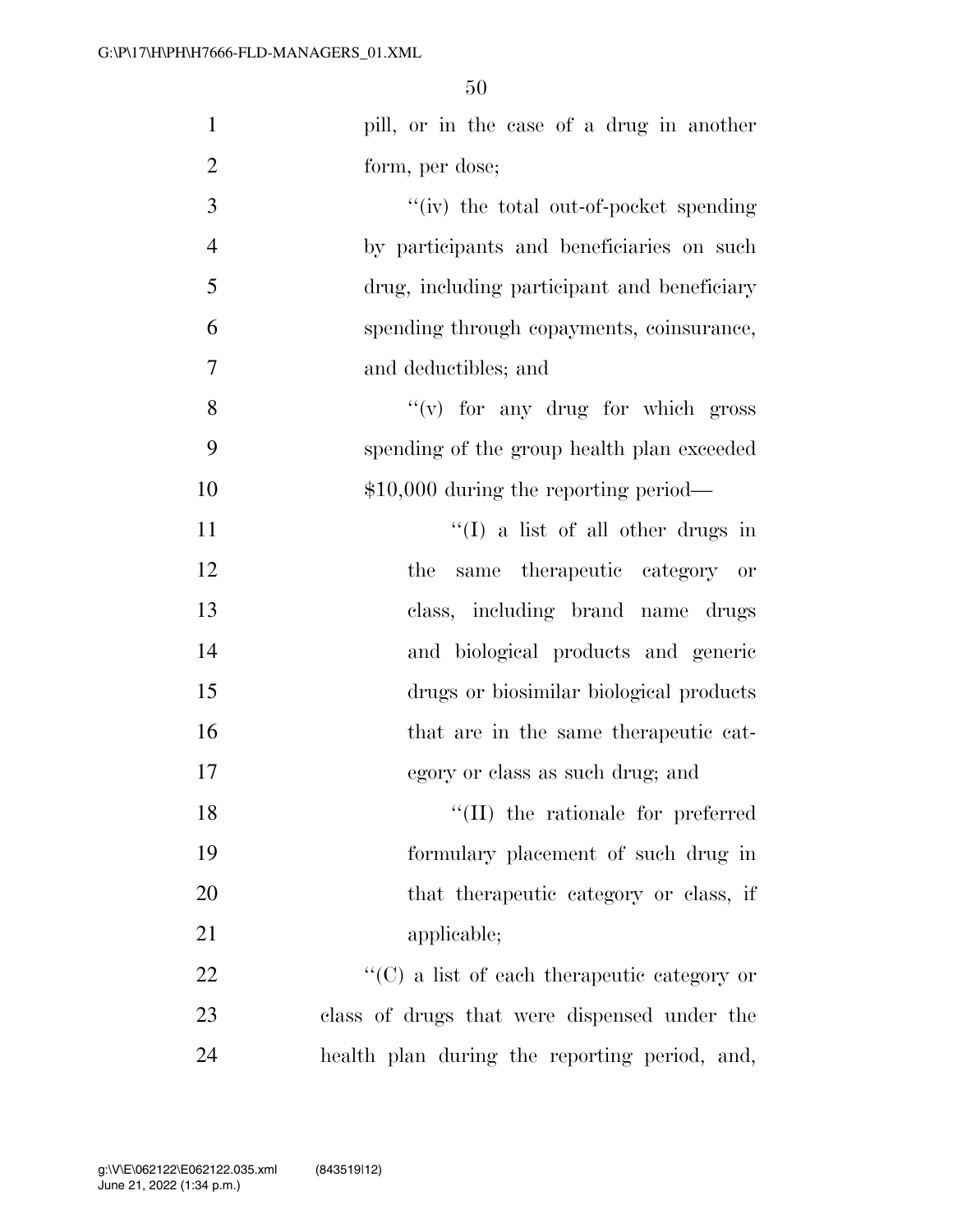| $\mathbf{1}$   | with respect to each such the rapeutic category |
|----------------|-------------------------------------------------|
| $\overline{2}$ | or class of drugs, during the reporting period— |
| 3              | "(i) total gross spending by the plan,          |
| $\overline{4}$ | before manufacturer rebates, fees, or other     |
| 5              | manufacturer remuneration;                      |
| 6              | "(ii) the number of participants and            |
| 7              | beneficiaries who filled a prescription for a   |
| 8              | drug in that category or class;                 |
| 9              | "(iii) if applicable to that category or        |
| 10             | class, a description of the formulary tiers     |
| 11             | and utilization mechanisms (such as prior       |
| 12             | authorization or step therapy) employed         |
| 13             | for drugs in that category or class;            |
| 14             | "(iv) the total out-of-pocket spending          |
| 15             | by participants and beneficiaries, including    |
| 16             | participant and beneficiary spending            |
| 17             | through copayments, coinsurance,<br>and         |
| 18             | deductibles; and                                |
| 19             | $f'(v)$ for each therapeutic category or        |
| 20             | class under which 3 or more drugs are in-       |
| 21             | cluded on the formulary of such plan—           |
| 22             | $\lq\lq$ (I) the amount received, or ex-        |
| 23             | pected to be received, from drug man-           |
| 24             | ufacturers in rebates, fees, alternative        |
| 25             | discounts, or other remuneration—               |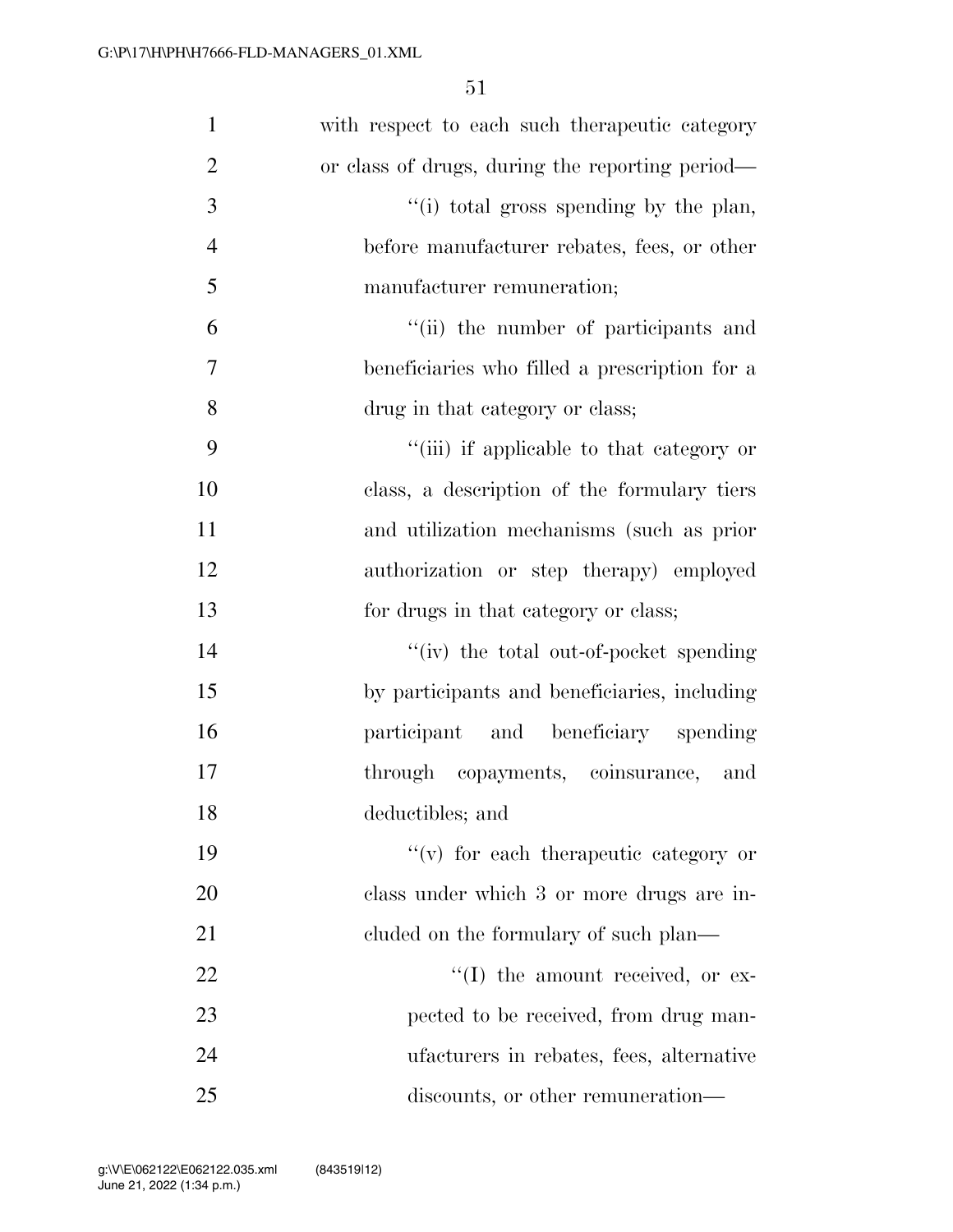| $\mathbf{1}$   | "(aa) that has been paid, or                   |
|----------------|------------------------------------------------|
| $\overline{2}$ | is to be paid, by drug manufac-                |
| 3              | turers for claims incurred during              |
| $\overline{4}$ | the reporting period; or                       |
| 5              | "(bb) that is related to utili-                |
| 6              | zation of drugs, in such thera-                |
| 7              | peutic category or class;                      |
| 8              | $\lq\lq$ (II) the total net spending, after    |
| 9              | deducting rebates, price concessions,          |
| 10             | alternative discounts or other remu-           |
| 11             | neration from drug manufacturers, by           |
| 12             | the health plan on that category or            |
| 13             | class of drugs; and                            |
| 14             | "(III) the net price per course of             |
| 15             | treatment or single fill, such as a 30-        |
| 16             | day supply or 90-day supply, incurred          |
| 17             | by the health plan and its participants        |
| 18             | and beneficiaries, after manufacturer          |
| 19             | rebates, fees, and other remuneration          |
| 20             | for drugs dispensed within such thera-         |
| 21             | peutic category or class during the re-        |
| 22             | porting period;                                |
| 23             | $\lq\lq$ total gross spending on prescription  |
| 24             | drugs by the plan during the reporting period, |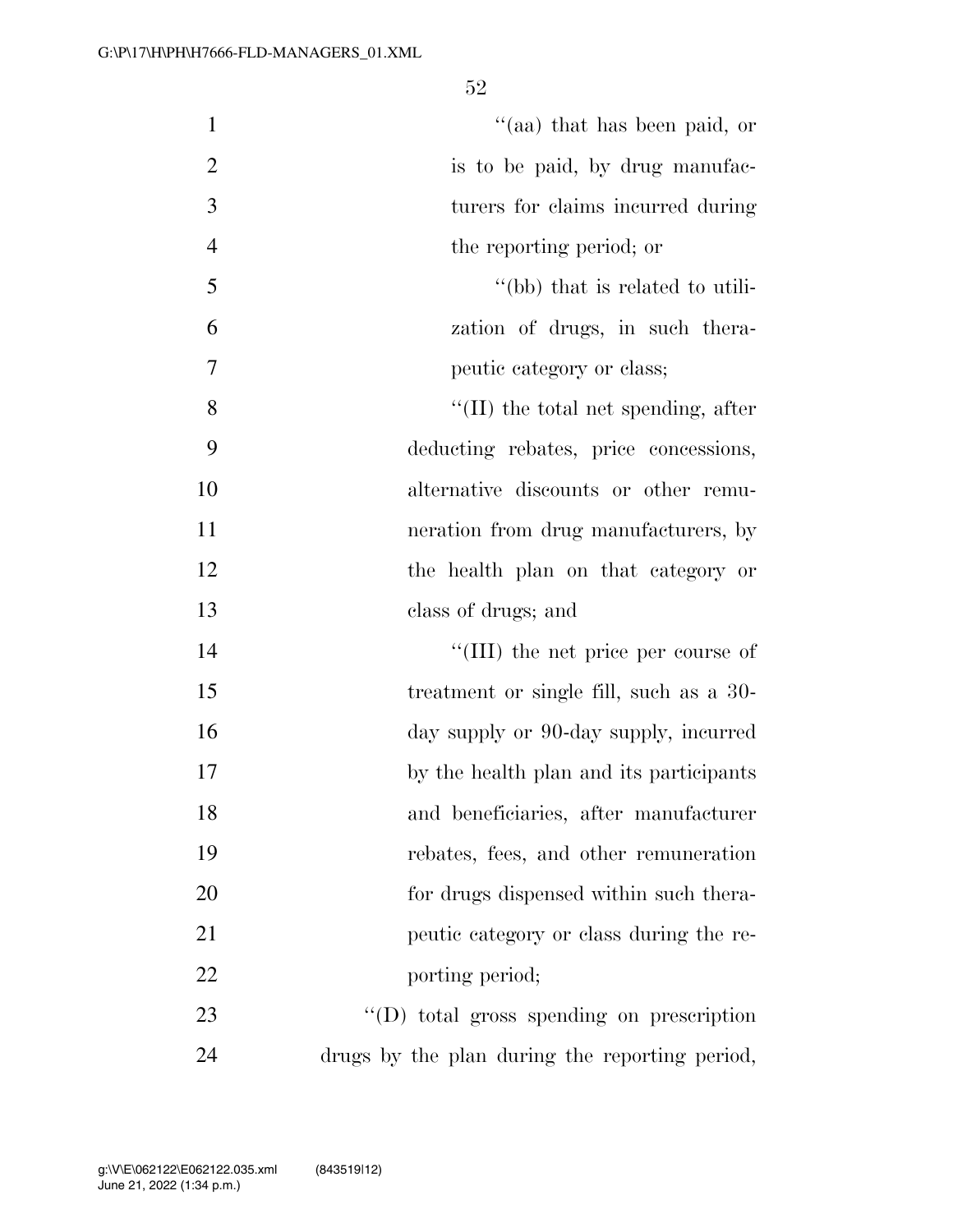before rebates and other manufacturer fees or remuneration;

 $\bullet$  (E) total amount received, or expected to be received, by the health plan in drug manu- facturer rebates, fees, alternative discounts, and all other remuneration received from the manu- facturer or any third party, other than the plan sponsor, related to utilization of drug or drug spending under that health plan during the re-porting period;

11  $"({\rm F})$  the total net spending on prescription drugs by the health plan during the reporting period; and

 ''(G) amounts paid directly or indirectly in rebates, fees, or any other type of remuneration to brokers, consultants, advisors, or any other individual or firm who referred the group health plan's business to the pharmacy benefit man-ager.

20 "(2) PRIVACY REQUIREMENTS.—Entities pro- viding pharmacy benefits management services on behalf of a group health plan shall provide informa- tion under paragraph (1) in a manner consistent with the privacy, security, and breach notification regulations promulgated under section 264(c) of the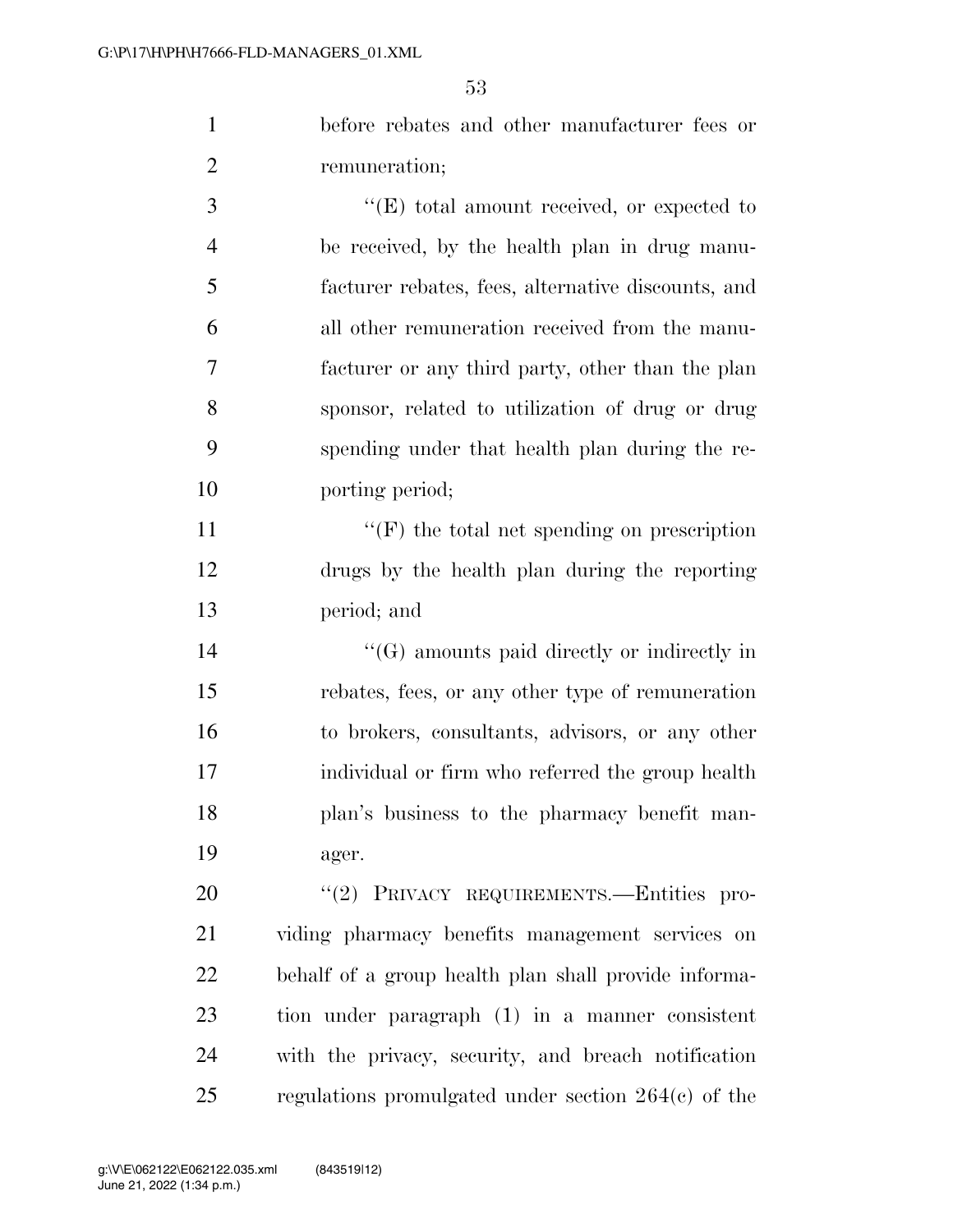Health Insurance Portability and Accountability Act of 1996, and shall restrict the use and disclosure of such information according to such privacy regula-tions.

 ''(3) DISCLOSURE AND REDISCLOSURE.— ''(A) LIMITATION TO BUSINESS ASSOCI-ATES.—A group health plan receiving a report

 under paragraph (1) may disclose such informa- tion only to business associates of such plan as defined in section 160.103 of title 45, Code of Federal Regulations (or successor regulations).

12 "(B) CLARIFICATION REGARDING PUBLIC DISCLOSURE OF INFORMATION.—Nothing in this section prevents an entity providing phar- macy benefits management services on behalf of a group health plan from placing reasonable re- strictions on the public disclosure of the infor- mation contained in a report described in para- graph (1), except that such entity may not re- strict disclosure of such report to the Depart- ment of Health and Human Services, the De- partment of Labor, the Department of the Treasury, or applicable State agencies.

24 "<sup>"</sup>(C) LIMITED FORM OF REPORT.—The Secretary shall define through rulemaking a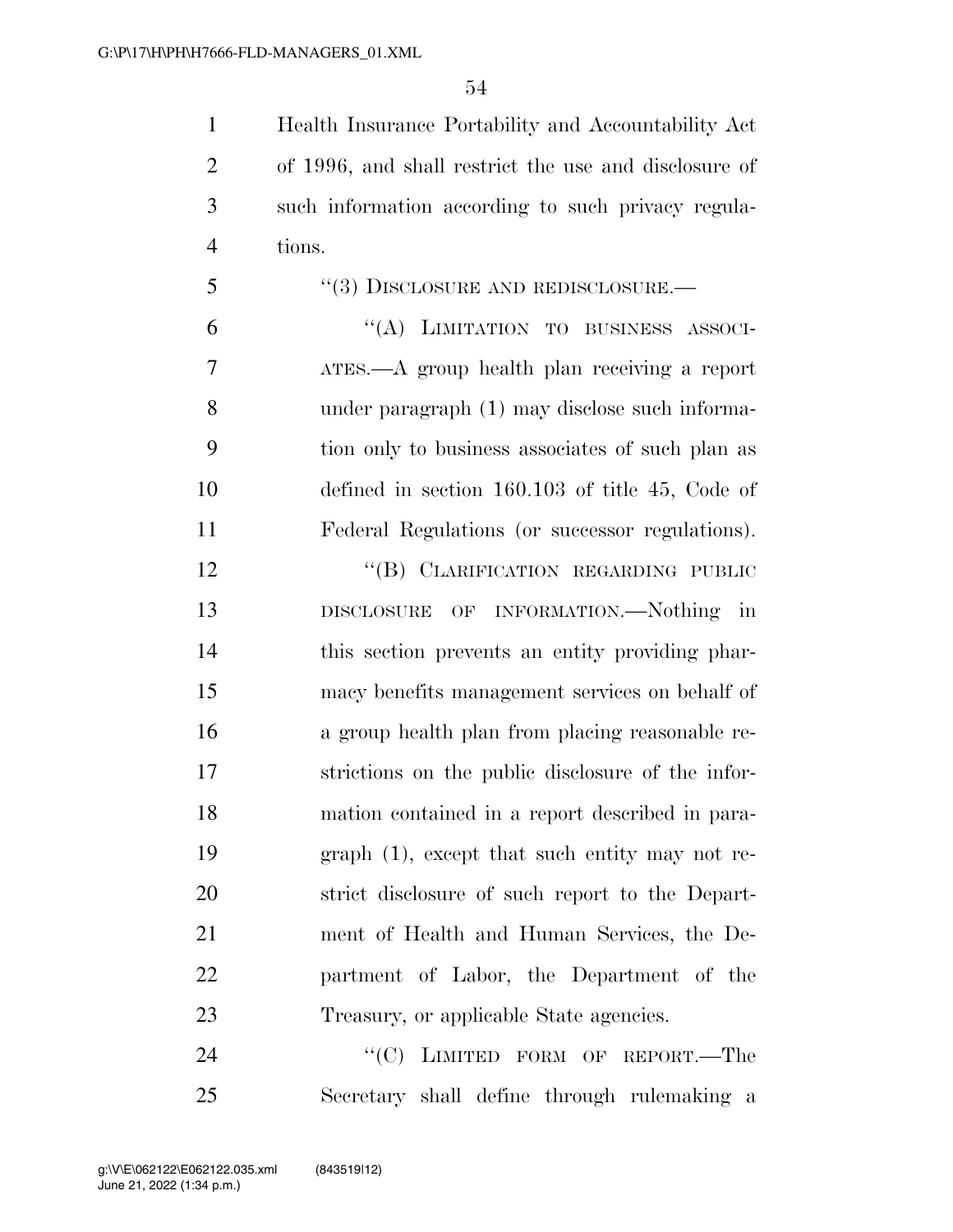limited form of the report under paragraph (1) required of plan sponsors who are drug manu- facturers, drug wholesalers, or other direct par- ticipants in the drug supply chain, in order to prevent anti-competitive behavior.

 ''(4) REPORT TO GAO.—An entity providing pharmacy benefits management services on behalf of a group health plan shall submit to the Comptroller General of the United States each of the first 4 re- ports submitted to a plan sponsor under paragraph (1) with respect to such plan, and other such reports as requested, in accordance with the privacy require- ments under paragraph (2), the disclosure and re- disclosure standards under paragraph (3), the stand- ards specified pursuant to paragraph (5), and such other information that the Comptroller General de- termines necessary to carry out the study under sec- tion 602(d) of the Restoring Hope for Mental Health and Well-Being Act of 2022.

20 "(5) STANDARD FORMAT.—Not later than June 21 1, 2023, the Secretary shall specify through rule- making standards for entities required to submit re- ports under paragraph (4) to submit such reports in a standard format.

25 "(c) ENFORCEMENT.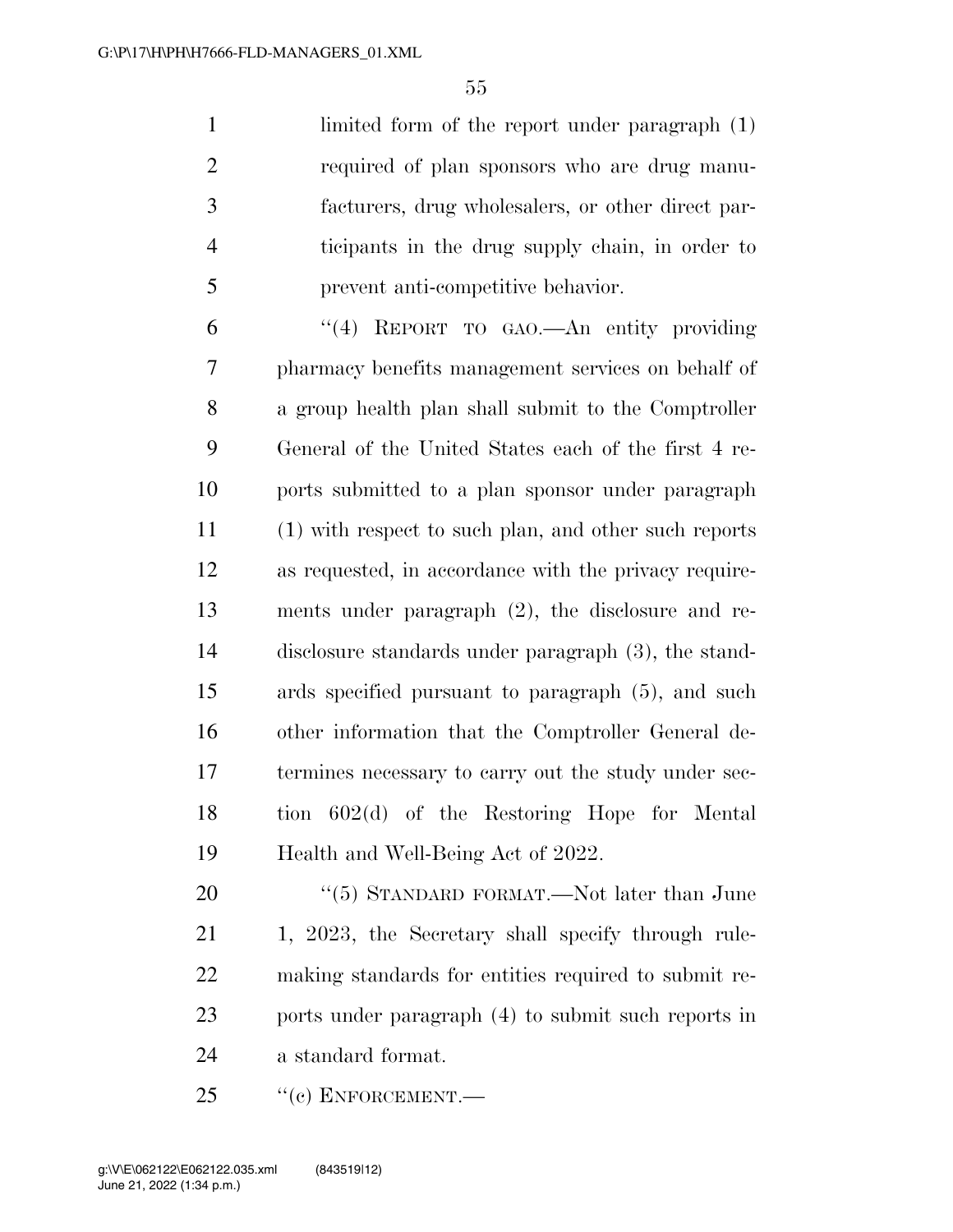1 ''(1) IN GENERAL.—The Secretary, in consulta- tion with the Secretary of Labor and the Secretary of Health and Human Services, shall enforce this section.

5 "(2) FAILURE TO PROVIDE TIMELY INFORMA- TION.—An entity providing pharmacy benefit man- agement services that violates subsection (a) or fails to provide information required under subsection (b), or a drug manufacturer that fails to provide in-10 formation under subsection  $(b)(1)(A)$  in a timely manner, shall be subject to a civil monetary penalty 12 in the amount of \$10,000 for each day during which such violation continues or such information is not disclosed or reported.

 ''(3) FALSE INFORMATION.—An entity pro- viding pharmacy benefit management services, or drug manufacturer that knowingly provides false in- formation under this section shall be subject to a civil money penalty in an amount not to exceed \$100,000 for each item of false information. Such civil money penalty shall be in addition to other pen-alties as may be prescribed by law.

23 "(4) PROCEDURE.—The provisions of section 1128A of the Social Security Act, other than sub-section (a) and (b) and the first sentence of sub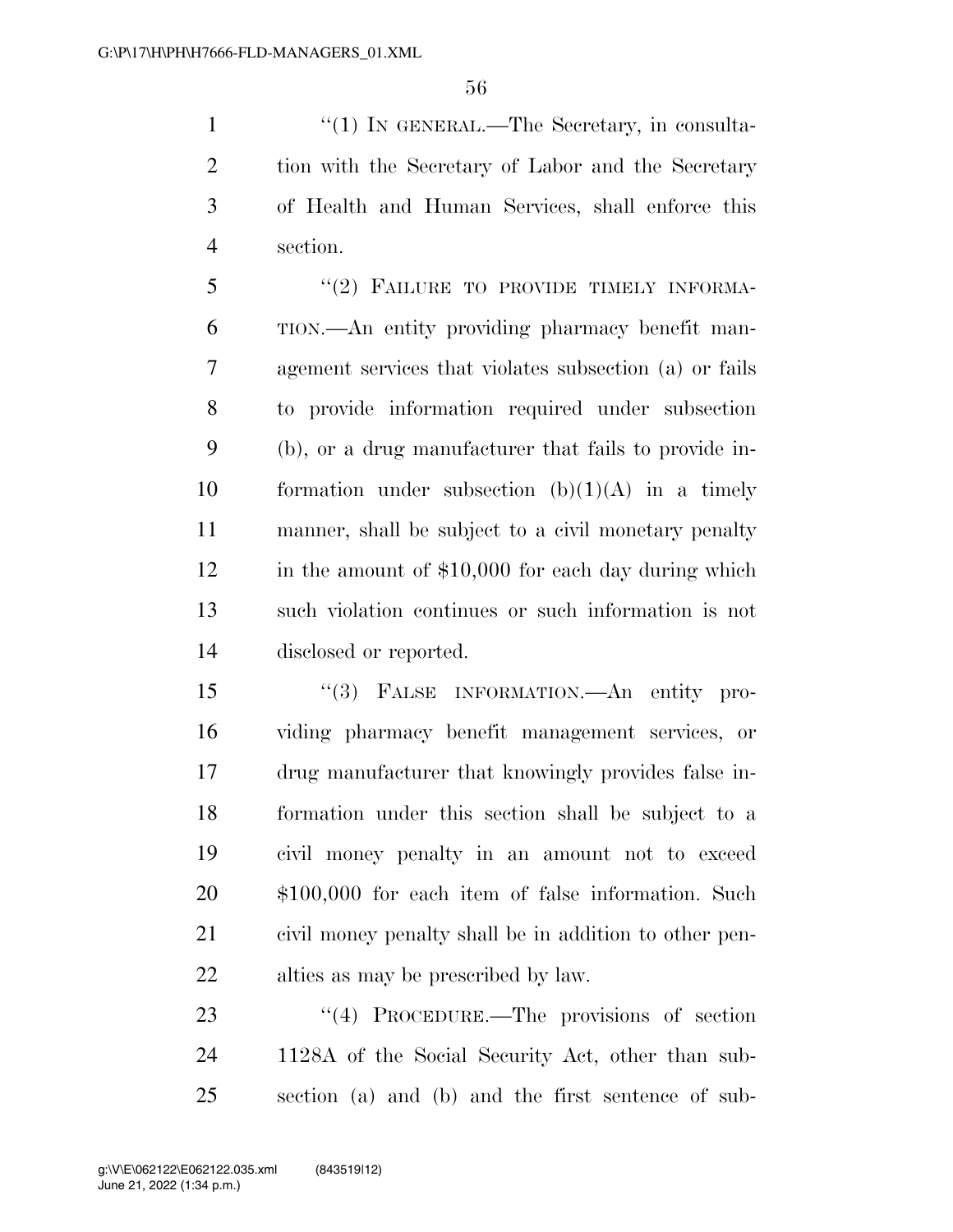section (c)(1) of such section shall apply to civil monetary penalties under this subsection in the same manner as such provisions apply to a penalty or proceeding under section 1128A of the Social Se-curity Act.

 ''(5) WAIVERS.—The Secretary may waive pen- alties under paragraph (2), or extend the period of time for compliance with a requirement of this sec- tion, for an entity in violation of this section that has made a good-faith effort to comply with this sec-tion.

12 "(d) RULE OF CONSTRUCTION.—Nothing in this sec- tion shall be construed to permit a group health plan or other entity to restrict disclosure to, or otherwise limit the access of, the Department of the Treasury to a report de- scribed in subsection (b)(1) or information related to com-pliance with subsection (a) by such plan or entity.

 ''(e) DEFINITION.—In this section, the term 'whole- sale acquisition cost' has the meaning given such term in 20 section  $1847A(c)(6)(B)$  of the Social Security Act.".

21 (2) CLERICAL AMENDMENT.—The table of sec- tions for subchapter B of chapter 100 of the Inter- nal Revenue Code of 1986 is amended by adding at the end the following new item:

''Sec. 9826. Oversight of pharmacy benefit manager services.''.

(d) GAO STUDY.—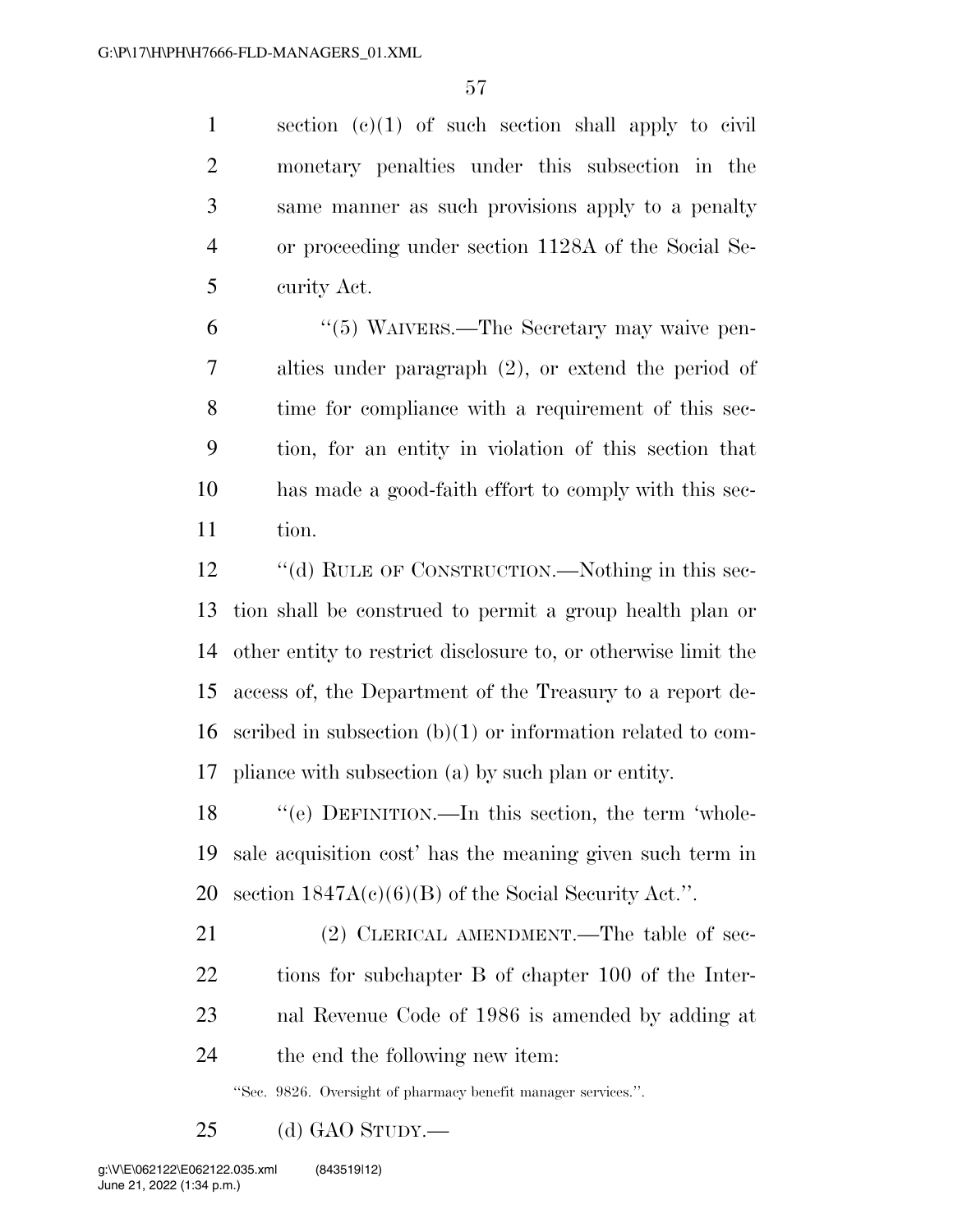(1) IN GENERAL.—Not later than 3 years after the date of enactment of this Act, the Comptroller General of the United States shall submit to Con-gress a report on—

 (A) pharmacy networks of group health plans, health insurance issuers, and entities providing pharmacy benefit management serv- ices under such group health plan or group or individual health insurance coverage, including networks that have pharmacies that are under common ownership (in whole or part) with group health plans, health insurance issuers, or entities providing pharmacy benefit manage- ment services or pharmacy benefit administra- tive services under group health plan or group or individual health insurance coverage;

 (B) as it relates to pharmacy networks that include pharmacies under common owner-ship described in subparagraph (A)—

 (i) whether such networks are de- signed to encourage enrollees of a plan or coverage to use such pharmacies over other network pharmacies for specific services or drugs, and if so, the reasons the networks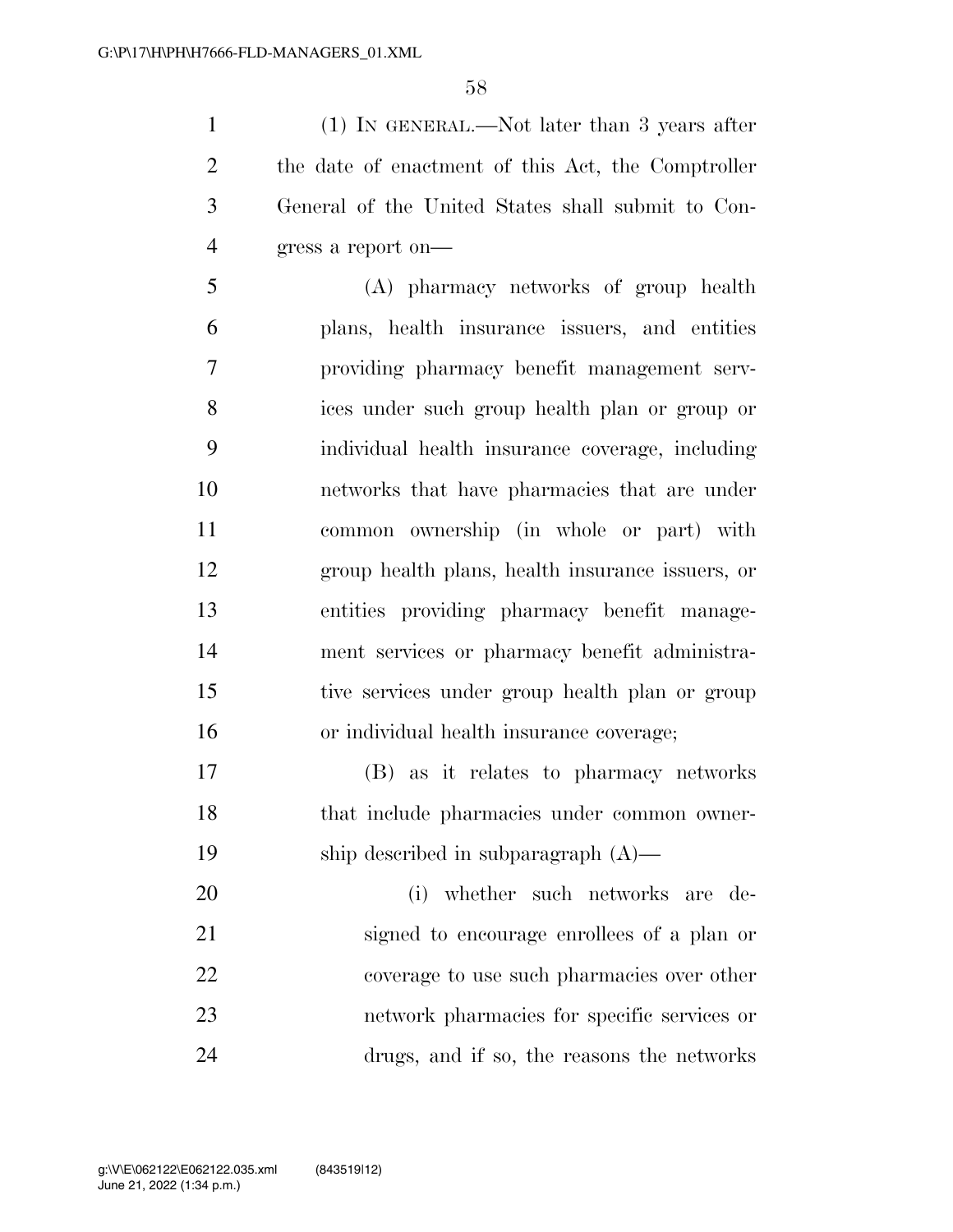| $\mathbf{1}$   | give for encouraging use of such phar-             |
|----------------|----------------------------------------------------|
| $\overline{2}$ | macies; and                                        |
| 3              | (ii) whether such pharmacies are used              |
| $\overline{4}$ | by enrollees disproportionately more in the        |
| 5              | aggregate or for specific services or drugs        |
| 6              | compared to other network pharmacies;              |
| $\overline{7}$ | (C) whether group health plans and health          |
| 8              | insurance issuers offering group or individual     |
| 9              | health insurance coverage have options to elect    |
| 10             | different network pricing arrangements in the      |
| 11             | marketplace with entities that provide phar-       |
| 12             | macy benefit management services, the preva-       |
| 13             | lence of electing such different network pricing   |
| 14             | arrangements;                                      |
| 15             | (D) pharmacy network design parameters             |
| 16             | that encourage enrollees in the plan or coverage   |
| 17             | to fill prescriptions at mail order, specialty, or |
| 18             | retail pharmacies that are wholly or partially-    |
| 19             | owned by that issuer or entity; and                |
| 20             | (E) the degree to which mail order, spe-           |
| 21             | cialty, or retail pharmacies that dispense pre-    |
| 22             | scription drugs to an enrollee in a group health   |
| 23             | plan or health insurance coverage that are         |
| 24             | under common ownership (in whole or part)          |
| 25             | with group health plans, health insurance          |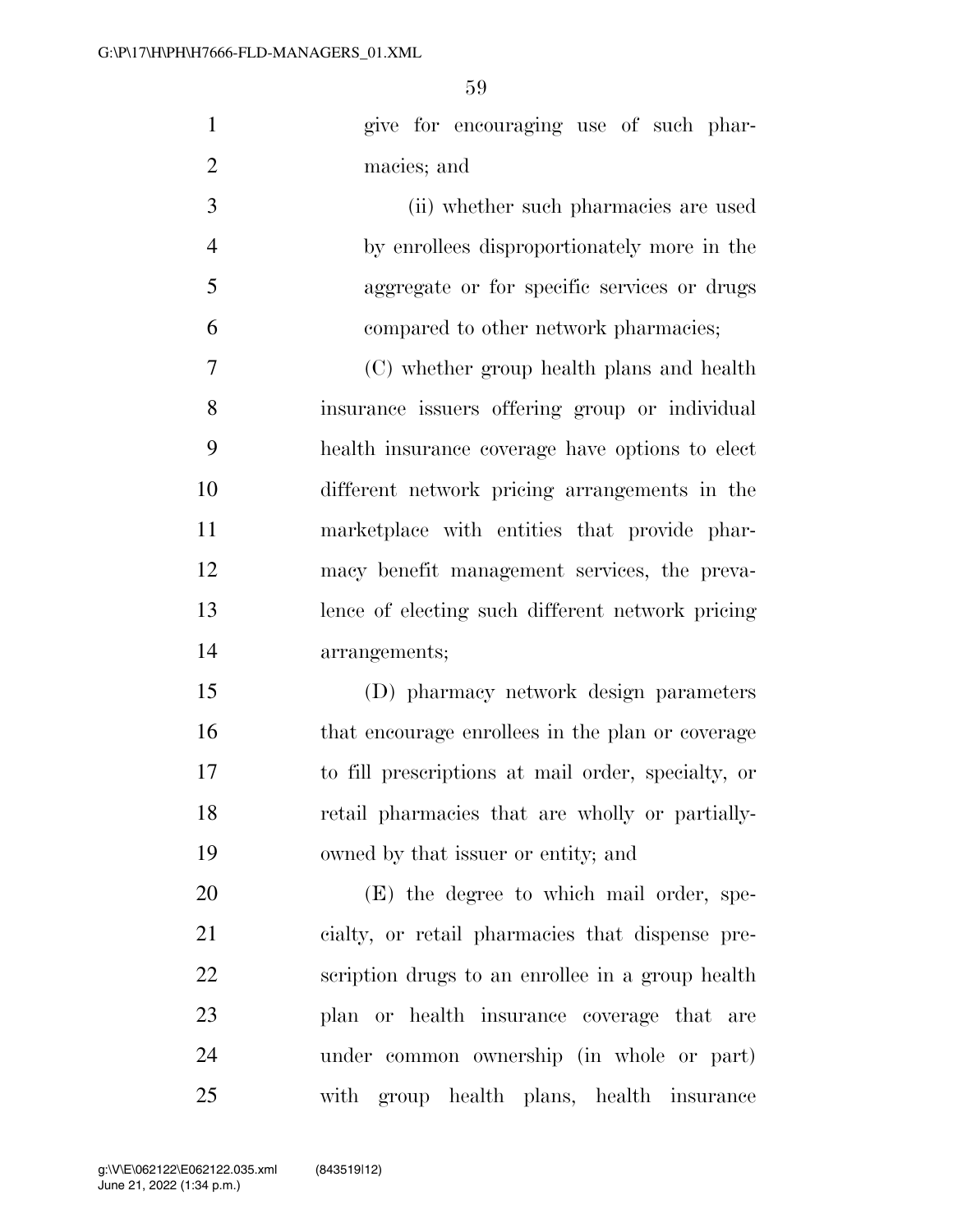issuers, or entities providing pharmacy benefit management services or pharmacy benefit ad- ministrative services under group health plan or group or individual health insurance coverage receive reimbursement that is greater than the median price charged to the group health plan or health insurance issuer when the same drug is dispensed to enrollees in the plan or coverage by other pharmacies included in the pharmacy network of that plan, issuer, or entity that are not wholly or partially owned by the health in- surance issuer or entity providing pharmacy benefit management services.

 (2) REQUIREMENT.—The Comptroller General of the United States shall ensure that the report under paragraph (1) does not contain information that would allow a reader to identify a specific plan or entity providing pharmacy benefits management services or otherwise contain commercial or financial information that is privileged or confidential.

 (3) DEFINITIONS.—In this subsection, the terms ''group health plan'', ''health insurance cov- erage'', and ''health insurance issuer'' have the meanings given such terms in section 2791 of the 25 Public Health Service Act  $(42 \text{ U.S.C. } 300 \text{ g} - 91)$ .